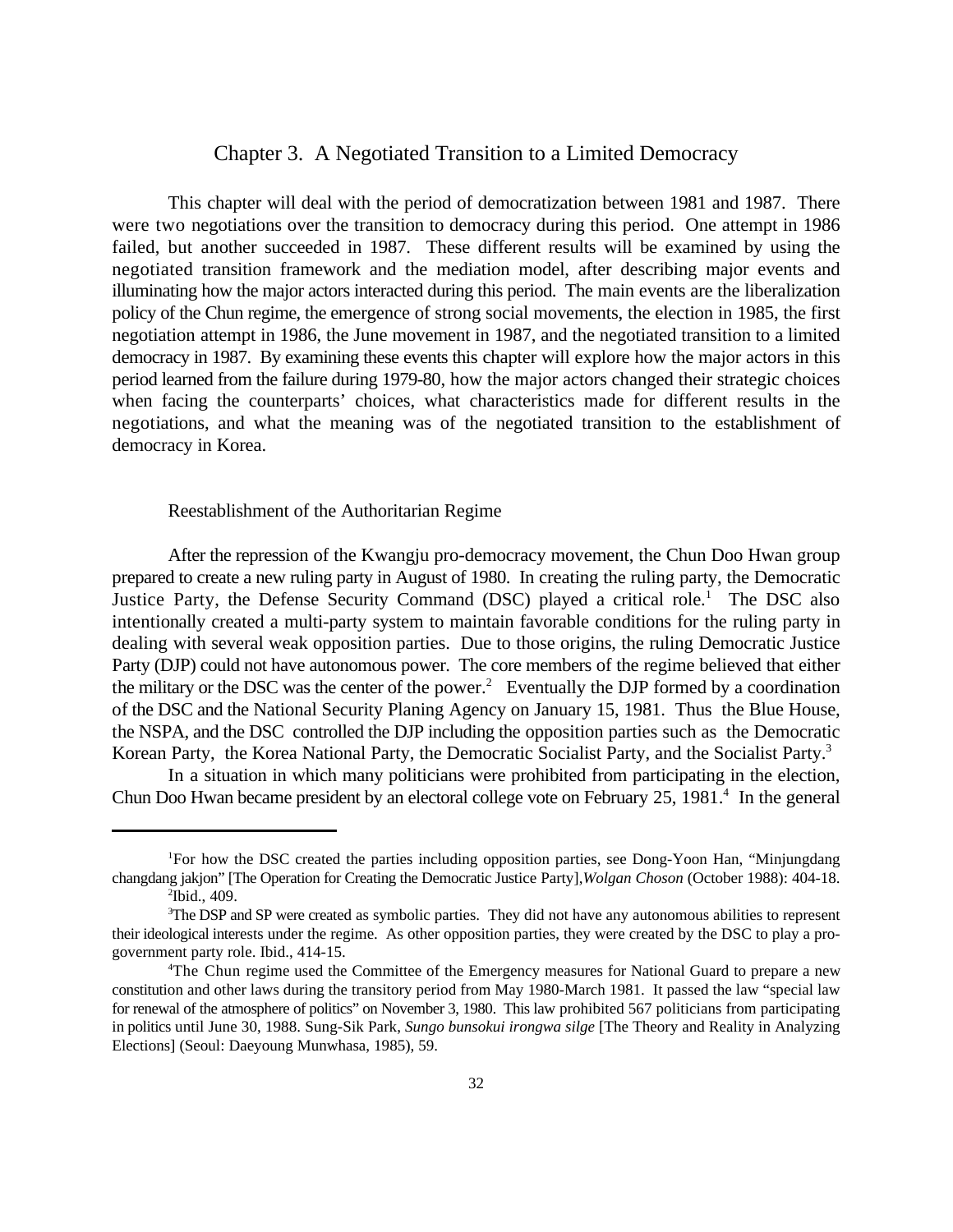election, which was held on March 25, 1981, the DJP became the ruling party with 151 seats. In general, the elections occurred in an atmosphere of limited political freedom. Although there were some challenges from the social movements and the expelled politicians, the regime maintained its tight rule over the society until the end of 1983. Through its economic policy, the regime succeeded in increasing the economic growth rate from -5.2% in 1980 to 6.2% in 1982, and 9.3% in 1983. The tight control of the currency increase, the rationalization of industries, and the imposed stabilization measures all contributed to the accomplishment of high economic performance.

In order to undermine the capability of the workers' collective actions, the Chun regime arrested leaders of democratic unions which were active or organized during 1979-1980. With the first purification measures, local branches of unions were dissolved and small-and medium-sized businesses suffered a serious blow. The ratio of union organization fell sharply from 20% to 16% by the end of 1980.<sup>5</sup> With the second purification measure in September, 1980, about 80 union leaders were arrested and male leaders were sent to "Purification Camp", which was designed for correcting criminals.<sup>6</sup> Furthermore, the regime revised the three basic labor laws in December, 1980. Those were: the Standard Working law, the Trade Union law, and a new Labor Dispute law. These laws were revised to make it more difficult for workers to form unions, organize strikes, and form coalitions with other social groups.<sup>7</sup> By establishing the laws, the regime paved the way for the legal oppression of the workers' collective actions. As a result of the harsh repression of the regime, most of the democratic unions collapsed by the end of 1982.<sup>8</sup>

Throughout this period of transition, the U.S. changed its position in dealing with the Chun regime from absolute to selective support. However, that change did not mean an automatic guarantee of democratization of Korea. Although there were changes in U.S. foreign policy, events

<sup>&</sup>lt;sup>5</sup>Myung-Guk Jang, "Haebanghu hanguk nodong undongui baljachui [The Trace of Korean Labor Movement] After the Liberation]," in *Hanguk nodong undongron 1* [The Theory of Korean Labor Movement], Kum-Su Kim and Hyun-Che Park (Seoul: Miraesa, 1985), 140-41.

<sup>&</sup>lt;sup>6</sup>Basically, the Chun regime treated the union leaders as criminals who threatened economic development and social stability.

The regime changed the existing union structure, "decentralizing the union movement to the company level" <sup>7</sup> through the Trade Union Law. At the same time, "the regime increased the government's power in the mediation of disputes, subjected collective action to prior government approval, and prohibited the involvement of outside groups grassroots church organizations and students, in particular-in labor disputes." This prohibition of third-party intervention in collective actions was critical to preventing assistance from outside of the union. Stephen Haggard and Chung-in Moon, "The State, Politics, and Economic Development in Postwar South Korea," in *State and Society in Contemporary Korea*, ed. Hagen Koo ( Ithaca: Cornell University Press, 1993), 82. Moreover, the Trade Union law prevented the workers from participating in politics collectively. That is, the union cannot donate money for a specific party and support a specific party publicly. This measure block any possibility for the workers to participate in politics collectively. Myung-Guk Jang, "Haebanghu hanguk nodong undongui baljachui [The Trace of Korean Labor Movement After the Liberation], 141.

<sup>&</sup>lt;sup>8</sup>These unions were Chonggye Clothing and Textile Union, Bando Co., Data Control, Wonpung Textile and so forth. Dae-Young Chung, "Jaeya minju nodong undongui jungae kwajunggwa hyunhwang [The Current Situation and Process of Democratic Labor Movement of Jaeya], in *Hanguk nodong undongui inyom* [ The Ideology of Korean Labor Movement], ed. Korean Christian Industrial Development Institute (Korea, Chungnam: Jungamsa, 1988), 183- 84.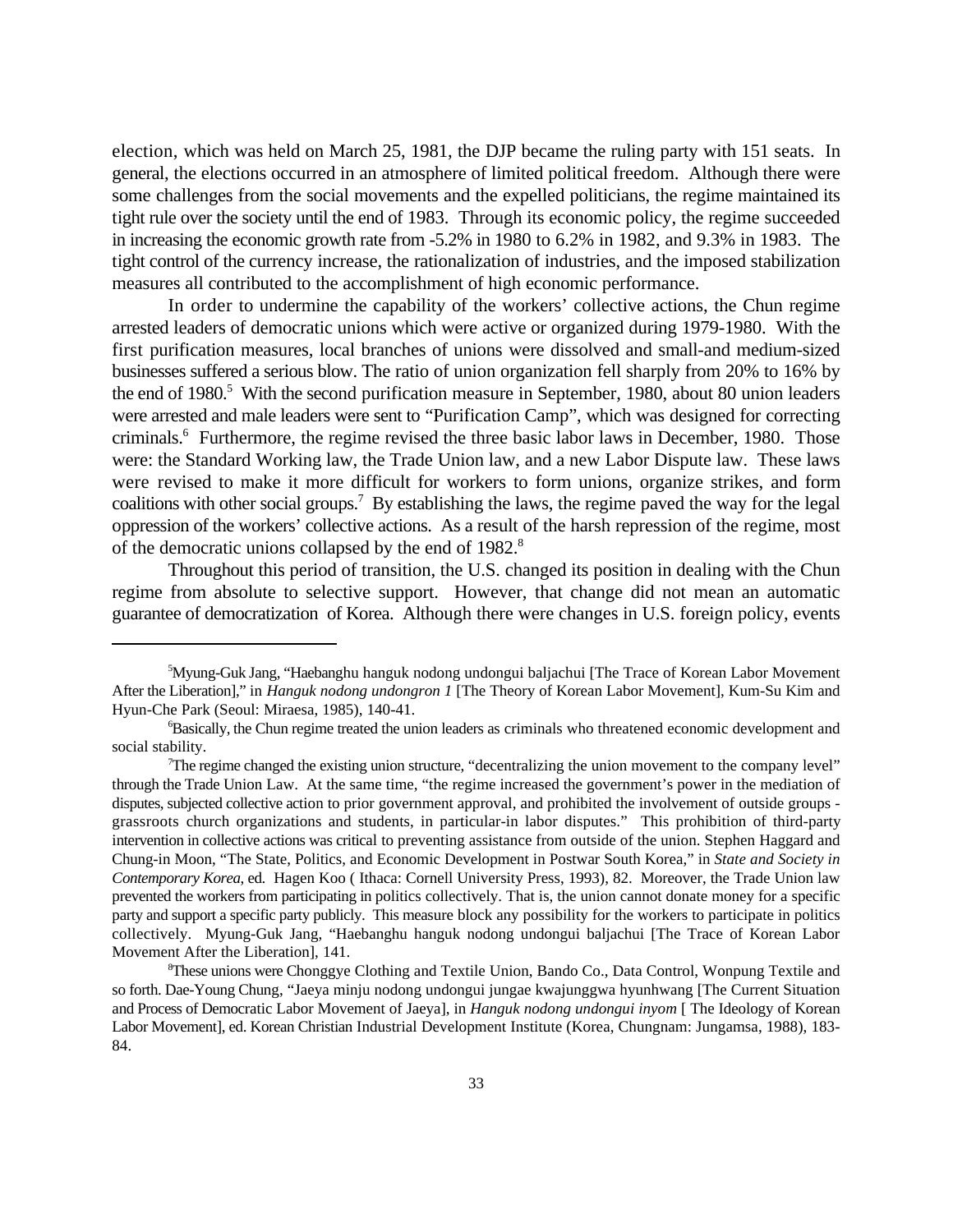were needed to force the U.S. to take a different policy. Since the major goal of the U.S. in the Korean peninsula was to maintain political stability and guarantee economic benefits, any regime which could guarantee these goals would be supported by the  $U.S.<sup>9</sup>$  In order to secure these goals, the U.S. supported the Chun regime as long as it cooperated with the U.S. policy, which meant that the regime could maintain political stability in Korea with any means and could provide a favorable market for U.S. businesses.

For the first three years of the Chun regime, the Reagan administration placed an emphasis on the construction of the East Asian Defense system with Korea and Japan. For this strategic reason, the U.S. encouraged Japanese economic aid to the Chun regime and shared the costs of defense.<sup>10</sup> Since the Soviet Union was still a major threat for this region, the cold war atmosphere was maintained. The Reagan administration maintained its policy on democratization in Korea, i.e., gradual democratization through compromise between the regime and the opposition party.<sup>11</sup> Based on this principle, the Reagan administration encouraged the regime to take a more liberal policy when the regime obtained political stability and high economic growth. In addition, the Reagan administration praised the Chun regime's pledge to transfer power peacefully. To improve the status of Korea in the international arena in 1983, the Reagan administration supported Korea's bid for hosting the Olympic Games of  $1988$ <sup>12</sup>. This became a major accomplishment for the Chun regime, and the Reagan administration used this chance to encourage the regime to open its tight control on the society. As a result of this encouragement and of the Chun regime's confidence in its accomplishment of high economic growth liberalization came at the end of 1983.

### The Liberalization and Emergence of the Social Movements

In late 1983, President Chun Doo Hwan began to liberalize his rule by lifting a ban on opposition politicians including Kim Young Sam who had staged hunger strikes to demand democratization in 1983. Kim Young Sam, who was banned in 1981 and was not permitted to participate in politics until 1988, broke the long silence and staged a hunger strike on May 18, 1983.<sup>13</sup>

William H. Gleysteen, Jr and Alan D. Romberg, "Korea: Asian Paradox," *Foreign Affairs* (Summer 1987): <sup>9</sup> 1052-53.

<sup>&</sup>lt;sup>10</sup>Hanguk Jungchi Yonguhoe, *Hanguk jungchisa* [The History of Korean Politics] (Seoul: Paeksan, 1990), 382-83.

<sup>&</sup>lt;sup>11</sup>George P. Shultz, Turmoil and Triumph: My Years as Secretary of State (New York: Charles Scribner's Book, 1993), 979.

 $12$ Ibid., 978.

<sup>&</sup>lt;sup>13</sup>Sung-Sik Park, Sungo bunsokui ironkwa silge [The Theory and Reality in Analyzing Elections], 72; and Sang-Hwi Han and Yon-Ho Oh, *Kim Dae Jung, Kim Young Sam: Kyungjaengkwa kongjonui yoksa* [Kim Dae Jung Kim Young Sam: A History of Competition and Cooperation] (Seoul: Uiamchulpan. 1992), 154-5. His demands included the release of all political prisoners, a removal of the ban on politicians and a guarantee of political activities from them, freedom of press, allowance of ousted professors, workers, and students to recover their rights, and a revision of constitution.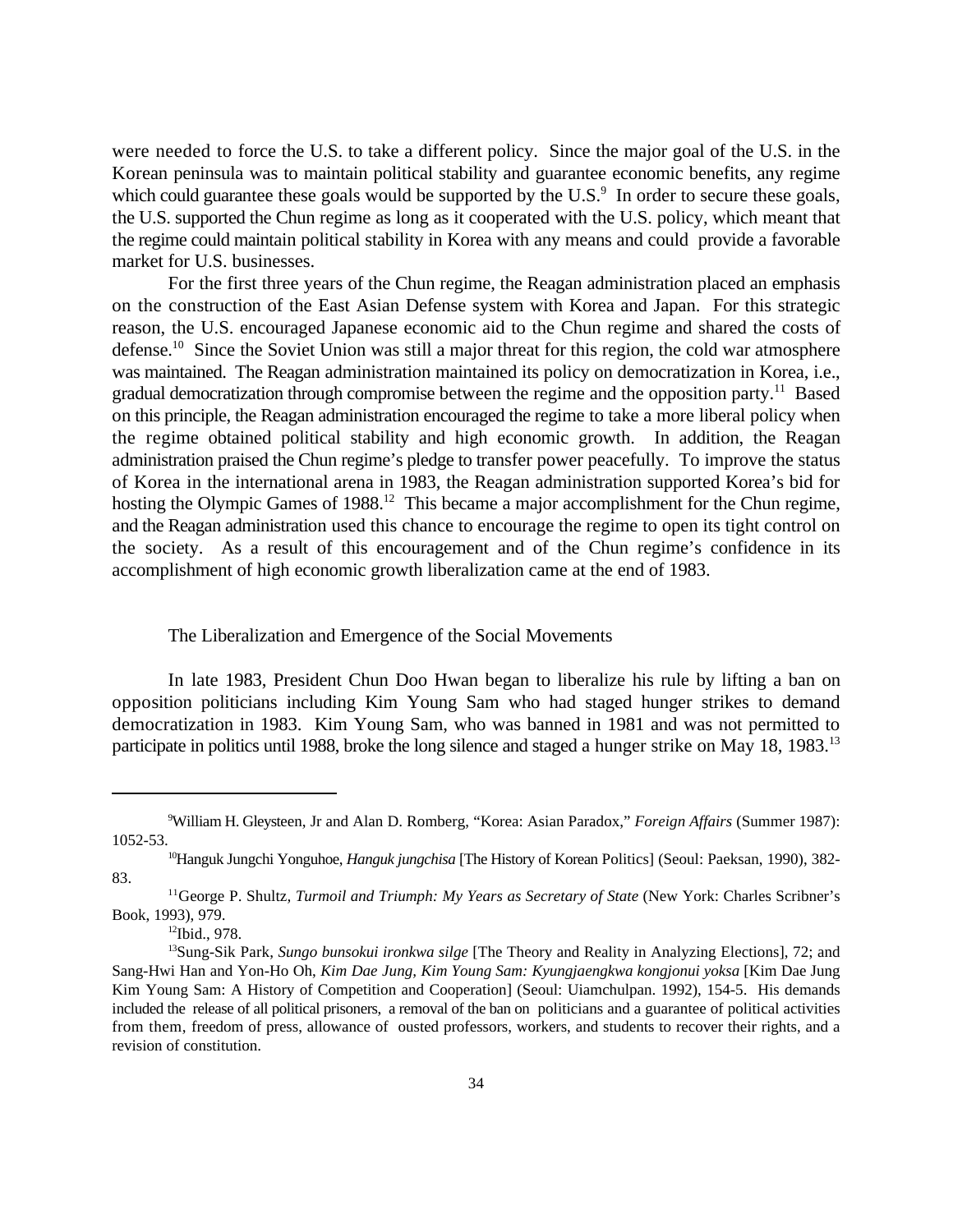Although this event was not reported by mass media in Korea, it contributed to revitalizing the struggles of the Jaeya group and the students against the regime. Moreover, Kim Dae Jung, who was expelled by the Chun regime and fled to the U.S. in 1982, strongly supported Kim Young Sam's hunger strike and demonstrated his willingness to form a coalition with him to struggle against the regime on May 24, 1983. Although Kim Young Sam's 23-day hunger strike failed to obtain any of his demands from the regime, it contributed to providing the momentum which students, the Jaeya, and former NDP politicians had formerly used to fight against the regime. Furthermore, with this event, Kim Young Sam and Kim Dae Jung, who had lost their opportunity to obtain democracy by competing with each other in 1980, formed a coalition to struggle against the regime.<sup>14</sup>

The regime's liberalization policy permitted both student activists and professors who had been expelled from campus for their anti-government actions to return to campuses.<sup>15</sup> In addition, the liberalization included a "Campus Autonomy" policy which withdrew police from university campuses and permitted students to organize their own organizations.<sup>16</sup>

The possible sources of the Chun regime's liberalization are as follows. First, the regime had confidence in their economic development policy. Second, the U.S., which supported the Chun regime from the beginning, urged the regime to relax its tight control and to establish its legitimacy by giving opposition groups a chance to participate in the institutional political arena. Third, the protest of the opposition groups contributed to the regime's liberalization. Kim Young Sam's hunger strikes and Kim Dae Jung's activity in the U.S. put pressure on the regime to liberalize its control on the opposition groups.<sup>17</sup> As O'Donnell and Schmitter pointed out, the Chun regime, which suffered from lack of legitimacy due to its brutal crackdown on the Kwangju movement and its illegal coup, decided to lessen its control of society because it had confidence in its accomplishments in the economy and in the enhancement of its position internationally.<sup>18</sup> The situation developed differently from the expectation of the regime. With this opportunity, the social movements started to organize themselves and began to demand democratization.

<sup>&</sup>lt;sup>14</sup>Sang-Hwi Han and Yon-Ho Oh, *Kim Dae Jung, Kim Young Sam*, 157-8.

<sup>&</sup>lt;sup>15</sup>Sagyejul Editorial Staffs, ed., *Chunhwan: 6wol tujaenggwa minjuhwaui jinro*[Turning-over: June Struggle and the Direction of Democratization] (Seoul: Sagyeju, 1987), 41-57; and Dae-Hwa Chung, "Hanguk jungchi byundong, 1987-1992: guka-jungchi sahoe-siminsahoe kwangyerul jungsimuiro" [The Change of Politics of Korea 1987-1992: Focus on the Relationships Between State-Political Society-Civil Society], (Ph.D. diss., Seoul National University, 1995), 80.

<sup>&</sup>lt;sup>16</sup>Wonmo Dong, "University Students in South Korean Politics: Patterns of Radicalization in the 1980s," *Journal of International Affairs* (Winter/Spring1987): 241.

 $17$  Im, "Politics of Transition," 207-09.

<sup>&</sup>lt;sup>18</sup> O'Donnell and Schmitter, *Tentative Conclusions about Uncertain Democracies*, 15. They explain the reason why the authoritarian regimes try to open their policy. According to them, the regimes suffer "ideological schizophrenia." That is, these regimes "practice dictatorship and repression in the present while promising democracy and freedom in the future. To justify themselves, the regimes define them only "as transitional powers, while attempting to shift attention to their immediate substantive accomplishments: social peace or economic development." If the authoritarian regimes are confidence with their accomplishments, they try to improve the lack of legitimacy by adopting liberalization policy to solve the discrepancies.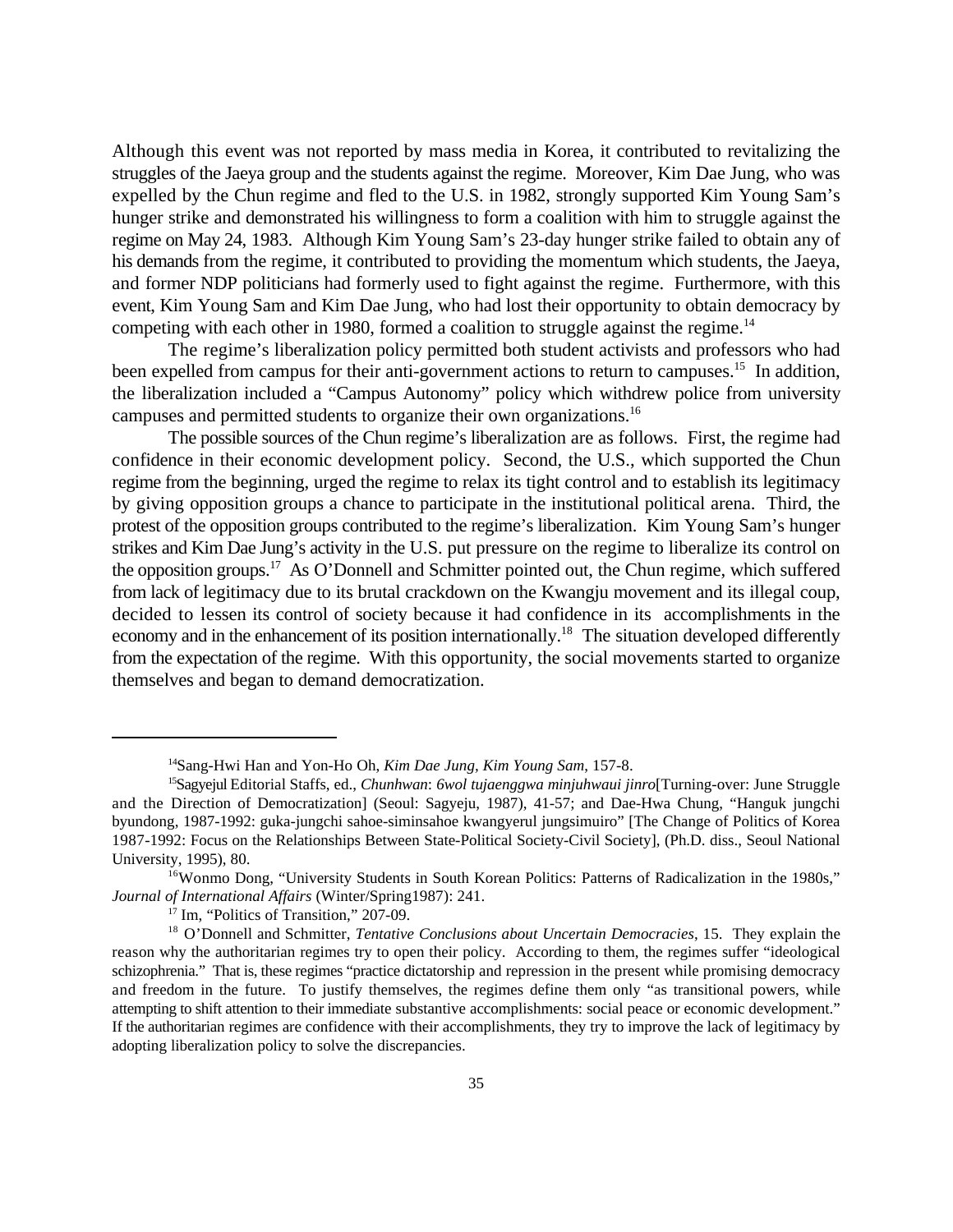#### The Student Movements

After the failure in the spring of 1980 and the Kwangju movement, student movements reevaluated the previous struggles and built a scientific theory with which to struggle against the Chun regime. The results of the theoretical debates and adoption of a new theory affected the strategies and tactics of the student movement. Above all the harsh oppression practiced by the regime contributed to the radicalization of student movements during this period. After the crackdown of the regime and the U.S. assistance of the regime, student activists turned their attention to the experiences of other Third World countries' struggles and their theoretical trends. The Dependency theory, liberation theology from Latin America, Neo-Marxist theory from Western Europe, Maoism, and orthodox Leninism were the main sources of their theoretical references until 1985. Eventually, North Korean ideology and revolutionary theory, Juche ideology, was accepted as one major theory. The process of the theoretical debates was a process of trial and error. In addition, the struggles were an attempt to modify those foreign theories in order to apply them to the Korean situation. With the adoption of a new theory, different strategies and tactics were used and these strategies affected the entire relationship with the opposition party and with the regime during the struggle for democracy.

The first debate was named the "Mu-Hak"debate. Although both the Murim and Hakrim groups defined the regime and the U.S. as arch-enemies and defined the goal of their movement as a revolution, there were some differences regarding the strategies used to obtain that goal. The major issue of the two different groups stemmed from different ways to strengthen the capacity of the movement. The Murim group argued that since the capability of the Minjung movement was weak except for its student movement, the student movements had to lead all the Minjung movement.<sup>19</sup> In order to do that, it was necessary to preserve the ability of the student movement. The student movement had to avoid adventurous protests which caused destruction of the movement. Instead, the student movement needed to prepare itself to boost and support the Minjung movement. To obtain this goal, the student activists needed to study and train themselves while they were in the student movement. Later they had to go into factories to teach and organize workers, who were the major force of revolution. The immediate task of the student movement was to discipline students and prepare them to become revolutionaries.<sup>20</sup>

In contrast, the Hakrim group criticized the Murim for the following reasons. First, the

<sup>&</sup>lt;sup>19</sup>The term Minjung is similar to the term people but this term was used in Korea to refer to a broad basic lower- class groups such as workers, farmers, and urban poor. The term is not a mere reflection of economic class, but also includes middle classes, national bourgeoisies, progressive intellectuals, and students. There were debates about the category of Minjung within the social movements. Although there are significant differences about including middle classes and national bourgeoisies in the Minjung category, generally the theorists of the movement defined the term as a broad category. Thus, the Minjung movement is a "class-based political movement." For details of the discussion of the terminology, see Hagen Koo, "The State, *Minjung*, and the Working Class in South Korea," in *State and Society in Contemporary Korea*, ed. Hagen Koo (Ithaca: Cornell University Press, 1993), 142-47.

<sup>&</sup>lt;sup>20</sup>Ilsongjung Editorial Staffs, *Haksaeng undong nonjaengsa* [The History of Theoretical Debates of Student Movements] (Seoul: Ilsongjung, 1988), 29- 30.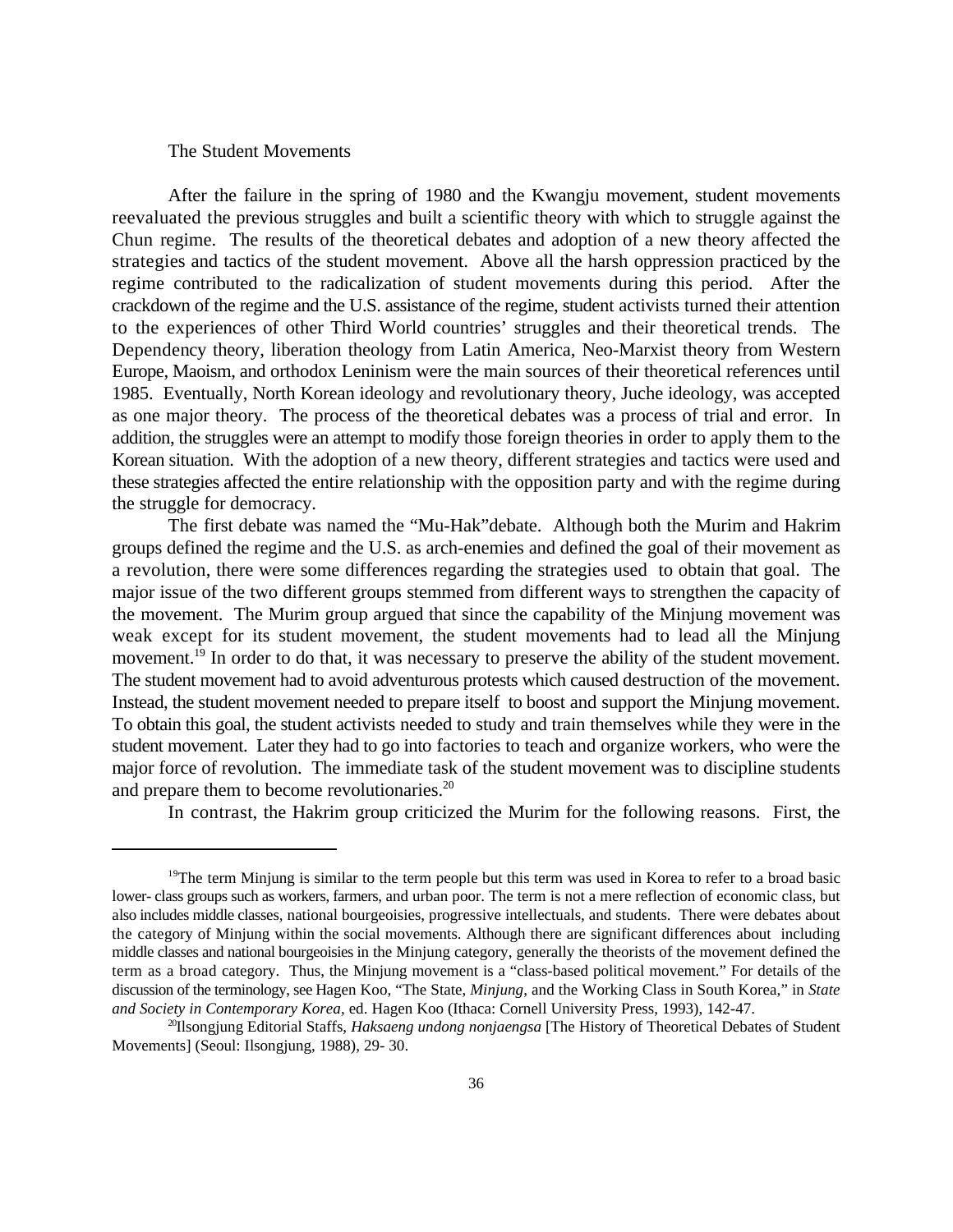Hakrim argued that the logic of refraining from political protests was wrong since all the other movement sectors were in difficult situations and had no practical capability to mobilize people, so the students, who were relatively well-organized and possessed political consciousness, had to activate the movement by staging political protests. Second, the student movements were a spearhead of the social movement, but it was not the leading class. Instead, the workers were the main class who could lead a revolution. Therefore, the Murim made a mistake in assuming the student movement was the leading organization of the entire Minjung movement, which needed to be preserved above all. Third, the logic of preparation without struggle was not considered a correct way to improve the capability of movements. The Hakrim argued that organizations can be disciplined and improve their capability through struggles against the regime.<sup>21</sup> As a way to enhance the leading role of the labor movement, the Hakrim group tried to unite labor movements and student movements under a single leadership. However, the efforts of these two groups failed when the police arrested the Murim groups in November, 1980 and the Hakrim groups in July, 1981.

Succeeding the first debate, "Yabi" and "Chunmang" debates broke out in 1983.<sup>22</sup> The Yabi group was in line with the Murim, and the Chunmang group adhered to the logic of the Hakrim. Although these two debates demonstrated more articulate arguments regarding strategies and tactics, their basic arguments were focused on the role of the student movement in the Minjung movement and on the usefulness of leading political struggles.<sup>23</sup> Although the Murim group's logic was accepted in the student movements, there were two symbolic events which showed the change of perspective of students about the U.S. Student activists burned the United States Information Service Center building in Pusan on March 18, 1982. They accused the U.S. of involvement in the Kwangju massacre and of assisting the regime. Several days later, the student activists at Kangwon University burned the U.S. flag in a campus rally on April 22, 1982 accusing the U.S. of assisting the regime. Despite the fact that the two events were not orchestrated by the student organization leadership, the events showed different perspectives on the U.S. The students started to view the U.S. as a kind of imperialist country. In general, the theoretical articulation of their strategies, tactics, and goals in the student movement became clear by the end of 1982.

<sup>&</sup>lt;sup>21</sup>Ibid., 31-34. and Yong Han. *80nyondae hanguk sahoewa haksaeng undong* [The Korean Society in the 1980s] and the Student Movement] (Seoul: Chungnyunsa, 1989), 68-9.

 $2^{\circ}$ Yabi' is a short version of 'Yahak Bipan (The Critique of Night School)' which was the title of a pamphlet. 'Chunmang' is the title of 'Haksangundongui Chunmang (The Prospects of the Student Movement)' which was also the title of another pamphlet.

<sup>&</sup>lt;sup>23</sup>Ilsongjung Editorial Staffs, *Haksaeng undong nonjaengsa*, 39-45. The Yabi group adopted the logic of preparationists, thus they argued that restraining political struggles which would cause a serious blow to them in a situation where the regime was overwhelmingly superior to the social movement. The Yabi group criticized the Chunmang group's leading political struggle strategy as an adventurous strategy which would risk many student activists and, as a result, jeopardize the Minjung movement eventually. In contrast, the Chunmang group argued the necessity of leading political struggle to disclose the regime's illegitimacy and to let the people know how the regime was undemocratic in dealing with its opposition groups. The group believed that the student movement was the only possible group to launch such a political struggle which would contribute to the development of the Minjung movement.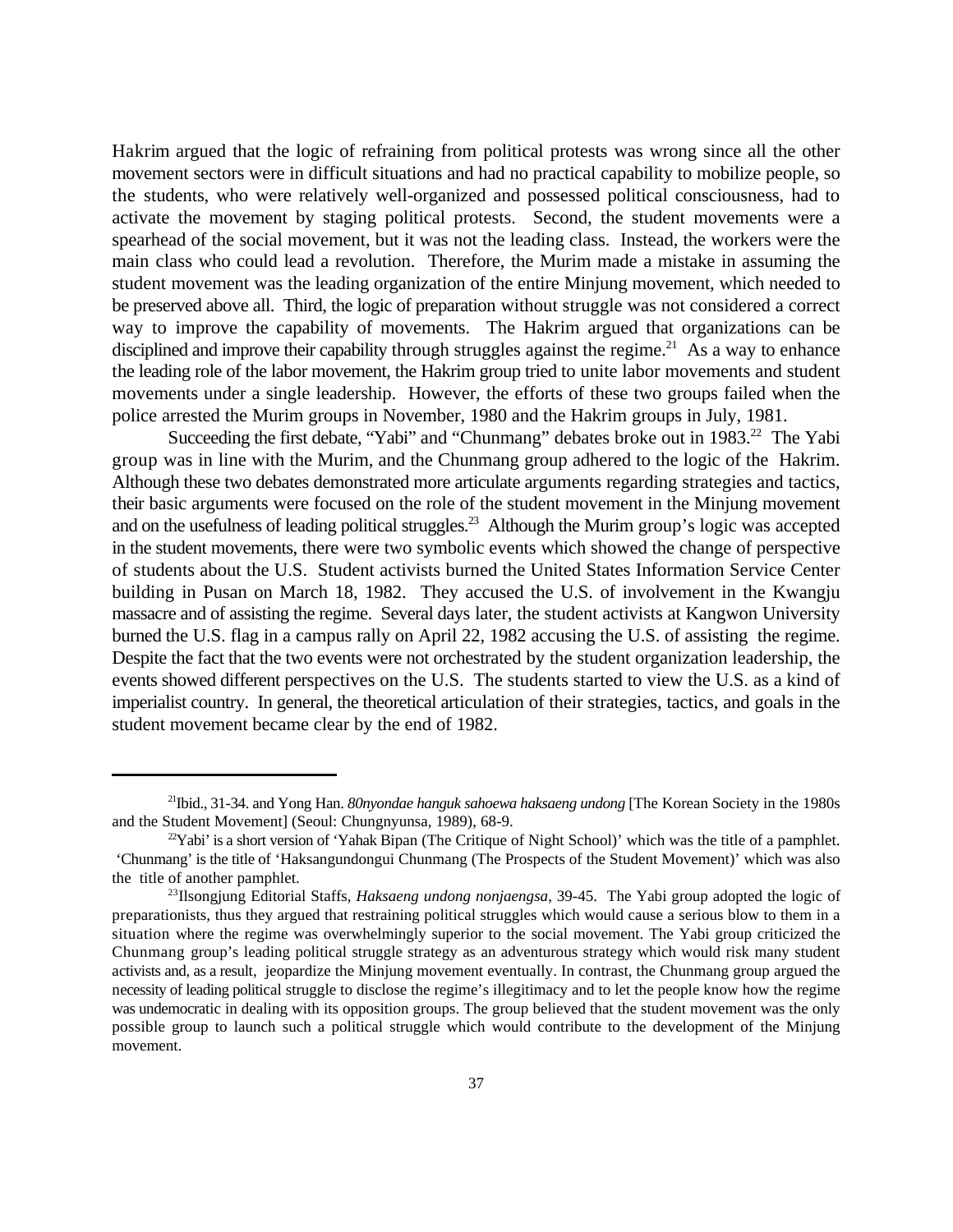In addition, students developed their tactics by learning from their experiences in Kwangju and from other street protests. The 1982 street protests were not expanded due to the leadership of the Murim, which focused on the enhancement of organization and consciousness of students through cultural or academic events, instead of political protests in the streets. $24$  However, when the issues of the distortion of history textbook content in Japan were raised in September, 1982, the students organized mass protests in the streets. This successful event enhanced the confidence of students about their ability to carry out street demonstrations. In addition, the students discovered the effectiveness of coalition in mobilizing students. After this event, students formed a network across campuses and built a coalition organization beyond the limits of individual campuses. The coordination of street protests also became a major tactic.<sup>25</sup>

Along with the development of the strategies and tactics in the student movement, another round of theoretical debates occurred during 1984-85. It was the so-called "C-N-P debates."<sup>26</sup> According to the Civil Democratic Revolution theory, Korean society is a peripheral capitalist society, in which not only social classes such as workers, farmers, and urban poor but also small-and mediumsize businesses and the national bourgeoisie were oppressed by the imperialists and the military dictatorship. Therefore the major confrontation was between the military dictatorship and the Minjung, which includes the middle classes. This theory emphasizes the role of the national bourgeoisie, progressive intellectuals, youths, and students. However, it locates the workers as an assistant group in the revolution. The immediate task of the Minjung movement was to struggle against the military dictatorship and acquire a liberal democracy. After accomplishing this goal the imperialist should be the next target of a revolution. This theory is based on bourgeoisie revolution, and aims to build a liberal democracy.

The National Democratic Revolution theory viewed Korean society as a Neo-colonialist monopoly capitalism in which Korean capitalism deepened its dependency on world capitalism before it obtained its autonomous development. In this situation, merchant capital developed into industrial capital under state protection, which led to the concentration of and the accumulation of capital from which monopoly capitalism emerged. Therefore, the major conflict in Korea was between the military dictatorship, based on imperialism and monopoly capitalism, and the Minjung. The NDR emphasized the role of workers, farmers, and urban poor as a major leading power within the Minjung movement. Although the theory emphasized the leading role of "the basic classes" it tried to include the middle classes as an assistant group in the revolution. The students and revolutionary intelligentsia spearheaded the revolution. The target of the revolution was imperialism and the military dictatorship at the same time, for the goal of the revolution was to construct the Minjung democracy.<sup>27</sup>

The People's Democratic Revolution defined Korean society as a state monopoly capitalism

 $^{24}$ Ibid., 77.

 $^{25}$ Ibid., 87.

<sup>&</sup>lt;sup>26</sup>The C stands for the first letter of the Civil Democratic Revolution, the N for the National Democratic Revolution, and the P for the People's Democratic Revolution.

<sup>&</sup>lt;sup>27</sup>Ilsongjung Editorial Staffs, *Haksaeng undong nonjaengsa*, 60-65. The concept of a people's democracy was still vague at that moment.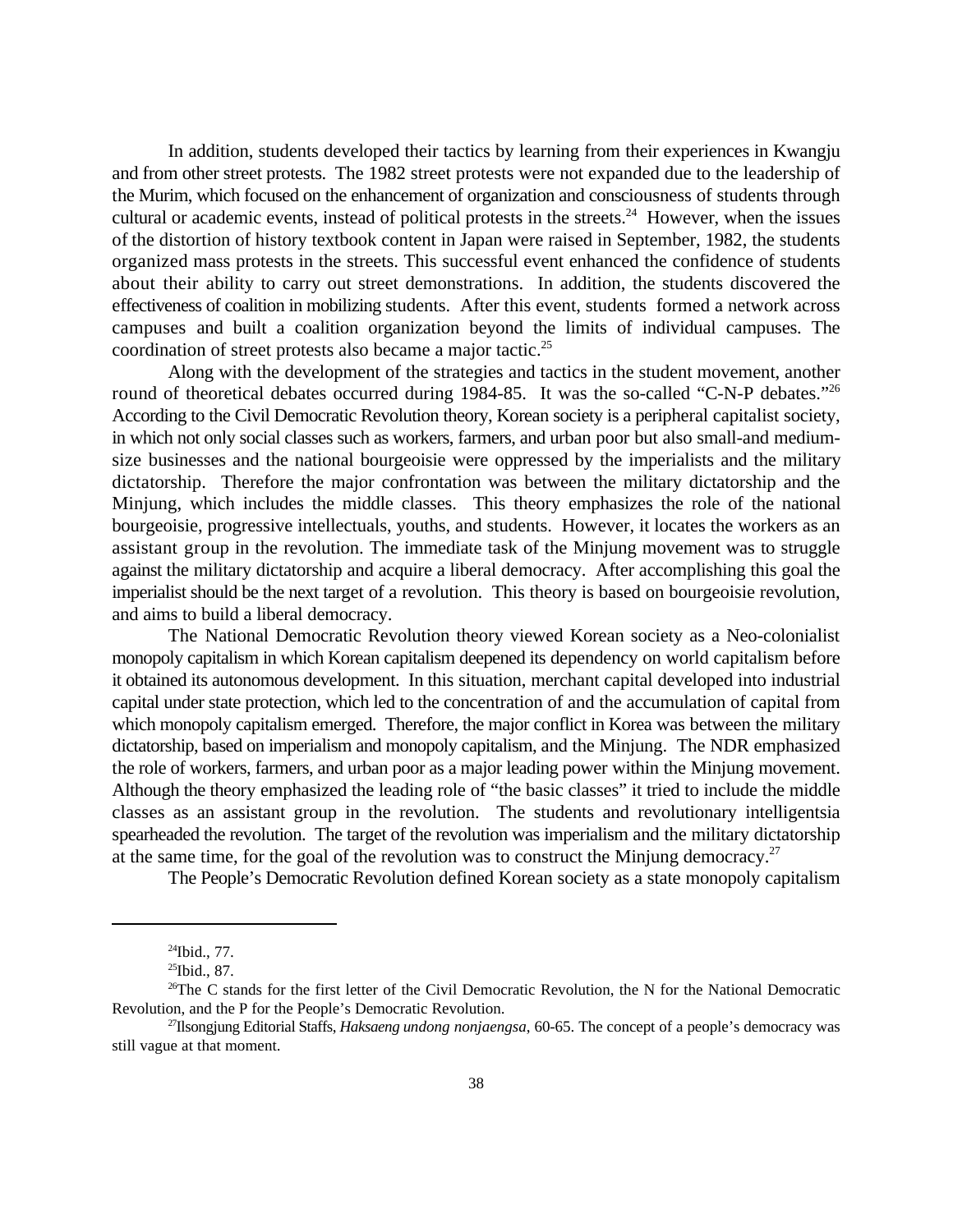in which Korean capitalism was fully established along with internal development paths, and normal class division was maintained. The major confrontation is between one bloc, including the military regime and the imperialists based on state monopoly and the bourgeoisie, and another bloc including the Minjung and the revolutionary intellectuals. Unlike other theories, the PDR excluded the middle classes and the national bourgeoisie from the revolutionary group. In its strategy, the PDR ignored the possibility of forming a coalition with the middle classes. The goal was the same as that of the NDR, that is, the imperialist and the military regime should be common targets. The PDR was the most radical theory among three theories: PDR, NDR, and CDR.<sup>28</sup>

Among these theories, the NDR obtained the majority of support from the student movements and other social movement sectors until 1985. However, the content of the Minjung democracy was not fully articulated yet at that time. Instead, the NDR used the so-called "Sammin" ideology.<sup>29</sup> Although these debates lacked a theoretical coherence in articulating their goals, there were some clear attempts to understand the U.S. role in Korean society. These theories analyzed the relationship between the Chun regime as the dependent state and the U.S. as an imperialist. Therefore, the U.S. and the Chun regime became major targets of the revolution. With these debates, the leading role of the workers in the revolution was clearly declared. Still there were differences about the inclusion of the middle classes and the national bourgeoisie. Although the theorists defined the U.S. as an imperialist country they did not adopt the idea of attacking the U.S. directly. The anti-American slogans did not show up at this time. Rather the target of struggle was the military regime.

Faced with the regime's liberalization and "Campus Autonomization" policy at the end of 1983, students pushed themselves to form an autonomous student association within campuses. Since the police withdrawal from the campuses, the students' collective actions became easier to stage. In evaluating the liberalization policy and planning their future direction, two different groups emerged from the student group. One group focused on the importance of student association as a popular organization and as an organization of struggle. Another group emphasized the limitations of the student association in political struggles, and the necessity to form a variety of special committees which can perform political struggles.<sup>30</sup>

 $28$ Ibid., 84-85.

<sup>&</sup>lt;sup>29</sup>Three Min: Minjok (Nation), Minju (Democracy), and Minjung (People). The goal of the NDR was the realization of the 'Sammin' which would guarantee national self-reliance against imperialist and substantive democratization, including economic equality. As it can be seen, however, there was some logical contradictions, since the Minjung cannot be a goal, but a subject to perform a struggle. This contradiction was later pointed out and the NDR group merged into the CA group.

 $30$ The two different groups were called MC and MT. MC is the abbreviation for the 'Main Current' group, which interpreted the liberalization policy as a result of interaction of international factors, such as U.S. pressure and the relaxation of tension around the Korean peninsula by the improvement of relationship between the U.S. and China during 1983-84. The MC estimated the policy would be maintained for a long time. In order to use this opportunity, students needed to focus on a popular struggle based on students' support. The MC group adopted gradual strategy as strategy and tactics for the struggle for democracy, that is, focus on the establishment of student association and democratization of campus as a first step. The political struggle could possibly based on the results of the organization and day-to-day struggles on the campus. MT is the abbreviation of the 'Minjuwha Tujangwiwonho (the Struggle Committee for Democratization).' The MT group evaluated the liberalization policy as a result of the Minjung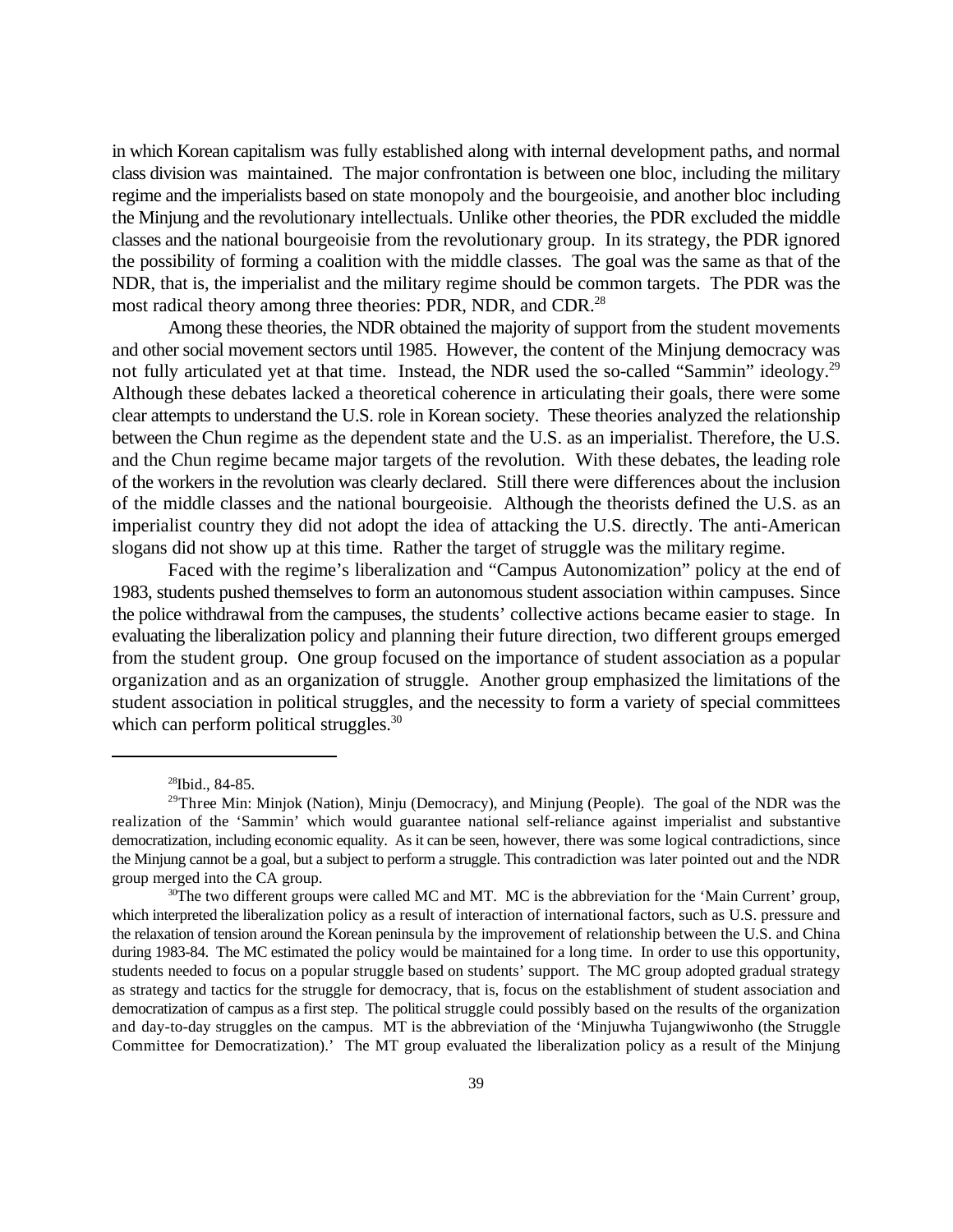Since the MC group gained support from student activists in early 1984, the student movements focused on democratization and autonomization of campuses. The demands of the students were the liberalization of the school press, the abolition of coerced confiscation, and the elimination of the graduation quarter system. Although these struggles contributed to obtaining students' attention for a while, the students failed to react to political issues. Toward the end of 1984, when the general election was approaching, the MT group took the initiative in the student movements. This group attempted a variety of adventurous political struggles using unexpected tactics. One of the major struggles was the occupation of the central building of the DJP on November 14, 1984.<sup>31</sup> This event activated people's interest about the election and sent a vivid sign about how students felt about the DJP and the regime, by criticizing the failure of the regime's policy in detail. In a situation where the mass media was under the tight control of the regime, this shocking tactic succeeded in delivering a sensational message to the people.

#### The Labor Movements

Although there were some attempts to overcome the repression of the regime, these actions failed because of the regime's tight control over the labor movement until the end of 1983. One of the representative attempts was to form a nationwide organization, the Chunminnoryun (The Confederation of the National Democratic Unions) in 1981. The Chunminnoryun was led by dissident intellectuals who tried to form a type of vanguard organization to initiate the labor movement into revolution. Its purpose was to overcome the economic-issue-oriented struggles of the 1970s and to pursue revolutionary organization. In addition, the Chunminnoryun emphasized the role of the labor movement in the revolution, as well as the importance of building a coalition with other sectors of the social movements, especially with the student movements. This event was critical in the development of the labor movement, in that the first organizational reaction, the Chunminnoryun, clearly stated the leading role of the labor movement and the necessity of building a strong coalition with student movements for revolution. Unlike the 1970's movement, the experience of the Kwangju uprising and the new military group's unprecedented cruel oppression precipitated the radicalization

movement's struggle against the regime. According to the MT group, the regime opened its tight control to solidify its weak legitimacy by including more conservative groups who were prohibited from politics up to that time, in addition to obtaining more favorable image to prepare for the coming election. Internationally the regime need to improve its notorious cruel reputation by making benevolent gestures. They thus believed that the liberalization would not last long unless they kept fighting against the regime. To use this opportunity, it was necessary to lead political struggle to reveal the regime's deceptiveness to the people. In order to accomplish this type of political struggle it is necessary to form a special committee instead of student association to react quickly to political issues. In addition, the MT group emphasized the importance of "No-Hak yondae" (the coalition between the workers and the students) as a way to assist the workers' political struggle. Ilsongjung Editorial Staffs, *Haksaeng undong nonjaengsa*, 81-92.

<sup>&</sup>lt;sup>31</sup>Yong Han, *80nyondae hanguk sahoewa haksaeng undong* [The Korean Society in the 1980s and the Student Movement], 108.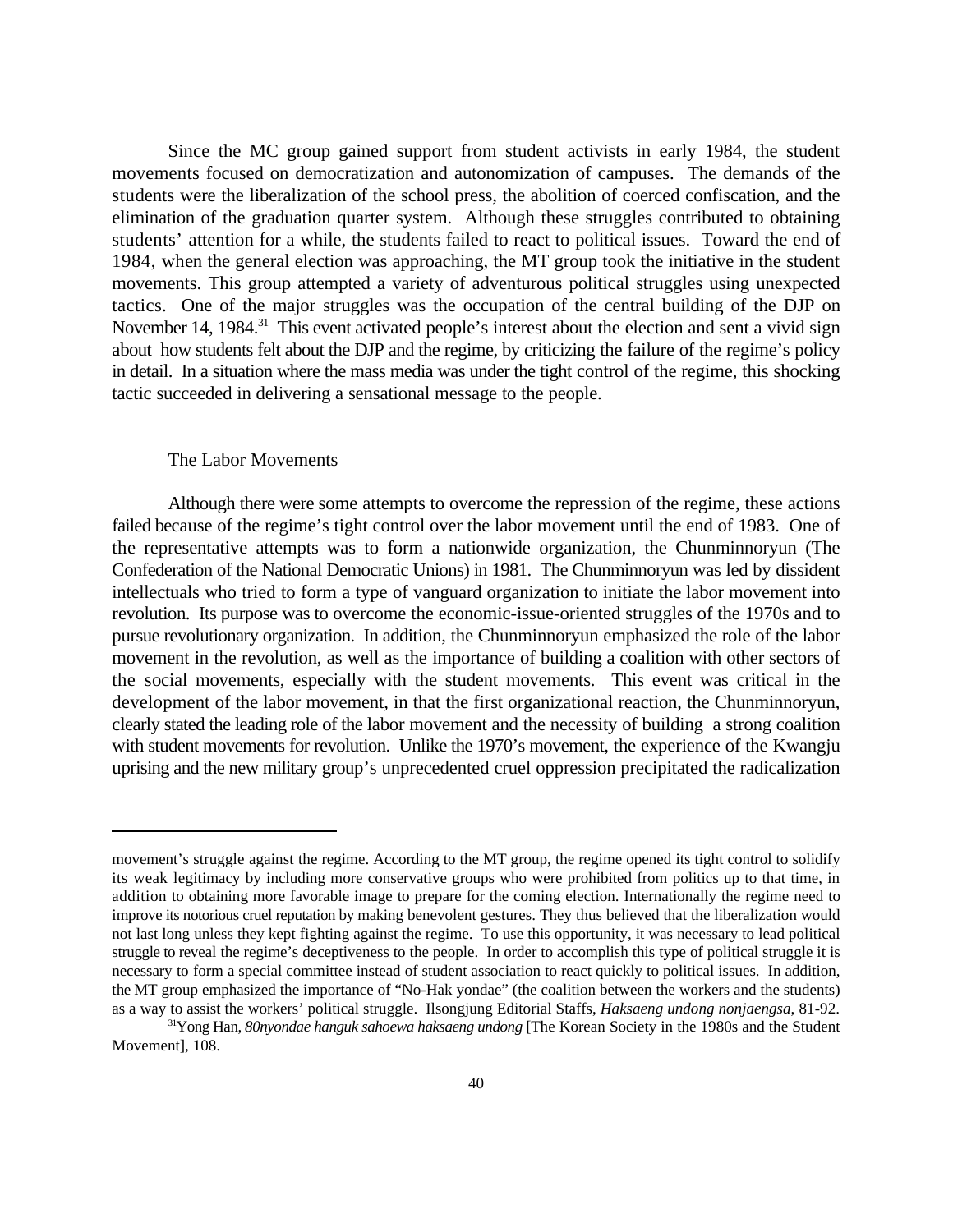of the labor movement.<sup>32</sup> The Chunminnoryun was dissolved by the police in September 1981, due to the lack of a popular base rooted in each factory and the subjective rashness in establishing a nationwide organization without considering its abilities and resources.

After the failure of the Chunminnoryun, most labor movements turned into small grouporiented movements under the severe oppression of the regime until the end of 1983. This strategy was adopted primarily by former student activists, who went to factories in the Seoul area in order to lead labor movements. The student activists who emphasized the importance of labor movements in revolution went into factories in Seoul and around the Seoul area. These groups of students were factions in the student movements who argued "Junbiron" (theory of preparation).<sup>33</sup> Although the small groups existed broadly in Seoul and around the Seoul industrial area, the workers in other regions did not have contact with these activists until "the Great Strikes of Workers" during July and August of  $1987.<sup>34</sup>$ 

Although the student activists' commitment to the labor movement and their efforts to organize workers by improving workers' political consciousness had limitations, their transition to the labor movement contributed to the improvement of the workers' consciousness, compared to the 1970s.<sup>35</sup> In general, during the period of 1980-83 the labor movement was under the control of the regime.

When the regime adopted a liberation policy at the end of 1983, the workers started to form new unions. Moreover, the dissolved democratic unions tried to reorganize themselves. Although this situation was similar to the one in the 1970s regarding the goals of the workers' collective actions, the workers showed changes in their struggles. They tried to overcome the weaknesses of the 1970s unionism, which ignored the importance of political struggles. Moreover, they realized the necessity of building a coalition with other unions as well as with other social movement sectors in the struggle with the regime. The workers realized that establishing and preserving democratic unions were closely related to political struggles. Although the unions did not raise political issues, the

 $32$  Since most of the leaders of the labor movements were former student activists their adoption of revolutionary theory is closely related to the development of the theoretical trends in the student movements. Yet the content of revolution was not fully developed.

<sup>&</sup>lt;sup>33</sup> The theoretical source of this group began in the middle of the 1970s. However, two directly connected groups in the student movement were the 'Murim' and 'Yahakbipan' groups. Since they evaluated the failure of the Kwangju movement as a result of lack of leadership and organization, they emphasized the construction of a leadership which could orchestrate a revolution and of a nationwide organization which could mobilize people at the revolutionary stage. The attempt to construct the Chunminnoryun was in line with this strategy, but it failed due to the reasons mentioned above. As an alternative strategy, small-group-oriented organizational lines were suggested. Under the tight control of the regime, it was impossible to maintain open organizations such as unions, thus small group organizations were necessary to preserve the capacity of the labor movement. Moreover, the small group had several benefits: it could educate workers effectively ; it could maintain organization safely; and it could prepare for union construction in the future without disclosing the potential members of union.

<sup>&</sup>lt;sup>34</sup> Chong-Oh Lee, "80nyondae nodongundongron jungaegwajungui ihaerul wihayo"[For the Understanding of the Process of the Labor Movements in the 1980s], in, *Hanguk nodongundongui inyom* [The Ideology of the Korean Labor Movements], ed, Korean Christian Industry Development Center (Chungnam, Korea: Jungamsa, 1988), 224.

 $35$ Ibid., 229-31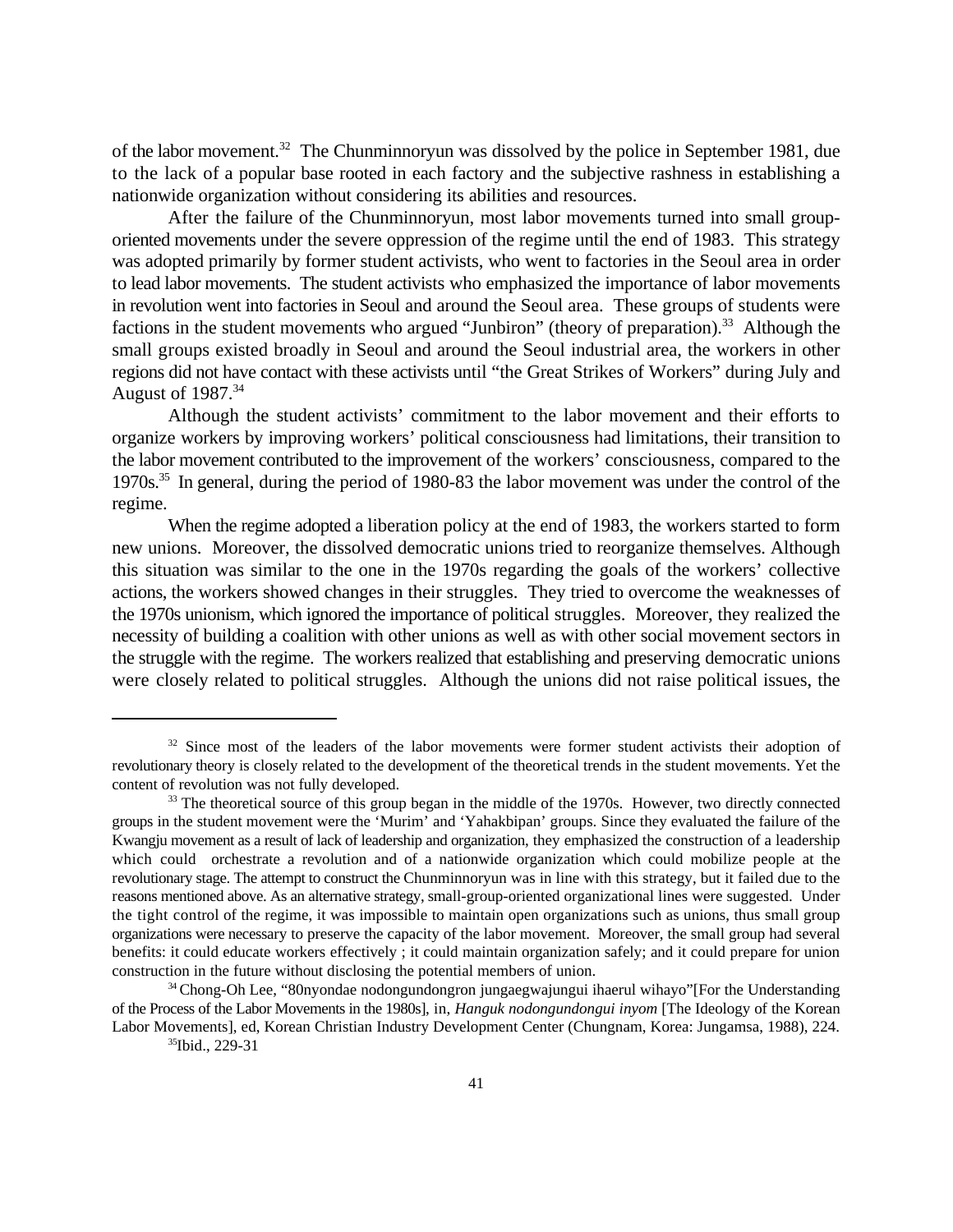regime oppressed the workers' strikes, because their strikes endangered the interests of the regime as well as the interests of the owners. The state's strong involvement in oppressing the workers' collective actions contributed to the politicization of the labor movement. During this period (1983- 84), many democratic unions were organized and the coordination between the workers and the student movement began.<sup>36</sup>

The workers' collective actions erupted in the wage negotiation season of 1985. Most collective actions and bargaining were led by democratic unions. One representative collective action occurred at Daewoo Automobile Company in April 1985. The student activists-turned-workers led the collective actions and obtained broad support from workers. Although the case was criticized by revolutionary activists, the struggle demonstrated the possibility of the positive role of student activists-turned-workers in the labor movement.<sup>37</sup>

Another memorable strike broke out in Kuro Industrial Complex which is located in Seoul, on June 24, 1985, when the police arrested the union leaders of Daewoo Apparel. The several democratic unions joined the strike demanding that the oppression of the democratic unions in this region be stopped, and the resignation of the Labor ministry, and the abolishment of the labor law.<sup>38</sup> This alliance strike was the first attempt of its kind since 1950. Although the strikes were quelled by the police and the workers did not obtain what they wanted, the impact of the strikes was critical in that it provided the student activists-turned-workers with a new possibility in which to pursue political struggles, that is, revolution.

Based on positive evaluations of the event, the leaders of the labor movement formed the Sunoryun (The Labor Movement Confederation in Seoul) on August 25, 1985. After this the Innoryun (The Labor Movement Confederation in Inchon) was formed on February 7, 1986.<sup>39</sup> These two organizations played an important role in the development of the labor movement, in that the two

 $<sup>36</sup>$ The "No-Hakyondae" (The Alliance Between Students and Workers) strategy started to gain support on the</sup> campuses in the MT groups within the student movements. Several street protests were organized to test and demonstrate the strategy near Kuro Industrial Complex and the Chunggye streets in 1984.

<sup>&</sup>lt;sup>37</sup>Although the workers obtained high increases of wages through their strikes, the revolutionary activists criticized the strikes based on the following reasons: first, they denied the other social movement sectors' assistance for fear of the regime's repression; second, they gave up the struggles for the rescue of the fired workers who were mostly student-turned-workers; and third, the content of the agreement with the company was so humble that the acquirement of wage increases seemed obtained due to the company's generosity.

<sup>&</sup>lt;sup>38</sup>Daewoo Apparel, Hyosong Co., Sunil Textile, Garibong Electronic, and Buhung Co. participated in the alliance strikes. Dae-young Chung, "Jaeya Minju Nodong Undongui Jungae Kwajunggwa Hyunhwang [The Current Situation and Process of Democratic Labor Movement of Jaeya], 193. The main current of the labor movement leaders evaluated the strikes as follows. First, the strikes overcame the weaknesses of isolated individual struggles. Second, the strikes were political struggles. The issues of the struggles were the regime's oppression of the workers instead of improvement of economic issues. Third, the struggle became possible due to small groups' leadership and the construction of networks between the groups. Since these small groups and activists grew enough to form a political organization, it is necessary to form an organization within the region. The leaders argued that the unions were not a proper organization framework in which to attempt political struggles. Thus an immediate task was to form a mass political organization.

 $39$ The Inchon had another major industrial complex, located near Seoul.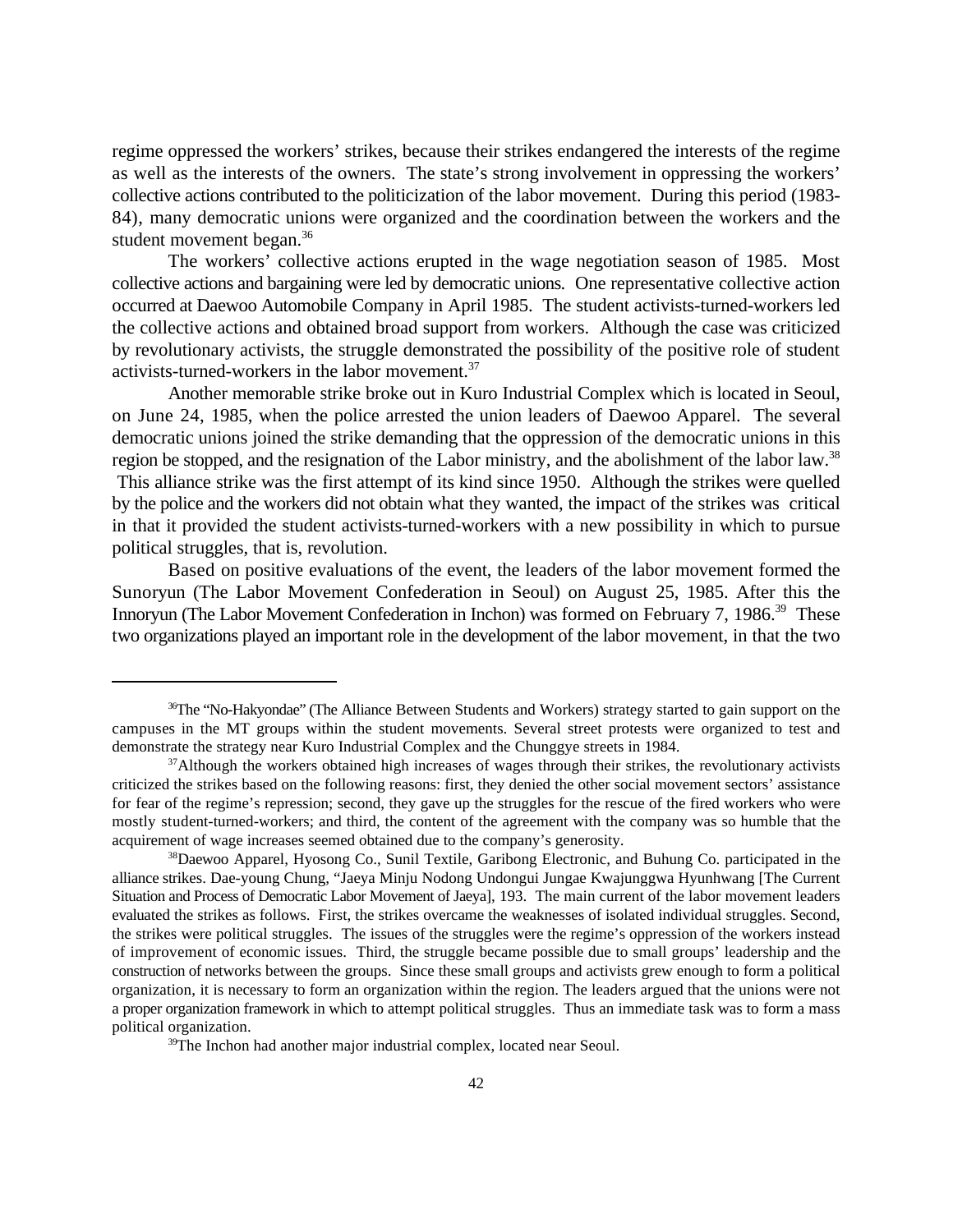organizations became main currents and leading organizations in the labor movements until the end of 1986. Although they did not specify their goals, they were similar to those of socialist revolution.<sup>40</sup>

The Sonoryun and Innoryun emphasized the importance of the political struggle and the leading struggle by the vanguard. In facing the wage bargaining season in 1986, the organizations tried to orchestrate collective actions and bargaining. However, their efforts failed due to the activists' hold on the political struggles and the neglect of the workers' economic demands. Moreover, the division within the movements prevented them from organizing a coordinated struggle.<sup> $41$ </sup> The Sunoryun and Innoryun were obsessed with the idea that they had to make alliance strikes, and did not count the ability of individual unions. This obsession led into adventurous strategies and then lost many activist members.<sup>42</sup>

#### The Jaeya

Like other social movement sectors, the Jaeya group changed their strategy and tactics after the experience of the Kwangju uprising. Although the impact of the failure in the spring of 1980 and the Kwangju uprising were significant enough to change strategies, the Jaeya group was stagnating in terms of its organizational ability under the tight control of the Chun regime between 1980 and 1983. During this period, other social movement sectors were in a slump except the student movement.<sup>43</sup> However, through this period the Jaeya also sought to accept new theories and strategies. As mentioned earlier, along with other social movements sectors the Jaeya group, except for the Minchuhyup and some Christian religious factions, adopted the NDR as an alternative until 1986.

Before the Chun regime's liberalization policy, former student activists formed an

 $^{40}$ By early 1986 the social movements in Korea started to accept both the Marxism and Juche ideology of North Korea as their ideologies. However, it was impossible for the social movements to propose their goals publicly, since it would devastate the social movement by the regime. The existence of the National Security Law in South Korea allowed the death penalty for people who proved to be members of pro-North Korean organizations. The regime abused the NSL and violated human rights so frequently and broadly that had been a major human rights issue. For the details of the abuse of the NSL, see Asia Watch, *Human Rights in Korea*, (New York: Asia Watch, 1986). Although they manifested more moderately or abstractly their goals "to construct a society in which the workers are not oppressed," their goals were similar to those of a socialist country. Since the two organizations adopted the NDR, and later the CA, their final goal was socialist revolution. For the specific content of the NDR and the PDR see the section of the student movement.

<sup>&</sup>lt;sup>41</sup> The remaining groups who complained about the two organizations' dogmatic leadership tried to build another organization. Thus there were two different major groups in the labor movements when they faced wage bargaining season in 1986. Dae-Young Chung, "Jaeya minju nodong undongui jungae kwajunggwa hyunhwang [The Current Situation and Process of Democratic Labor Movement of Jaeya], 198.

 $42$ Ibid., 199.

<sup>&</sup>lt;sup>43</sup>Ung Choi, "Jaeya seryukgwa minjuhwa undong [The Power of the Jaeya and the Democratization Movement], in *Hanguk sahoe ui sunggyukgwa undong* [The Movement and Characteristics of Korean Society], Jin-Kyung Cho (Seoul: Gongdongche, 1987), 290.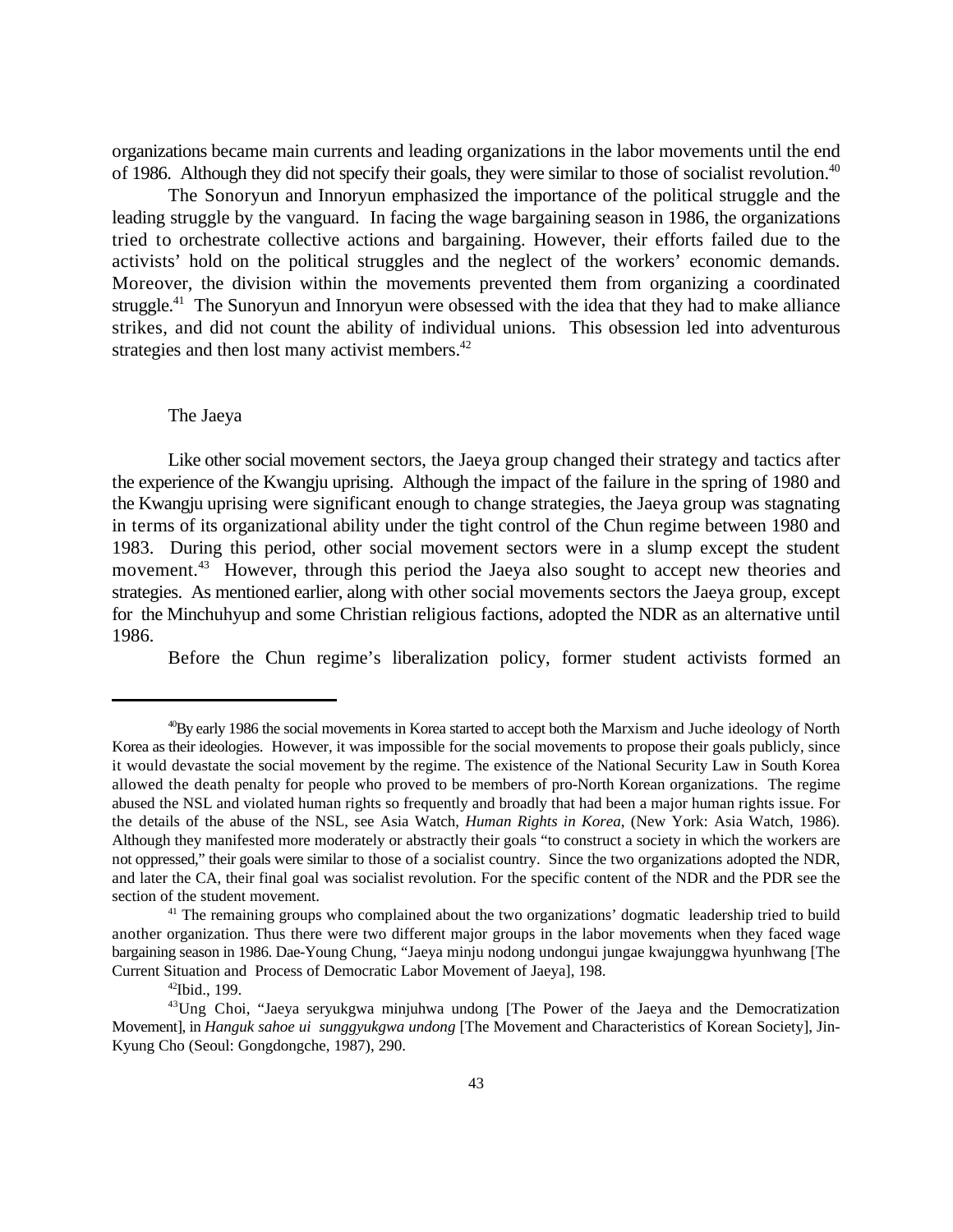organization, the Minchungryun (The Youth Association of Democratization Movement) in September 1983.<sup>44</sup> The purpose of the Minchungryun was to provide youth groups, who finished their student movements and needed a structure, with an organization. The Minchungryun adopted the mass-line and organizational movement strategies. Along with the Minchungryun other Jaeya groups formed a variety of organizations using the open political opportunity which began at the end of 1983. The ousted professors formed the Council of Ousted Professors in December 1983. In the same fashion, the ousted journalists formed the Council of Ousted Journalists in April, 1984. Other intellectuals, such as dissident artists, musicians, poets, and novelists, organized the Minjung Munhwa Undong Hyupuihoe (The Council of the Minjung Cultural Movement) in April, 1984. The banned politicians formed the Minchuhyup at the same time.<sup>45</sup>

Based on these open mass-oriented organizations, the Jaeya attempted to form a coalition organization. This effort resulted in the forming of the Minjung Minju Undong Hyupuihoe in June, 1984.<sup>46</sup> On the other hand, the dissident notables who led the Jaeya movement during the 1970s formed the Minjutongil Kukmin Hoeui by using the opportunity of opposing President Chun's visit to Japan in September, 1984. These organizations tried to build nationwide networks, and similar organizations were formed at the local level modeled on them. The expansion and growth of the networks at the local level contributed to enhancing their mobility across the country.<sup>47</sup>

All these sectors of the social movements demonstrated different strategies that enhanced their capacities, compared to their situations in 1970s and in early 1980. In terms of their ideology, the social movements showed that they started to adopt more radical ideologies, such as Marxism, although the level of their knowledge was still low. Their basic process was to find a relevant theory which they could then use for revolution in Korea. Clearly, they had changed their goal from obtaining liberal democracy to starting a revolution. As time went on, they tried to demonstrate their goal more clearly and became obsessed with this idea, without considering the peculiar situations in Korea such as the experience of war, the narrowness of ideological choice, the existence of a strong and well-disciplined military, and the existence of North Korea.

The full name is the *Minchuwha Chongryun Undong Ryunhap* <sup>44</sup>

<sup>&</sup>lt;sup>45</sup>Since the Minchuhyup participated in the NKDP as well as in the Jaeya, it is difficult to include the Minchuhyup in the category of the Jaeya. However, part of the Minchuhyup, especially the followers of Kim Dae Jung, remained in the Minchuhyup until the June movement in 1987, and they engaged in non-institutional protests than the NKDP did. Thus, it would be proper to include the Minchuhyup in the Jaeya.

<sup>&</sup>lt;sup>46</sup>The Minminhyup was organized based on the principle of accepting members by organizations instead of as individuals. In addition, it emphasized the role of the labor movement and farmers' movement organizations within the coalition. Ung Choi, "Jaeya seryukgwa minjuhwa undong [The Power of the Jaeya and the Democratization Movement], 293.

 $47$ The Jaeya movement during the 1980s demonstrated several characteristics. First, the Jaeya groups adopted a Minjung ideology and a national self-reliance which developed into anti-Americanism. Second, the central role of the notables in the Jaeya movement decreased and instead, the organizations played an important role in the movement. Third, each group of the Jaeya was divided and developed its own capacity to mobilize people; religion, women, and cultural movements emerged as important sub-groups within the Jaeya. Fourth, the popular movement rooted in workers and farmers played an important role in the Jaeya. These groups' entrance into the Jaeya lessened the influence of the middle classes and intellectuals in the direction of the movement. Ibid., 292.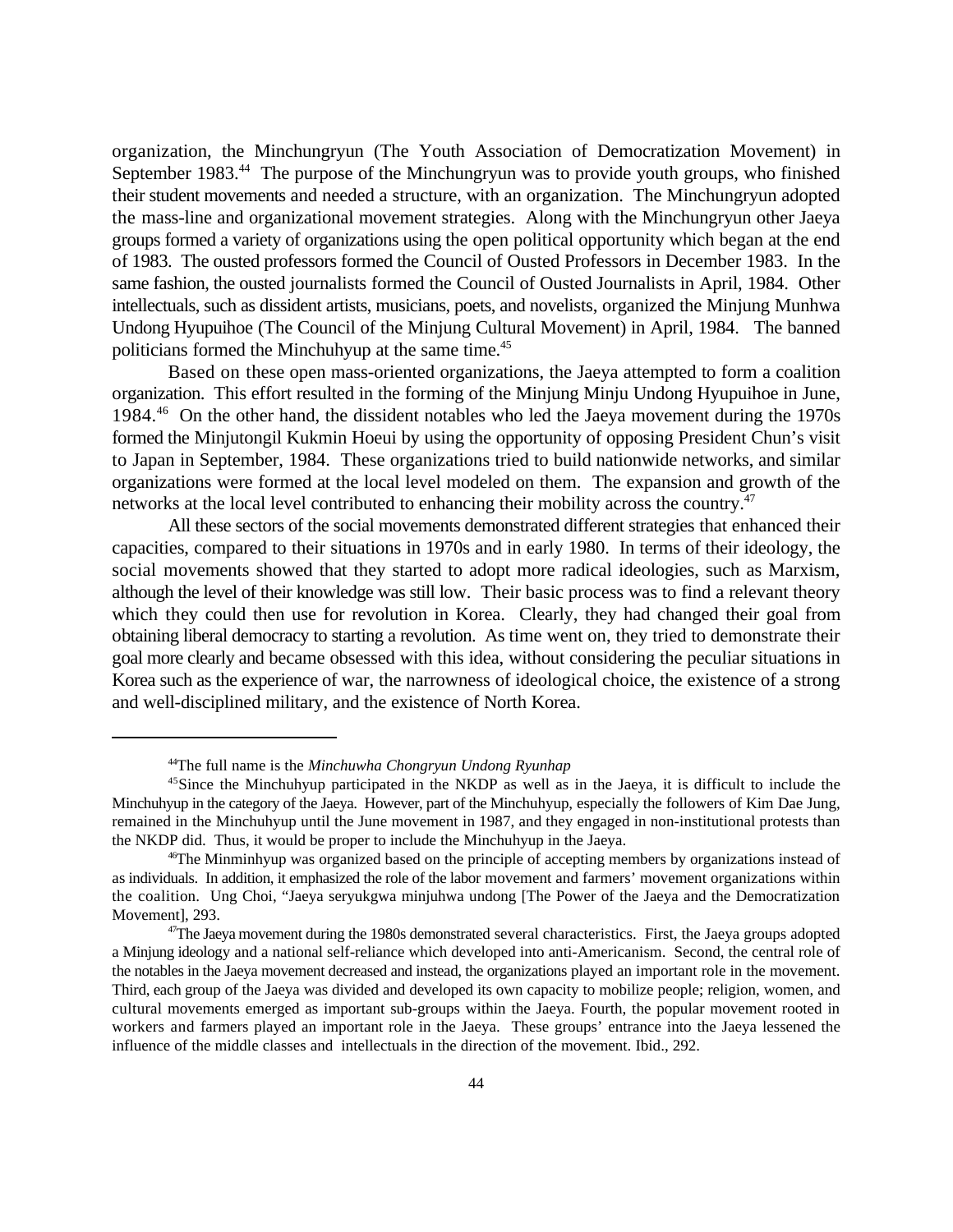The General Election and Emergence of the Moderate Opposition Party

The Minchuhyup (the Council of Democratization) -- an organization formed on May 18, 1984 by Kim Young Sam and Kim Dae Jung after the hunger strikes of Kim Young Sam--played an important role in leading the struggle against the regime and provided the banned politicians with an organization in which to prepare themselves to participate in the coming election. When the regime lifted the ban on politicians except core leaders of the NDP on November 30, 1984, they started the discussion about forming a new party.<sup>48</sup> The regime allowed more radical opposition politicians to compete in the coming election two months before the election day to minimize the opposition party's challenge in the election. This effort to form a new party was orchestrated by the two Kims although they were still banned by the regime. Facing the coming election, the Minchuhyup had debates about their strategy in dealing with the election. Eventually the Minchuhyup decided to participate in the election. Although there were three major factions within the Minchuhyup they cooperated in front of the strong regime. Moreover, their historical experience, the failure of their attempt to establish a democratic regime in the spring of 1980, compelled them to cooperate with each other.<sup>49</sup>

The Minchuhyup aimed to create a new party, the New Korean Democratic Party (NKDP), which was organized on January 18, 1985. This was only 49 days before the coming election. During the campaign, the NKDP and students worked closely together to win the election. The students assisted the NKDP candidates who lacked financial resources and volunteered resources. This cooperation became an opportunity for the student movements to improve their ability and status in the relationship with the NKDP. The platforms of the NKDP focused on ending the military dictatorship and acquiring direct presidential elections by revision of the constitution. As a result of their campaign the NKDP succeeded in obtaining 50 seats (29.2% of total votes) and became the main-opposition party in the National Assembly. In contrast, the KDP obtained 26 seats (19.5% of total votes). The DJP obtained 87 seats (35.3% of total votes), which meant that if the opposition parties' voting rates are combined, they  $(48.7%)$  are over the DJP's voting rates  $(35.3%)$ .<sup>50</sup> Specially the DJP lost its support in the major cities and near Seoul.<sup>51</sup> Although the NKDP could not become

<sup>&</sup>lt;sup>48</sup>There were three occurrences when the ban on politicians was lifted before the election: the first was on January 18, 1983, and 250 people were allow to participate in politics; the second was on February 25, 1984; and the third was on November 30, 1984. Sung-Sik Park, *Sungo bunsokui ironkwa silge*, 73.

<sup>&</sup>lt;sup>49</sup>The three major factions were Kim Dae Jung's group, Kim Young Sam's group, and the other conservative group which was led by Chul-Sung Lee and Taek-hee Lee. Ibid., 164.

<sup>&</sup>lt;sup>50</sup>B.C. Koh, "The 1985 Parliamentary Election in South Korea," *Asian Survey* (September 1985): 889.

 $<sup>51</sup>$ Jung-Gu Je, "Suchiro bunsokhan 12dae chongsun [The Numerical Analysis of the 12th General Election],"</sup> *Shilchon Munhak* (Spring 1985): 360-361. The DJP obtained 26 seats and lost 5 seats, compared to 11th election in the major cities of Seoul, Pusan, Taegu, Inchon, Kwangju, Taejun, Chunju, and Masan. In contrast, the NKDP obtained 30 seats. More significant is the fact that the NKDP had 21 assemblymen who became the first winner in the multi-district system. However, the number of the DJP's first winner in the district decreased from 26 to 7, which demonstrated a serious setback in the major cities.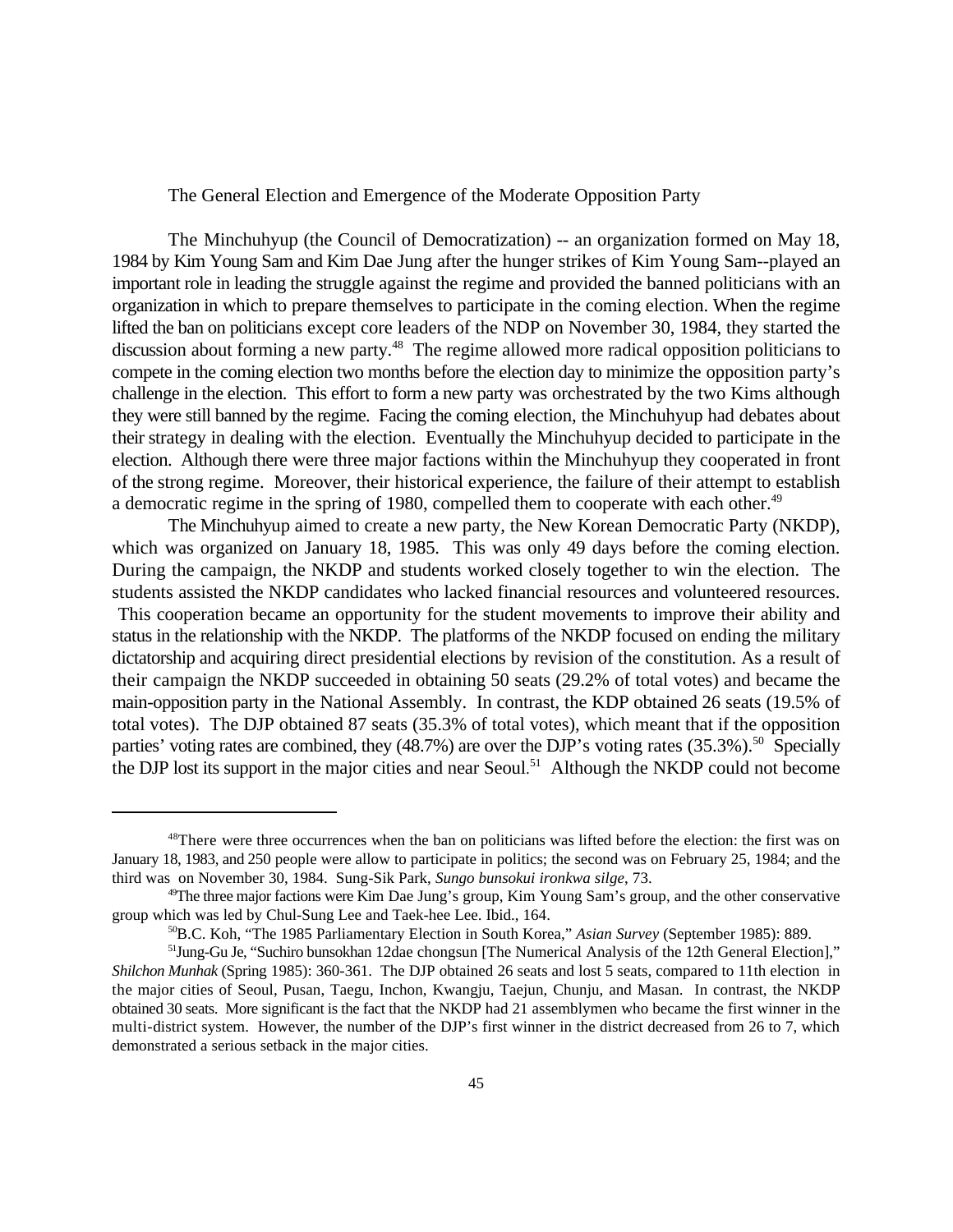a ruling party, its success in the election delt a serious blow to the DJP and to the regime. In addition, the DJP needed to prepare for the new opposition party, who was more belligerent than other royalopposition parties. Within a month, the NKDP had absorbed most of the KDP assemblymen and became a major opposition party. By absorbing the KDP seats, the NKDP could block the DJP's attempts at passing bills.

#### The Revision of the Constitution

With the emergence of the strong new opposition party , the NKDP, the DJP and the regime had to prepare for a different political situation. From then on, the DJP had to compete with a strong opposition party that was unlike the other loyal opposition parties created by the Chun regime.<sup>52</sup> The DJP representative, Kwon Ikhyun, evaluated the election results, and suggested that Chun Doo Hwan, who was then president of the DJP, take several measures to improve the DJP's image.<sup>53</sup> Based on negative evaluations of the election, the regime reacted to this situation with a broad reshuffling of its cabinet and party organizations.<sup>54</sup> All of the major officials were core members of the Chun groups who had maintained power from the coup on December 12, 1979. The purposes of the reshuffling were to maintain strong administrative power to prepare for expected political difficulties caused by the emergence of the NKDP, to improve the cooperation between the administration and the DJP, and to improve the political power of the regime.<sup>55</sup> There were no signs of confrontation between the Chun administration and the DJP.<sup>56</sup> Roh Tae Woo tried to revitalize

 $^{52}$ Immediately after the election, most the DKP assemblymen and some members of the KNP defected to the new party and increased the number of the NKDP assemblymen to 102. As a result, the NKDP had enough assemblymen to veto the passage of any proposal for constitutional revision(two thirds requirement) advanced by the ruling party. Im, "Politics of Transition," 238.

<sup>&</sup>lt;sup>53</sup> For the evaluation of the election results of the DJP, see, Sung-Sik Park, *Sungo bunsokui ironkwa silge*, 209-211. Kwon proposed four major suggestions: 1) lifting the ban completely on politicians; 2) hiring more civilians in the offices of the DJP; 3) initiating the campus autonomy policy and other policies for university students and; 4) preparing atmosphere conducive to dialogue before the opening of the 12th National Assembly.

<sup>&</sup>lt;sup>54</sup> For details of the reshuffling, see Ibid., 272-77. President Chun Doo Hwan appointed Roh Shin Young, who was head of the NSPA, as a prime minister. Also, he placed Jang Sedong, who was a secretary of president, as head of the NSPA. For the new party representative, Roh Tae Woo was appointed.

 $^{55}$ Ibid., 274-5.

<sup>&</sup>lt;sup>56</sup>Im Hyug Baeg argued in his dissertation that the reshuffling was a watershed for the emergence of the softliners in the DJP. However, this argument is a misunderstanding of the situation. The reason for reshuffling was clearly to prepare for a newly emerged hard-line NKDP. Again, the regime's intention to maintain its power by using the multi-party system failed and a practical dual-party system was set up. In addition, the reshuffling and the emergence of Roh were in preparation for the later power transfer which will allow the military to hold power in the next election. Chun said that he appointed Roh to train him as the next president. For his argument of this point, see his memoir, Song-Ik Kim, "Chun Doo Hwan, yoksarul wihan yuksongjungun1"[Chun Doo Hwan, the Real Testimony for the History 1], *Wolgan Choson* (January 1992): 332-33. This should not be interpreted as a sign of fracture within the DJP and the regime. The reshuffling was a typical custom after a regime or a ruling party lost in the elections to show the regret of the regime in Korean politics. Chun Doo Hwan maintained his tight control of the regime, of the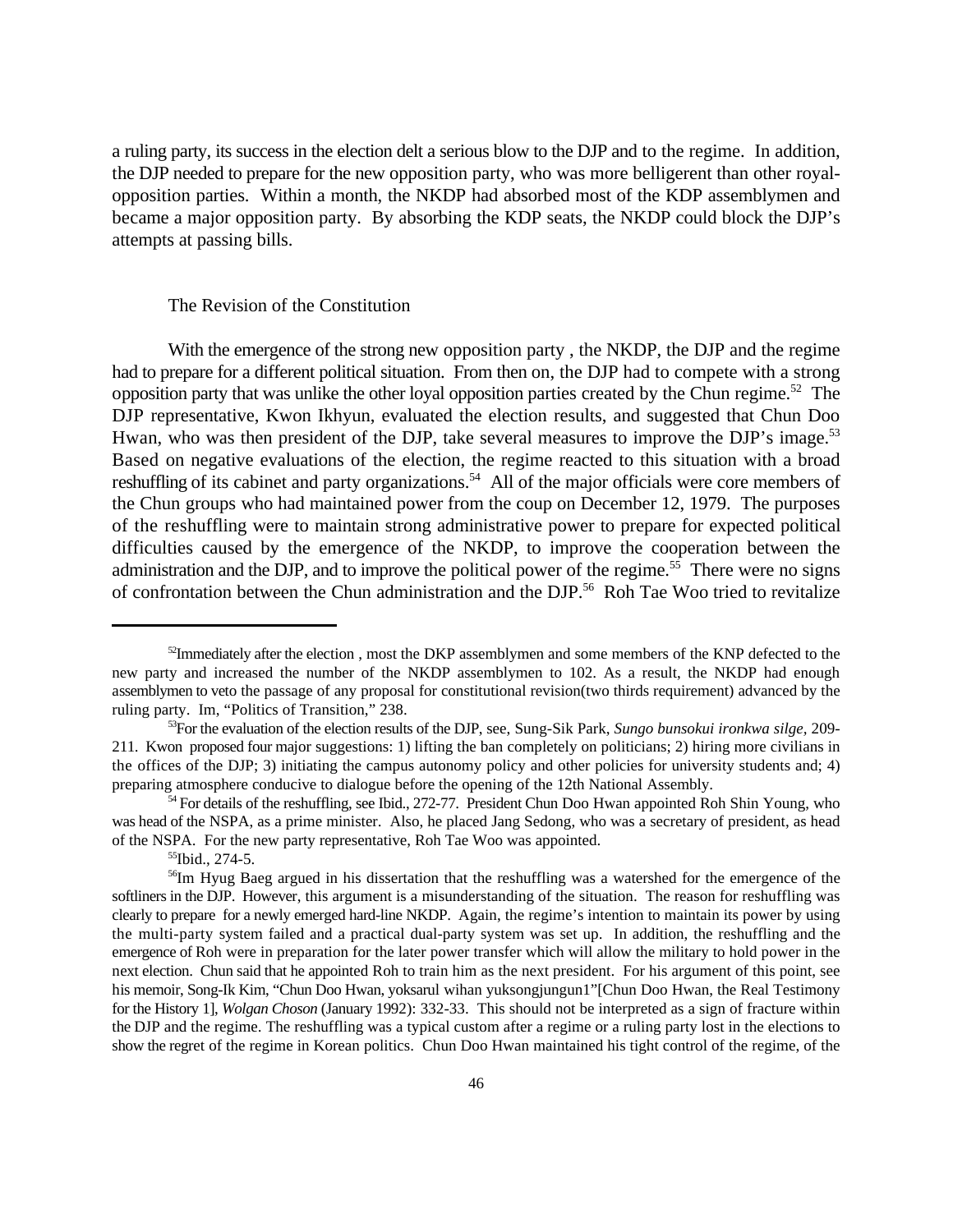the DJP, and there were some signs of a changed attitude among the members of the DJP.<sup>57</sup> However, when the NKDP took a hard stance against the regime and the DJP, the DJP also reacted with a hard-line policy.

In reaction to the NKDP's demand for the revision of the constitution, the Chun regime and the DJP flatly denied the possibility of changing the constitution before Chun stepped down, which was due in 1988. The National Assembly began on May 23, 1985. In dealing with the NKDP the DJP delayed and avoided the opposition group's demand for establishment of the Special Committee for Revision of the Constitution (SCRC) in the National Assembly. At the same time, the regime repressed the social movements which maintained a somewhat loose relationship with the NKDP after the election. Since the social movements especially student activists' help in the election contributed to the surprise emergence of the NKDP, the regime tried to separate the relationship between these two groups and weaken the social movements. The regime carefully maneuvered the NKDP by using the DJP on the one hand, and oppressed the social movements on the other hand. However, the social movements were not weak counter-partners anymore. Their ideological radicalization and theoretical sophistication played an important role in maintaining struggles against the regime during this time (1985-86)

As a clear cut opposition party, the NKDP raised the issue of the revision of the constitution as an immediate and permanent goal. The NKDP had two stages of political struggle planned. The first stage was a struggle within the National Assembly which would focus on forcing the DJP to agree to the establishment of the SCRC. The second step was, assuming the first step failed, to adopt a combination of struggle inside and outside the National Assembly. The NKDP would try to organize the national movement for the revision of the constitution.<sup>58</sup> The DJP and the regime refused to establish the SCRC in the National Assembly in December 1985. With this reaction of the DJP, the NKDP launched the campaign for the revision of the constitution in February 1986. In addition, the NKDP started to open local branches for the campaign in the major cities. This campaign gained a surprising amount of support.<sup>59</sup> The success of the Philippine revolution in February 1986 provided the leaders of the NKDP with a strong motivation to resort to people's support.<sup> $60$ </sup> The social movement and the NKDP formed a coalition organization for the struggle, the Minkukryun (People's Liaison Office for Democratization) on March 17, 1986.<sup>61</sup>

The campaign and rallies succeeded in favorable situations such as the collapse of the Marcos regime in the Philippines and the assistance of the U.S to make a transition in the Philippines.

DJP, and of the military.

Park, *Sungo bunsokui ironkwa silge,* 289-94. <sup>57</sup>

<sup>&</sup>lt;sup>58</sup>Korean Christian Social Research Center (hereafter KCSRC), *Gaehungwa minjuhwa undong* [The Revision of the Constitution and the Democratization Movement], (Seoul: Minjungsa, 1986), 19.

<sup>&</sup>lt;sup>59</sup>The rally in Pusan obtained a broad support. About 300,000 people gathered for this rally in March, 1986. With this event, the leaders of the NKDP gained confidence in their push for constitutional revision. At the same time, the social movements realized the importance of the issue and tried to use the NKDP's rally for their own political purposes.

KCSRC, *Gaehunkwa minjuwha undong,* 38-42. <sup>60</sup>

 ${}^{61}$ Im, "Politics of Transition," 252.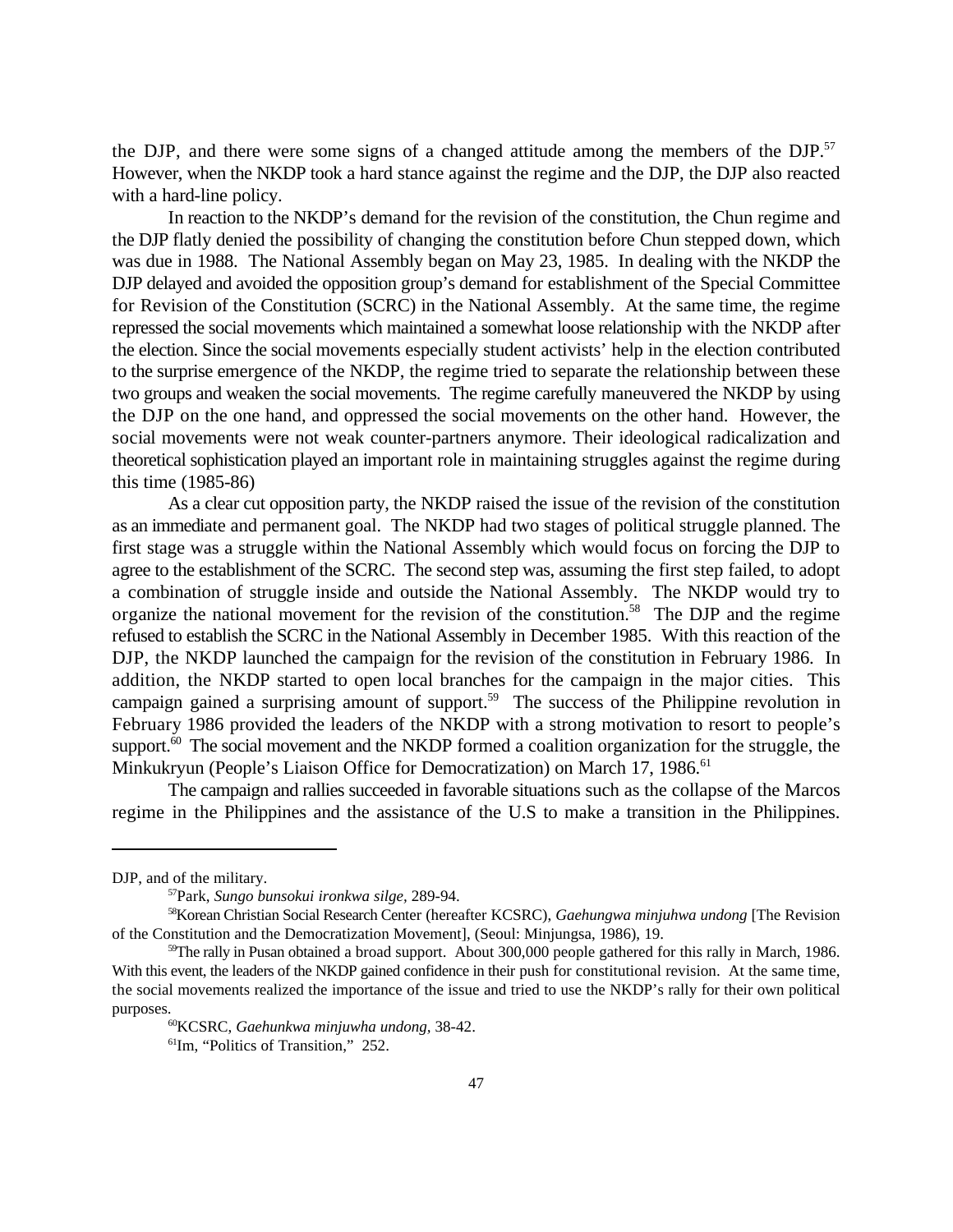Throughout these rallies and campaigns, the Reagan administration supported the NKDP and the Minchuhyup and urged the regime to allow the peaceful rallies. At the same time the U.S. persuaded the NKDP to maintain peaceful rallies and dialogue with the regime.<sup> $62$ </sup> After 1985, the international atmosphere started to change because of emerging new leadership in the Soviet Union. As Gorbachev became the new head of the Soviet Union, there were signs that the cold war was ending. Since the Soviet Union could not maintain its deteriorating economy, it tried to cut the military expansion by negotiating with the U.S. In addition, as the Soviet Union's power decreased, the possibility of exporting revolution decreased seriously throughout the Third World countries. The subtle change of the Reagan administration's foreign policy was demonstrated through its treatment of the Philippines' democratization movement in February, 1986.<sup>63</sup> With several experiences in the Latin American countries, the Reagan administration shifted its policy from absolute support for the authoritarian regime as long as it championed anti-communism to selective support for the authoritarian regimes throughout the world.

In this context, the U.S. urged the Chun regime not to oppress the NKDP, even when the NKDP initiated its campaign for constitutional revision in February, 1986. In line with the principle of peaceful solution by dialogue, the U.S. supported the dialogue between the regime and the NKDP for the revision of the constitution. However, this encouragement of dialogue did not mean withdrawal of U.S. support for the Chun regime. Instead the U.S. did support the Chun regime. During his visit to Korea, Secretary of State Shultz praised the Chun regime and criticized the NKDP's coalition with radical social movements. $^{64}$  Although the U.S. supported the NKDP's demand for the negotiation for the constitutional revision, the Reagan administration made sure that the NKDP would sever its relationship with the social movements which raised anti-Americanism.

As Gaston Sigur, Assistant Secretary of the State Department for Asian and Pacific Affairs, said, the Korean case was different from the case of Philippines in that the Chun regime accomplished high economic development, had a stable military, and pledged a peaceful transition of power.<sup>65</sup> For the Reagan administration, there was no reason to take risks by supporting the NKDP's demand for immediate revision of the constitution as long as the Chun regime guaranteed economic benefits as well as national security. That was why the U.S. did not try to influence the regime more than in the ways indicated above.

Basically, the goal of the NKDP was to obtain a better position in the negotiations with the regime. The NKDP believed that the guarantee of direct presidential elections was essential for a democracy. However, the goal of the social movement was to obtain more radical change. The NKDP faced difficulties in dealing with the radicalized social movements. The two Kims criticized

<sup>&</sup>lt;sup>62</sup>KCSRC, *Gaehunkwa minjuwha undong*, 44-45.

<sup>&</sup>lt;sup>63</sup>Tamar Jacoby, "The Reagan Turnaround on Human Rights," *Foreign Affairs* (Summer 1986): 1083-86. In this article he explains how the conflict between the Reagan administration and Congress contributed to the shifting of the administration's policy on human rights. He points out that the cases of Haiti, the Philippines, and Chile demonstrated the change of the administration's policy.

<sup>&</sup>lt;sup>64</sup>George P. Shultz, Turmoil and Triumph: My Years as Secretary of State, 979.

 ${}^{65}$ Richard Holbrooke also emphasized the same points when he compared Korea and the Philippines. Richard Holbrooke, "East Asia: The Next Challenge," *Foreign Affairs* (Spring 1986), 125.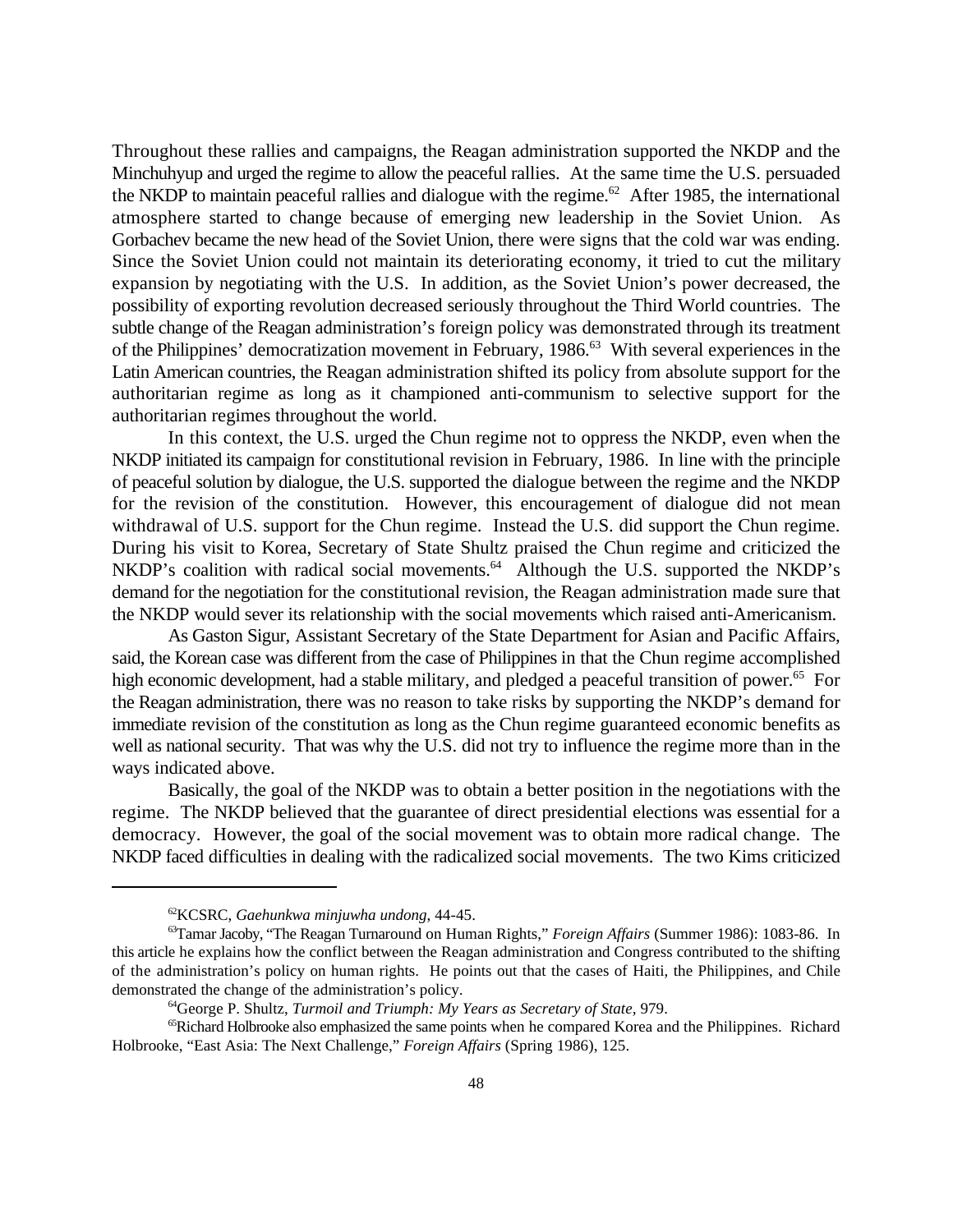the student movements' anti-Americanism and radicalization. Due to these critiques, the Mintongryun decided to withdraw from the Minkukryun on April 28, 1986. In this situation the regime took the initiative to induce the NKDP to participate in the National Assembly and to separate the NKDP and the social movements. President Chun yielded to the demand of the NKDP on April 30, 1986 during the meeting with Lee Min Woo. Both Chun and Lee agreed that if the DJP and the opposition parties agreed on the revision of the constitution and the plan for future political process, Chun would follow that agreement.<sup> $66$ </sup> Although this meeting sent a signal that the Chun regime was willing to talk, there was no specific guarantee of having direct presidential elections or of the establishment of the SCRC. Thus, the NKDP and the Minchuhyup still attempted to push the regime to yield more. Right after this meeting, the NKDP had a rally at Inchon (near Seoul) on May 3, 1986. This rally became a watershed for the NKDP and the social movements. The radicalization of the social movements and outbreak of anti-Americanism made the NKDP give up future rallies. With this event, the U.S. started to criticize the NKDP and urged it to participate in the dialogue and go back to the National Assembly. Although the NKDP and the CD knew that there were no guarantees that the regime and the DJP would accept their demands for direct presidential elections and the revision of the constitution, there was no choice but to return to the National Assembly and accept the regime's minimized retreat. At this point, the regime accepted the establishment of the SCRC in the National Assembly on the condition that the NKDP return to the National Assembly. In this situation, the NKDP decided to return to the National Assembly when the two Kims agreed to accept the regime and the DJP's offer of the establishment of the SCRC on May 27, 1986. The firm stance of the Reagan administration against the NKDP and the radicalization of the social movement played a major role in the two Kims' decision-making.<sup>67</sup>

### Radicalization of the Social Movements and their Repression by the Regime

Although there were some differences between the MC and the MT groups, both groups understood the necessity of letting people know about the role of the U.S. in the Kwangju uprising and the truth about the event. As a way to protest against the U.S., the Sammintu occupied the United States Information Service building in Seoul on May 23, 1985.<sup>68</sup> This occupation lasted for

 $\sigma$ The major issues of the meeting were as follows: 1) that the discussion for the revision was possible but the campaign movement must be stopped; 2) that the morality of the argument that direct presidential election was right and indirect election was undemocratic; 3) that it was necessary to make a permanent constitution which did not need revision after reunification; 4) that the government made research committee for the institutions of the constitution and politics under the president and handed the results of the research to the National Assembly; and 5) that if it was necessary for Roh Tae Woo and Kim Young Sam to meet each other it would be pursued. KCSRC, *Gaehungwa minjuhwa undong*, 81.

 ${}^{67}$ KCSRC, ibid., 97-8.

<sup>&</sup>lt;sup>68</sup>Sammintu (The Struggle committee for the realization of three Min: Minjok, Minju, and Minjung). The Sammintu was an army organization of the Chunhakryun (the National and Democratic Student Association) which was formed on major campuses in Seoul. The students on the major campus led student movements in general. These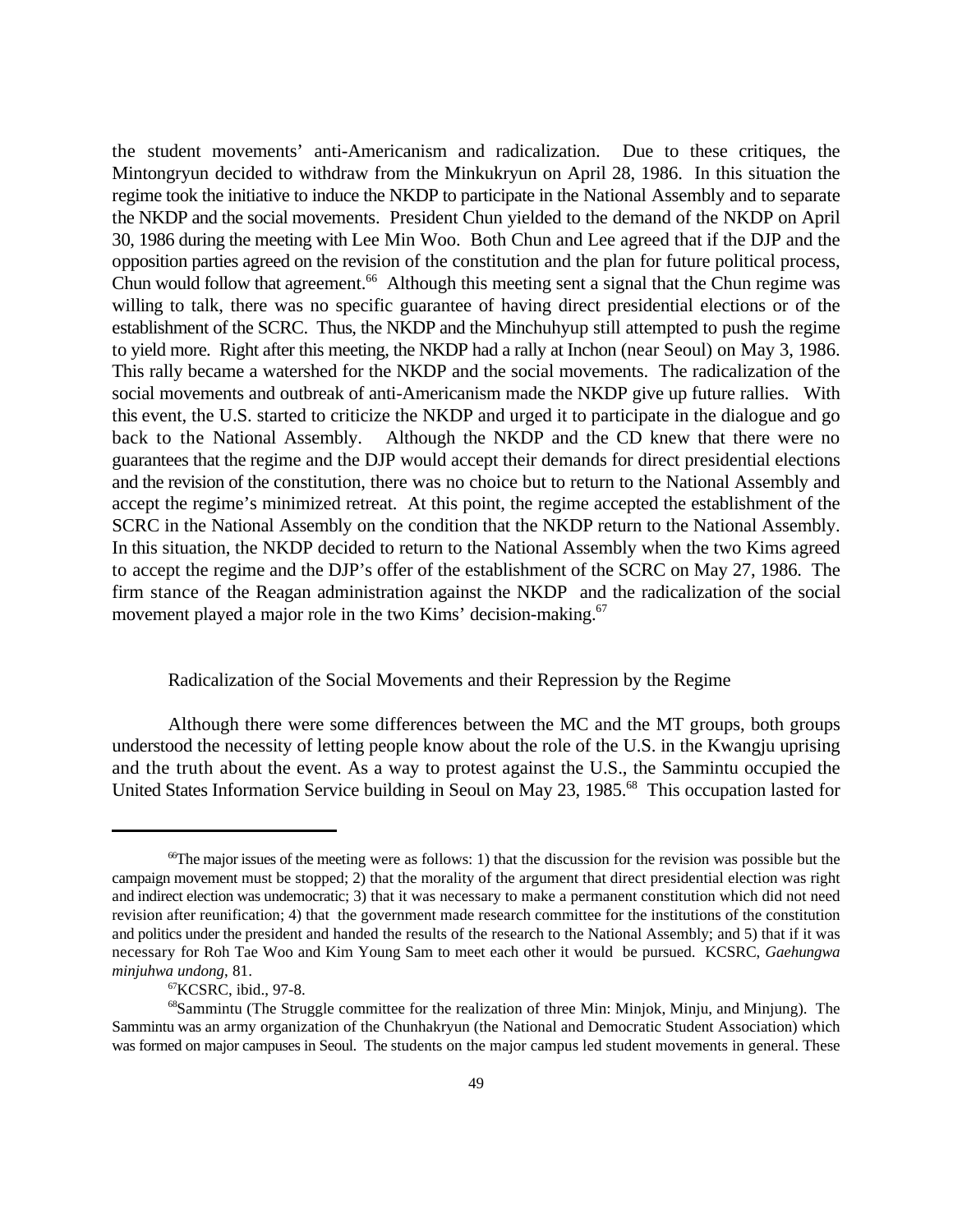three days and had a significant impact on the U.S. and the regime by using sit-in tactics to criticize the role of the U.S. in Korean politics and the relationship between the U.S. and the regime. In addition, the event showed the ability of the student movements and their perspective on the U.S. Although students used a forceful occupation to make their statement, still they denied that their action was a demonstration of anti-Americanism.<sup> $69$ </sup> After this struggle, the regime started to oppress the student movements severely, and the Sammintu collapsed when its members were arrested in June, 1985.

Along with the NDR, the student movements also emphasized the importance of the growth of the labor movement. With the outbreak of "Kuro-alliance strikes" in June 1985, student movements tried to build a coalition with the workers. The event itself was a result of pursuit of the No-Hak Yondae (the coalition between students and workers) strategy. For the student activists, one way to practice the strategy was to work in the factories with workers to enhance class consciousness and to organize them in preparation for political struggle. The student movements also attempted to build a coalition with farmers, by working with farmers in rural areas during the busiest period of harvest.<sup>70</sup> These organizational efforts caused the regime seriously to attack the student movements. The Chun regime attempted to enact Hakwon-Anjung-Bup (Campus Stabilization Law) in July, 1985. The main goal of this law was to separate student activists from campuses and to send them to "Purification camp."<sup>71</sup> However, this effort was met with broad protests from a variety of social groups, including the NKDP. Although the regime dropped this law, it changed its liberalization policy and started to oppress the social movements harshly.

The student movements reorganized the Chunhakryun and Sammintu and recovered the coalition among campuses in September, 1985. However, in general the student movements were in a defensive position until February 1986. With the NKDP's efforts to raise the issue of constitutional revision, the student movements paid attention to the issue as an important political agenda. After the searching for alternatives the student movements raised the slogan "abolishment of the constitution (the Fifth Republic constitution)" as their strategic goal in November, 1985. Amidst the harsh repressions of the regime, the Chunhakryun launched another occupation of the

major campuses were Seoul National University, Yonsei University, Korea University and Sonkyunkwan University. The nationwide network was a main goal of the student movements. This goal was obtained after the June Movement in 1987. The main demands of the Sammintu were an apology from the Reagan administration for its assistance in the Kwangju uprising; an end to the support for the Chun regime; and that the U.S. should do its best to establish a healthy relationship between Korea and the U.S. Yong Han, *80nyondae hanguk sahoewa haksaeng undong* [The Korean Society in the 1980s and the Student Movement], 128-34.

 $^{69}$ Ibid., 132.

 $\sigma$ The student association organized collective activity in the rural areas during summer vacation. This effort was blocked by the regime, but the students kept maintaining their efforts. The original purpose was to enlighten the farmers and to assist the farmers' organizations. It is difficult to evaluate how the student assistance impacted on the development of the farmers' movement, but students gave them the impression that they were trying to help the farmers. The students obtained moral support from the farmers. Practically, student movements were powerhouses of the social movement during 1980s in Korea.

<sup>&</sup>lt;sup>71</sup>Yong Han, *80nyondae hanguk sahoewa haksaeng undong* [The Korean Society in the 1980s and the Student Movement], 138.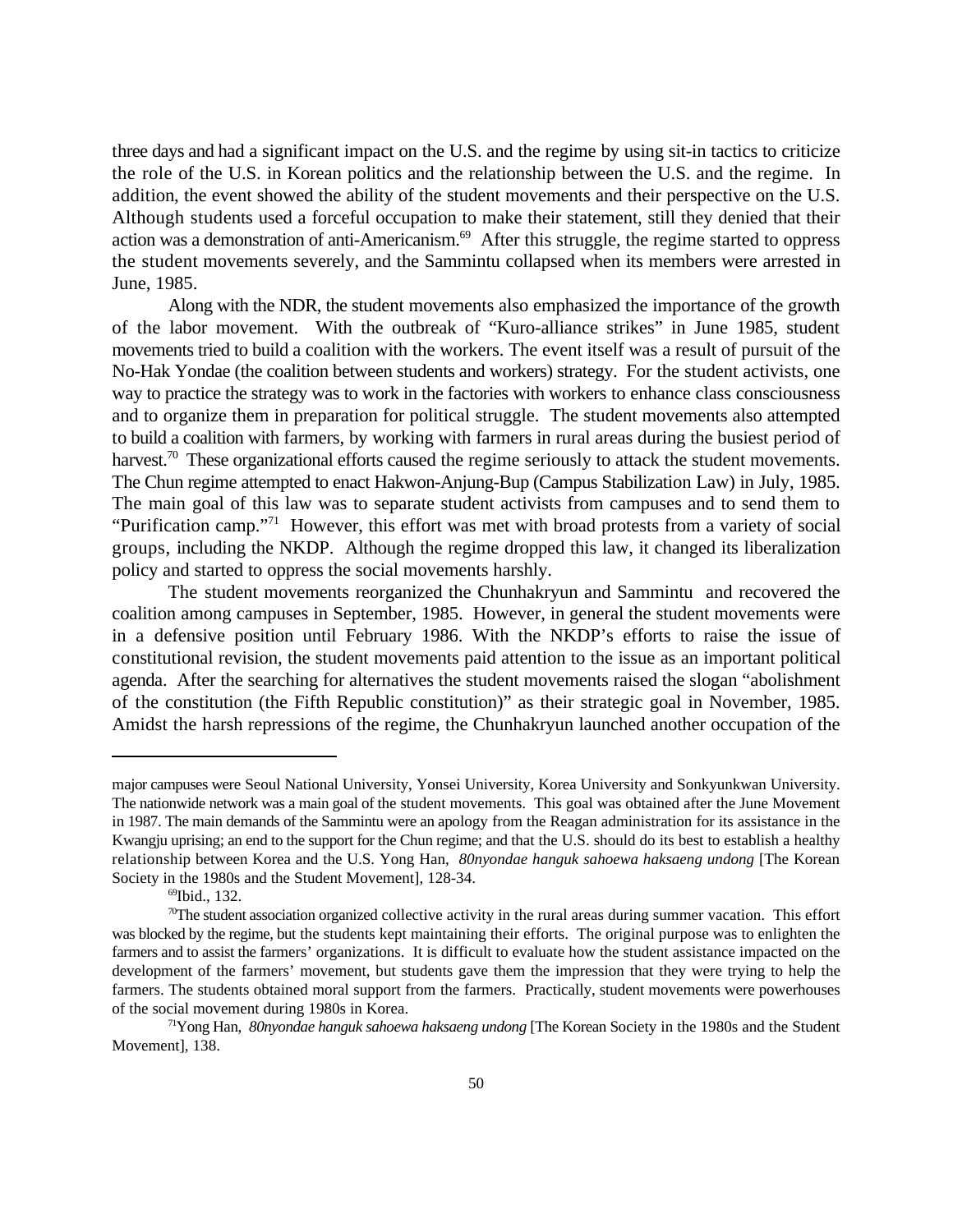learning center of politics of the DJP in December 1985. With this struggle, many students criticized the strategies of the Chunhakryun and its support of the Sammin Revolutionary theory.<sup>72</sup>

As an alternative to the Sammin theory, two groups emerged. One group defined the U.S. as an imperialist country which controlled the Korean state, and emphasized the importance of attacking the U.S. in the revolution. This group adopted North Korean Juche ideology and its revolutionary theory, the National Liberation and People's Democracy Revolution (NLPDR).<sup>73</sup> The NLPDR viewed Korean society as a colonial semi-feudal society in which the imperialists controlled the dependent capitalistic and neo-colonial fascist state.<sup>74</sup> The major confrontation was between the imperialists and the Minjung, which included the middle classes and the national bourgeoisie, as well as the lower class workers, farmers, and urban poor. The theory accepts the national bourgeoisie as an assistant group in the revolution. In addition, progressive students were included in the core group with the lower-classes. This group formed the Jamintu (the Struggle Committee for Anti-America Self-reliance, Anti-fascist Democratization) on April 10, 1986. The Jamintu focused on the struggle against the U.S. and added one more item to the agenda, peaceful unification as part of their major slogan.<sup>75</sup> Regarding the constitutional revision struggle, the Jamintu acknowledged the necessity of the struggle and of the cooperation with the NKDP. At the same time, they tried to induce the NKDP into the revolutionary camp by helping the NKDP. However, in case the NKDP leaned toward a conservative coalition with the regime, the Jamintu would criticize the NKDP. Thus, the Jamintu participated in the NKDP's campaign rally in the early 1986. But their anti-American slogan made the NKDP withdraw from the coalition, and brought down oppression from the regime.

Another group adopted the NDR and formed the Minmintu (the Struggle Committee for Antiimperialism, Anti-Fascism, and National Democracy) on April 11, 1986. In its theory the middle classes and the national bourgeoisie were excluded from the revolutionary group. In addition, the Minmintu focused on the struggle against the Fascist Chun regime. The Minmintu adopted the Constituent Assembly (CA) which originated from Lenin's revolutionary theory.<sup>76</sup> The Minmintu denied the necessity of forming a coalition with the NKDP because it defined the NKDP as a conservative bourgeois group. The Minmintu criticized the NKDP's strategy regarding the revision

<sup>&</sup>lt;sup>72</sup>The Sammin revolutionary theory is basically the same as the NDR. The only difference is that the Sammin revolutionary theory suggested the concrete content of revolution as realization of three Min: Minjok, Minju, and Minjung. The Chunhakryun was led by the MT group who adopted adventurous political struggles. Ilsongjung Editorial Staffs, *Haksaeng undong nonjaengsa*, 111.

 $73$ The process of adopting the Juche ideology started within the student movements without any support from North Korea. The theorists within the student movements learned the theory through government documents and North Korea radio broadcast.

<sup>&</sup>lt;sup>74</sup>Ilsongjung Editorial Staffs, *Haksaeng undong nonjaengsa*, 115-17.

 $75$ Ibid., 119.

<sup>&</sup>lt;sup>76</sup>The adoption of the CA showed that the student movements now accepted orthodox Marx-Leninism as their working theory. The CA strategy was used in the Russian Bolshevik revolution after the first revolution in 1905 to undermine the Duma, which was composed of bourgeois representatives. The CA would be composed of workers and farmers' representatives instead of the bourgeoisie. The CA is the institution that prepared a socialist constitution and would guarantee proletariat dictatorship in the socialist society. Ilsongjung Editorial Staffs, *Haksaeng undong nonjaengsa*, 124.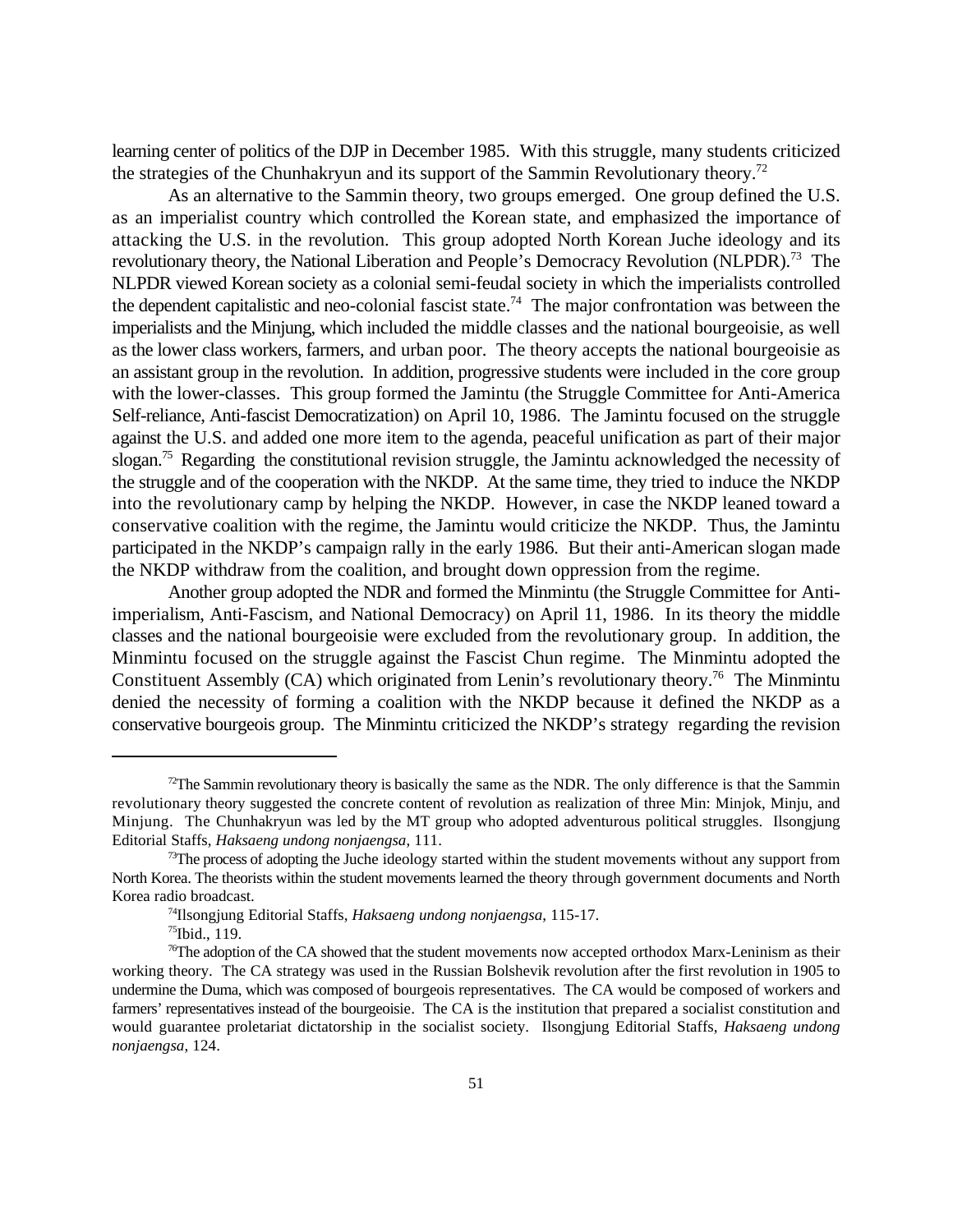of constitution issue and represented its own alternative, the CA.

Although the theoretical debates and the adoption of the Juche ideology and Leninism contributed to deepening the students' understanding of Korean society and of the U.S., and to organizing core student activists, the competition of the two groups, the NLPDR and the CA group, within the student movements resulted in a serious setback of the movement. Both groups became more radical, as did their theoretical lines, which eventually alienated them from other students and people. In addition, both groups ended their relationship with the NKDP. At the same time, they faced harsh oppression from the Chun regime. The combination of the regime's oppression and serious political mistakes during 1986 brought about a significant set back of the student movement. One of the representative events was the Inchon rally on May 3, 1986. This rally was organized as one of the campaigns by the NKDP and the social movements for constitutional revision. However, due to fracture within the social movements, the rally resulted in a riot which was partly coordinated by the regime's conspiracy. Even the students criticized the NKDP. The failure of coordination within the social movements led to violent clashes with the police and raising radical slogans such as "Yankee Go Home", alienating people who tried to participate in the rally.<sup>77</sup>

The NLPDR group gained support from major campuses by the end of 1986. During the first negotiation period in 1986, the group reevaluated its policy on the issue of the constitutional revision. The group acknowledged the necessity of a procedural democracy including direct presidential elections as long as direct presidential elections contributed to the establishment of a substantial democracy in colonial Korea. If obtained by the people's struggle, the procedural democracy will not fall into illusory constitutional reform limited to reproduction of the military regime. The NLPDR group's basic assumption was that the military would never accept direct presidential elections, and the opposition party would remain united.<sup>78</sup> In contrast, the CA group denied the usefulness of direct presidential elections. Instead, they argued the CA as an alternative. This radical attitude failed to gain support from students as well as other people. These groups kept up their argument until the end of 1987. Although the NLPDR group was beginning to take the initiative in the student movement, its efforts to form a nationwide organization had failed by the time of the regime's attack on October 28, 1986.<sup>79</sup> In the aftermath of the event, the student movements lost most of their leaders, and their organizational capacity decreased significantly. The regime practically overwhelmed the student movements as well as the other social movement sectors by the end of 1986. The radicalization of the student movements and their adoption of leading political struggle strategies alienated other students as well as average people.

 $T$ This slogan appeared for the first time in Korea after the Korean War (1950-53). Although this rally made a strong impression on the people about the role of the U.S., the student movements did not get much support from ordinary people.

<sup>&</sup>lt;sup>78</sup>Ilsongjung Editorial Staffs, *Haksaeng undong nonjaengsa*, 168.

 $79$ The students gathered in Gonkuk University in Seoul to form a nationwide organization, the Patriotic Students' Struggle Confederation for Anti-imperialism and Anti-dictatorship. Although the level of the student movements was not high enough to construct the confederation, which was the highest degree of coalition, the Jamintu attempted to form this type of organization. The regime propagandized the PSSC as a pro-North Korean organization. The police arrested about 1525 students, and 1290 students went into court.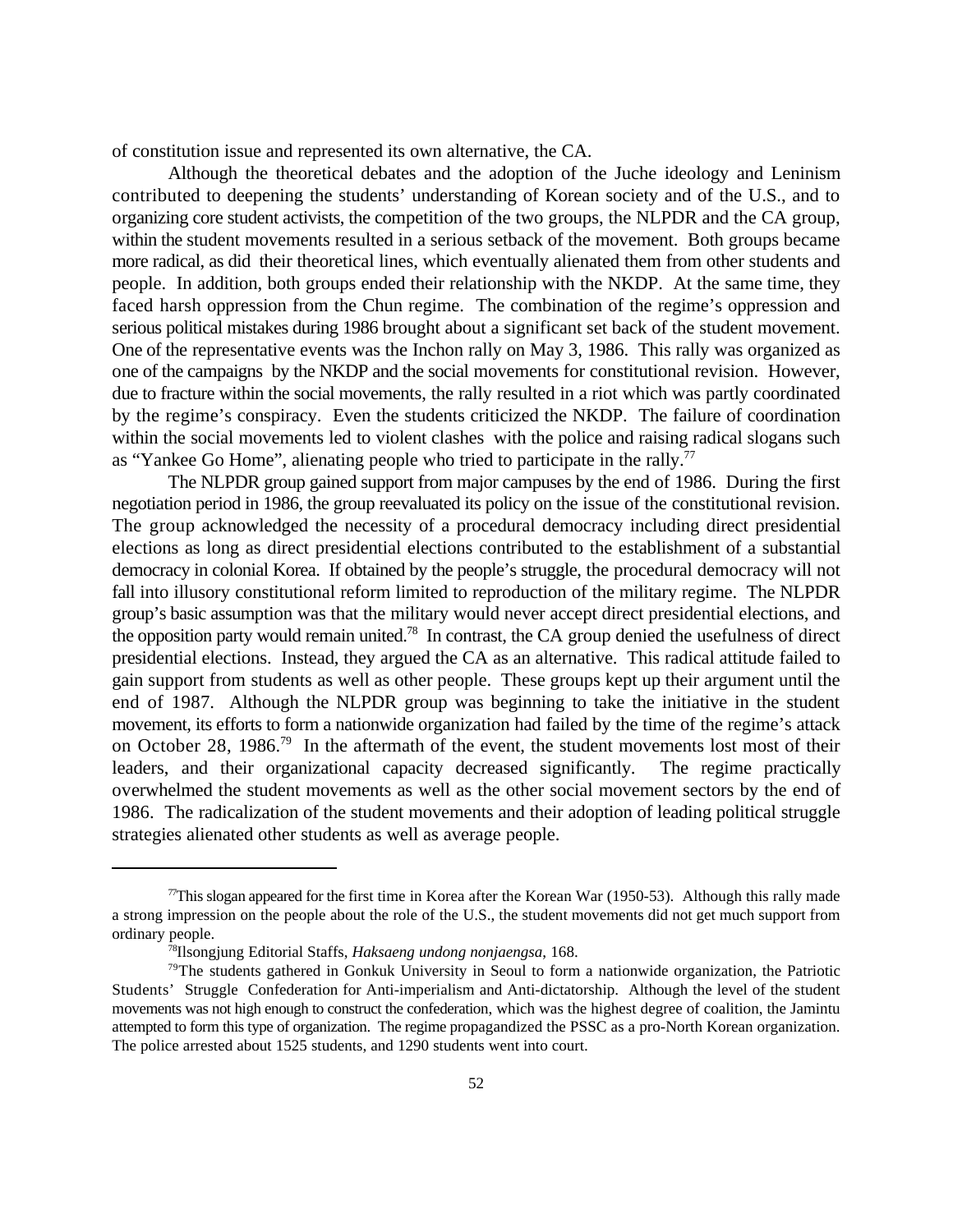In the labor movement, the Sonoryun and Innoryun adopted the Constituent Assembly (CA) line regarding the constitutional revision issue. When they participated in the Inchon rally on May 3, 1986, they demanded the CA. These groups were more radical in that they excluded the NKDP from their alliance groups. Instead, the NKDP was included in the ruling bloc. In the rally, the two groups demonstrated their radical characteristics fully by attacking the NKDP assemblymen. They did not attempt to build a coalition with the NKDP, because they felt the issue of direct presidential elections was wrong for them. In contrast, the radicalization of the labor movement and the isolation of the NKDP allowed the regime to oppress the labor movement. Consequently, the labor movement could not assist the NKDP in dealing with the regime during the first negotiation period.

The two groups collapsed under the regime's harsh oppression after the Inchon rally. Afterward, there were several attempts to form a vanguard organization but these attempts were frustrated by the regime.<sup>80</sup> All these efforts provided the regime with an excuse to push the NKDP to separate from the social movements, as well as to threaten the people not to support the social movements.

On the side of the Jaeya, the Minminhyup and Kukminhoeui merged and formed the Minju Tongil Minjung Undong Yonhap (Mintongryun; Democratization Unification Minjung Movement Association) in 1985.<sup>81</sup> The Mintongryun emerged as a major popular movement organization in the campaign for constitutional revision in early 1986. Although the Mintongryun did not agree with the NKDP over the issue of direct presidential elections, it participated in the campaign for the revision of the constitution when it saw that the NKDP succeeded in mobilizing mass people in the Kwangju rally in March 1986. At that point, the Mintongryun adopted the NDR and the Sammin constitution as its alternatives.<sup>82</sup> In addition, the Mintonryun formed a coalition with the NKDP, the Minkukryun (People's Liaison Office for Democratization) to pursue the political struggles systematically. However, when the NKDP criticized the radicalization of the student movements, the Mintongryun withdrew from the Minkukryun in April, 1986.

At the Inchon rally on May 3, 1986, the Mintonryun was in line with other social movements and criticized the NKDP for abandoning the principle of engaging in a "turn down the military

 $\degree$ The police and the NSPA announced that they had caught several Marx-Leninist revolutionaries. The three representative cases were the 'M-L party', the 'Anti-imperialists' and the 'Constituent Assembly group.' All these cases were destroyed by the authorities under the regime's tight control over the labor movement near the end of 1986. Like the student movements the labor movement was on the verge of collapse. The critical weakness of these attempts were that they completely ignored the importance of the support for the workers. Without considering the status of the workers and the efforts to obtain the workers' support, they rashly tried to build a vanguard organization. Ilsongjung Editorial Staffs, *Haksaeng undong nonjaengsa*, Ibid., 203.

<sup>&</sup>lt;sup>81</sup>The details of the sub-organizations of the Mintongryun, see Im, "Politics of Transition," 246. The Mintongryun composed of local level and sectional level organizations. Its level of organization was a council instead of association or confederation which can maintain a central administration. Although it was a loose umbrella organization it had a symbolic effects in mobilizing people at the national level.

 $82$ The Sammin constitution is not clearly different from the NKDP's liberal democracy. This slogan was criticized by other groups later due to its vagueness and conflicts in the logic. For the details of the Sammin ideology and the NDR see the student movement section.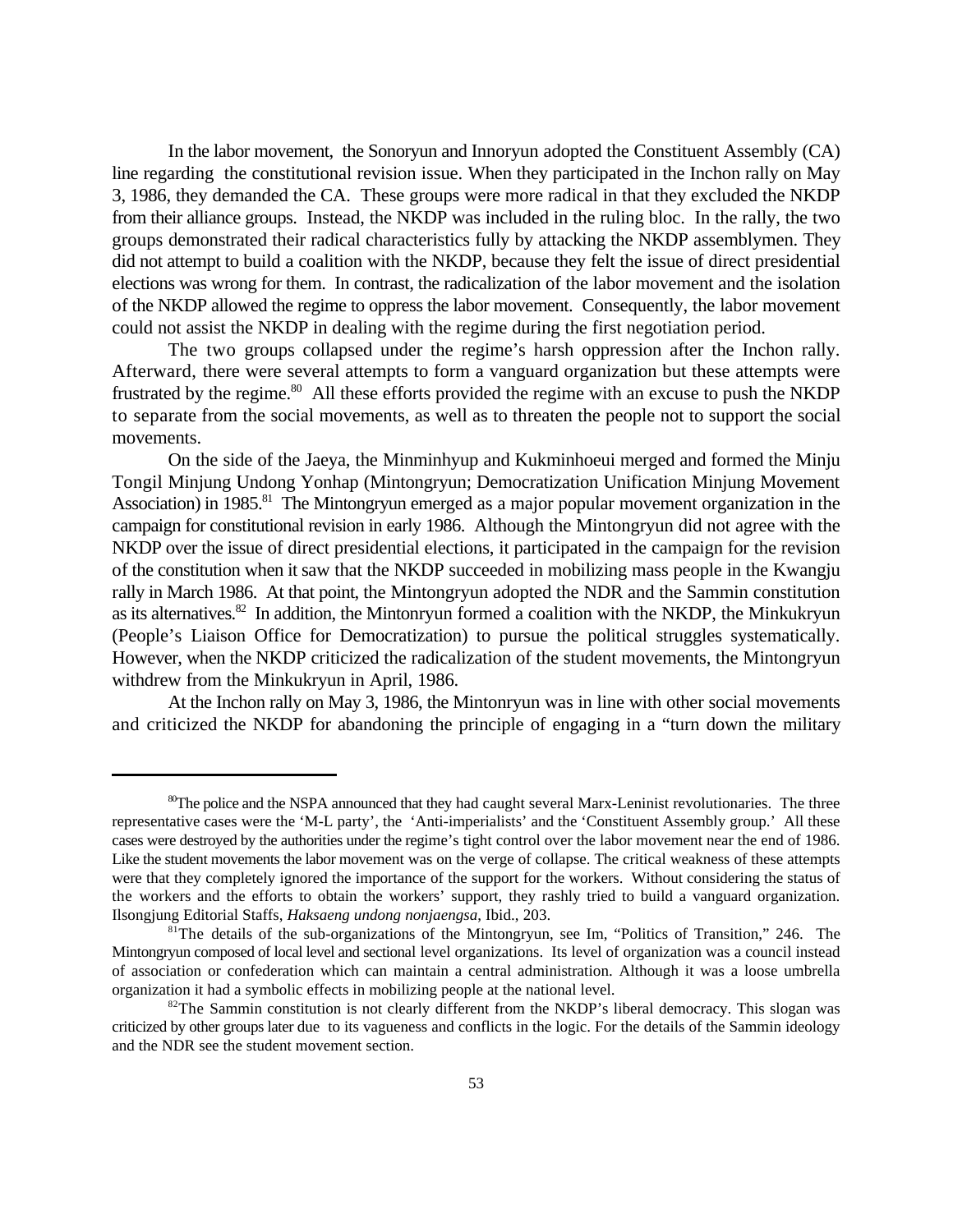dictatorship" struggle, in order to get a favorable position for negotiation with the regime. Furthermore, the Mintonryun criticized the NKDP's attitude of negotiation with the regime as an attempt to construct a conservative coalition with the regime. $83$  The Mintonryun argued that the Chun regime could not be a negotiating partner, but a target to bring down. According to the Mintongryun the acquisition of democracy was possible after the bringing down of the Chun regime through a revolution. The radical nature of the Mintongryun caused it to be severely oppressed by the regime. Right after the Inchon rally, the regime cracked down on the Mintongryun and disbanded it in November, 1986. The police arrested most of the leaders of the Mintongryun, or made them fugitives. The Mintongryun then was unable to function normally and fell into to slump until early 1987. By the time of the Inchon rally, the Chun regime had increased the crackdown on the social movement sectors.<sup>84</sup> As a result by the end of 1986 the social movements suffered, and most organizations were considered illegal and the activists were arrested. The radical nature of the social movements contributed to their isolation from the NKDP and average citizens. The regime maximized this opportunity to undermine the social movements as well as the NKDP. As O'Donnell and Schmitter pointed out, when the social movements threatened one of the two crucial issues of the regime, private ownership, by raising socialist slogans, the social movements faced serious repression.<sup>85</sup>

Negotiation for the Revision of the Constitution

Through the NKDP's participation in the National Assembly the first negotiation for the revision of the constitution started. The SCRC was established in the National Assembly but the dialogue between the NKDP and the DJP stalled when the NKDP demanded the amnesty and reinstatement of Kim Dae Jung's rights as a precondition for the negotiation in June 1986. The regime's strategy was to divide the NKDP leadership by treating the two Kims differently. That is, the regime allowed Kim Young Sam to participate in politics, but it prohibited Kim Dae Jung from participation in politics by putting him under house arrest. With this different treatment, the regime kept trying to entice Kim Young Sam to agree to the parliamentary system. However, this plot failed because the two Kims managed to maintain a firm stance against the regime. Kim Young Sam realized the risk which he would face if he accepted the regime's offer. Although there were some differences between Kim Young Sam's and Kim Dae Jung's view about the direct presidential election system, they did not split while facing the regime.<sup>86</sup>

KCSRC, *Gaehunkwa minjuwha undong*, 71. <sup>83</sup>

<sup>&</sup>lt;sup>84</sup> For an evaluation of the struggle, see Yong Han. *80nyondae hanguk sahoewa haksaeng undong* [The Korean Society in the 1980s and the Student Movement], 163.

<sup>&</sup>lt;sup>85</sup> O'Donnell and Schmitter stated that the two core values of the authoritarian regime were private ownership and the military. O'Donnell and Schmitter, *Tentative Conclusions about Uncertain Democracies*, 69.

<sup>&</sup>lt;sup>86</sup> Ibid., 24. Kim Young Sam showed more flexibility in dealing with the regime than Kim Dae Jung. He said that he was willing to accept a parliamentary system if that system was accepted by the people in May, 1986. Also he persuaded Kim Dae Jung who firmly believed that the direct presidential system was the only alternative, to join the National Assembly, by arguing that the regime did not have any alternative at that time. Kim Young Sam argued that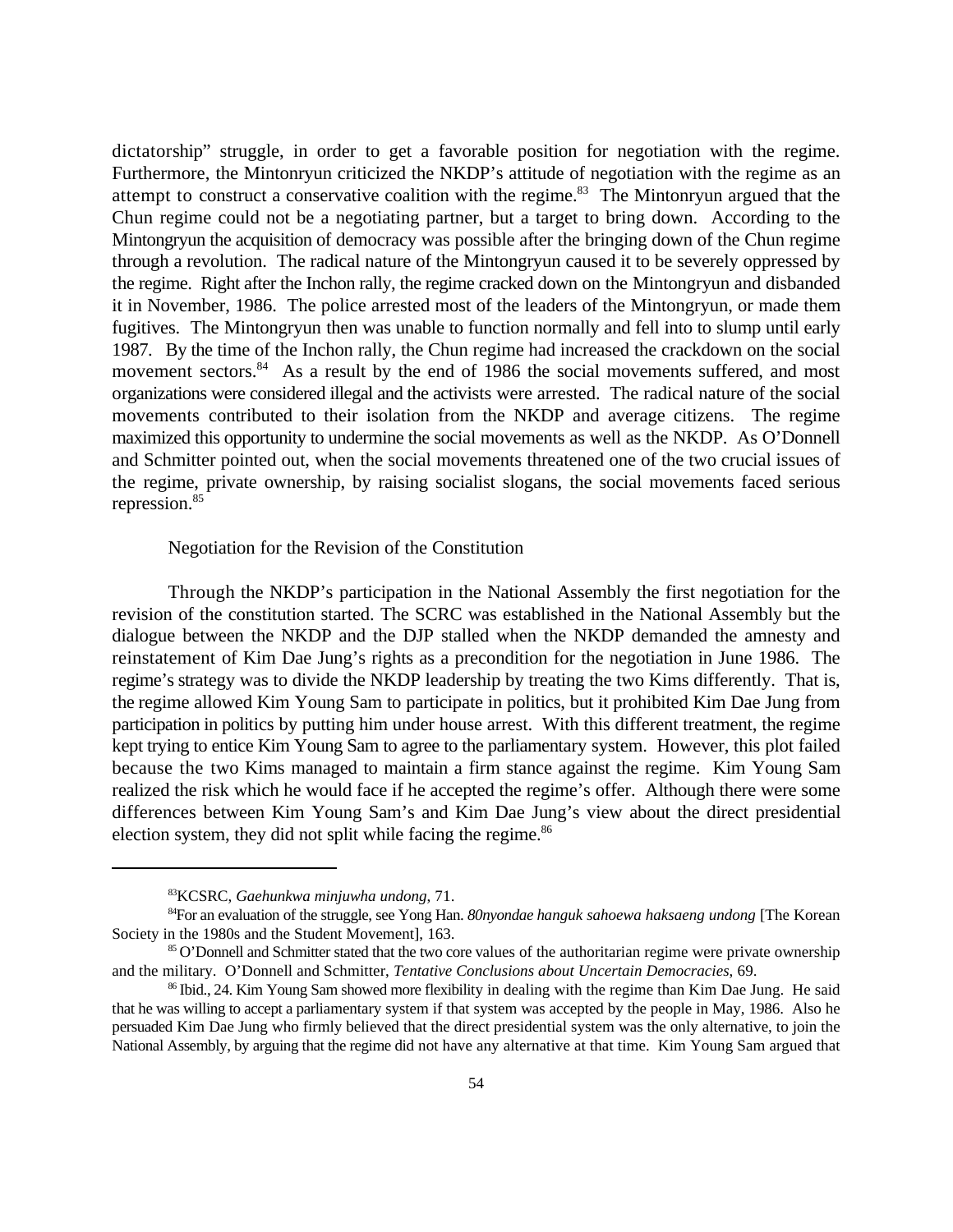The DJP suggested the parliamentary system for its alternative but the NKDP preferred the presidential system. The issue here was not about which one was the better system for democracy. Instead, both sides preferred one system to another, because a specific system was better for serving their purpose to obtain power. For instance, the regime and the DJP believed that a parliamentary system would serve their purpose of maintaining power within the DJP, due to the lack of a prominent leader within who could compete with the opposition party in the presidential election. The two Kims strongly believed that if there was an opportunity to have a direct presidential election, they could win the election; therefore, they supported a direct presidential election system. Since the two Kims had more experience and confidence in their political ability than in Roh Tae Woo's, they firmly argued for a direct presidential system.

Since the regime and the DJP supported the parliamentary system, and the regime did not allow Kim Dae Jung's participation in politics, negotiation within the SCRC was impossible. The SCRC was practically abandoned and negotiations were at an impasse from July 1986. Meanwhile, the president of the NKDP, Lee Min Woo, tried to establish his own independent leadership in the NKDP. This effort accelerated when Kim Young Sam joined the party in August, 1986. Since Kim Dae Jung was still under prohibition Kim Young Sam joined by himself under an agreement with Kim Dae Jung to enhance the position of the NKDP during the negotiation. After this, there were frequently conflicts in creating party policies. Due to these conflicts, the coordination between the two Kims and Lee Min Woo became difficult.

In this situation, when the regime and the DJP delayed as much as possible and did not yield regarding the issues of constitutional revision, the two Kims tried to revive their outside rallies which were stopped in May 1986. They still believed that there were possibilities in mobilizing people to force the regime to accept their demands. At the same time, the NKDP tried to recover their relationship with the social movements, which were experiencing great difficulties under the regime's oppression. The NKDP sent their lawyers to defend the activists in the courts. In a way, the relationship started to improve.<sup>87</sup> However, the NKDP's attempt to organize a rally in Seoul in November 1986 was completely blocked by the regime. The regime had confidently overwhelmed the social movements already. With this event, the NKDP fell into internal conflicts.

Eventually, Lee Min Woo suggested his own alternative to break the impasse of the negotiations on December 24, 1986. He proposed that if the regime accepted seven items of democratization preconditions he was willing to accept the regime's parliamentary system.<sup>88</sup> With

it will be better to participate in the negotiations when the regime was not ready yet. However, Kim Young Sam refused to accept the parliamentary system when people doubted his real intention. He argued that he did not want to share power with the regime when the possibility of the opposition's advance to power was certain. Kim Dae Jung, *Building Peace and Democracy*, (New York: Korean Independent Monitor, 1987), 404.

 $87$ Ibid., 406-7.

<sup>&</sup>lt;sup>88</sup>The seven items included the release and reinstatement of political prisoners, a guarantee of freedom of the press, and three labor laws. The suggestion of this plan meant that Kim Dae Jung could be released in exchange for accepting parliamentary system. Lee Min Woo's liberalization reform measures included following seven items: 1) freedom of press and speech, and abrogation of the Basic Press Law; 2) guarantee of people's full basic rights; 3) political neutrality of governmental officials; 4) the release of prisoners of consciousness and restoration of their civil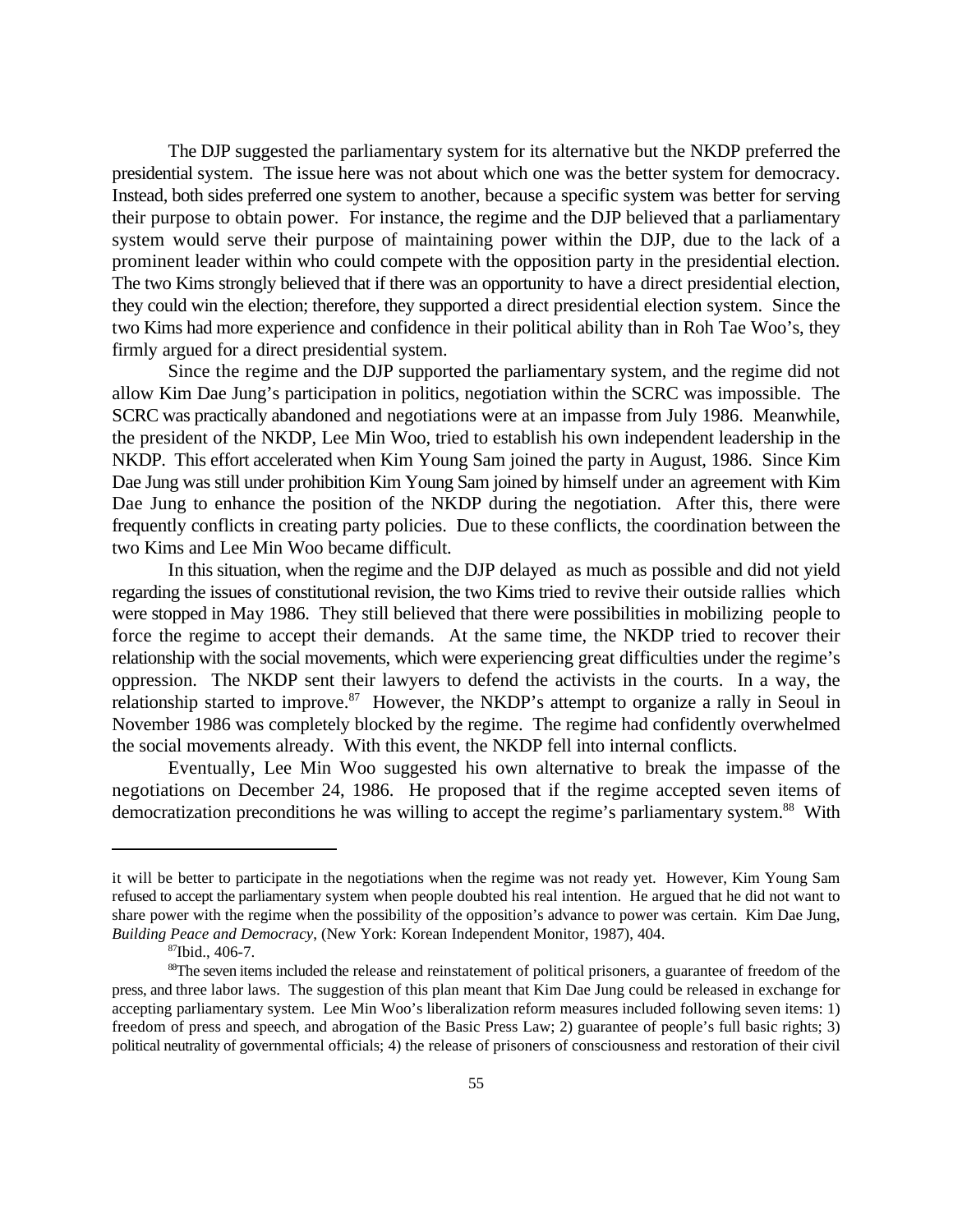this event, the NKDP fell into deep internal conflicts. Since Lee Min Woo was a member of Kim Young Sam faction, Kim Young Sam tried to dissuade him from his course but, due to another faction's challenge of the leadership of Kim Young Sam, the internal fractures became worse. Lee Chung Sung faction within the NKDP waged an anti-two Kims campaign in March, 1987. In addition, the regime and the Reagan administration kept supporting the Lee Min Woo plan and tried to undermine the influence of the two Kims in the NKDP.<sup>89</sup> In order to boost Lee Min Woo's position in the NKDP, the regime and the DJP acknowledged that they would treat Lee Min Woo as the practical leader of the NKDP, while Kim Young Sam was trying to solve the internal conflicts. This maneuver forced the two Kims to give up on the NKDP, and to decide to make a new party.

When Lee Min Woo as the formal president of the NKDP suggested his plan, the U.S. also supported his idea eagerly. Although the softliner Lee did not get much support in the NKDP, the Reagan administration invited Lee to meet with a variety of high U.S. government officials and congressmen.<sup>90</sup> In addition, the Reagan administration criticized the two Kims as hard-liners. During the first negotiation period in 1986, the Reagan administration buttressed the Chun regime and tried to create internal fractures within the NKDP by supporting the softliner, Lee Min Woo. However, this scheme failed when the two Kims created the new party, the Reunification Democratic Party in March, 1987.

Faced with internal fracture and external attack, the two Kims declared on April 8, 1987, that they would form a new party. The Chun regime reacted on April 13, 1987 with the 4.13 Measure which prohibited any discussion of the revision of the constitution on April 13, 1987. With this event, the first negotiations for the revision of the constitution ended.

### The Failure of the First Negotiation in 1986

At this juncture there were four major actors in the negotiation game: the moderate opposition party , the NKDP, the radicalized social movements, the regime , and the U.S. The goal of the opposition party was to obtain a procedural democracy. In contrast, the social movement pursued revolution. The major goal of the regime was to maintain and prolong power through limited elections. The U.S. interest in Korea was in maintaining political stability first, and then encouraging a gradual transition to democracy.

According to the negotiated transition model, the existence of the reformers within the regime is necessary to make a transition to democracy. The reformers initiate the liberalization policy. Furthermore, the reformers should control the hardliners in the regime through the process of negotiation with the moderates in the opposition bloc. However, without experiencing a stalemated situation between the reformers and the moderates it is impossible for both parties to engage in a

rights; 5) establishment of a two-party system; 6) implementation of local autonomy; and 7) fair election laws. *Korea Weekly Report*, 6, no. 1. January 6, 1987. Cited in Hyug Baeg, Im, p. 275.

<sup>&</sup>lt;sup>89</sup>Dae-Hwa Chung, "Hangukui jungchi byundong," 95.

<sup>&</sup>lt;sup>90</sup>KCSRC, *Gaehungwa minjuwha undong*, 178.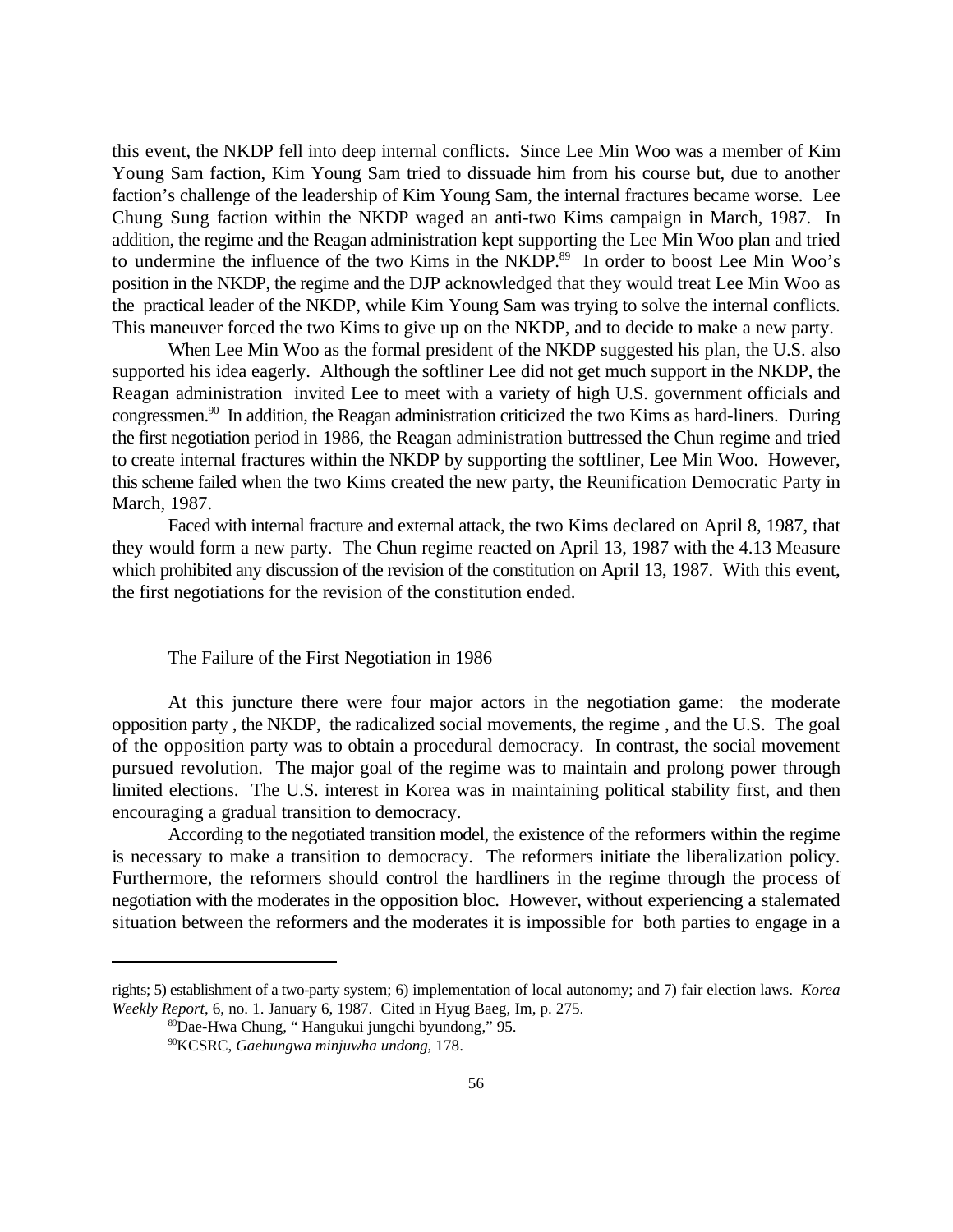negotiation.

The Korea case during 1986 showed different configurations regarding the regime. Without any significant divisions within the regime, the regime itself initiated a liberalization policy. In this situation the moderate NKDP emerged and maintained a coalition with the radical social movements. It was possible for the opposition bloc to mobilize mass populations by campaigns and rallies for the revision of the constitution. This successful mobilization provided the NKDP with leverage to force the regime to participate in the negotiation. At the same time, the U.S. also encouraged the regime to participate in the negotiation. However, the magnitude of the mass mobilization was not enough to force the regime to mobilize the military.

Faced with this situation, the regime had two choices: to go back to the initial position, that is, repression of the opposition and abandon its liberalization policy or to accept the negotiation and obtain its own alternative, parliamentary system. Since the Chun regime had confidence in its economic performance it wanted to broaden its legitimacy by adopting procedural democracy. The Chun regime clearly presented its time table for peaceful power transfer. Thus, the regime's attitude in the process of transition near to the transition from above, i.e., transformation.

Although the regime agreed to participate in the negotiation for the revision of the constitution, the regime had its own choice for the alternative government system--a parliamentary system. In this situation the NKDP had two choices: participate in the negotiation although there were no guarantees for acquisition of direct presidential elections ; or further its struggle with the social movements to force the regime to accept the direct presidential elections.

The choice of the NKDP depended on the attitude of the social movements. If the social movements were not radicalized and cooperated with the NKDP to obtain a goal, the NKDP would further its mass mobilization. However, if the social movements became radicalized and the NKDP could not control the social movements, the NKDP would agree to participate in the negotiation although there were no guarantees of its goal.

According to the negotiated transition model, both parties should realize that the power balance between the two is roughly equal to make a successful negotiated transition. If the reformers think that they can contain the mobilization of the opposition bloc they will not engage in the negotiation sincerely. At the same time, if the moderate opposition believed that it could succeed in bringing down the reformers, then it would not engage in negotiation.

The Korean case showed similar movements of the regime and the moderate opposition party, the NKDP. After the Chun regime and the NKDP engaged in the negotiation, the regime began to repress the social movements and delayed the negotiation. Moreover, the regime used the internal fracture of the NKDP to undermine the power of the NKDP. In this situation, the two Kims, who were champions of a direct presidential election system, decided to withdraw from the negotiation table. The two Kims believed that they could mobilize the masses to force the regime to accept their demand. With this choice of the NKDP, the regime, which had confidence in containing the social movements and the NKDP, also decided to give up the negotiation with the NKDP. As the negotiated transition model pointed out when the regime and the NKDP believed that there were other possibilities to force their own counter-partners, the negotiation would fail. Since the NKDP and the Chun regime did not experience a genuine stalemate situation or roughly equal power, they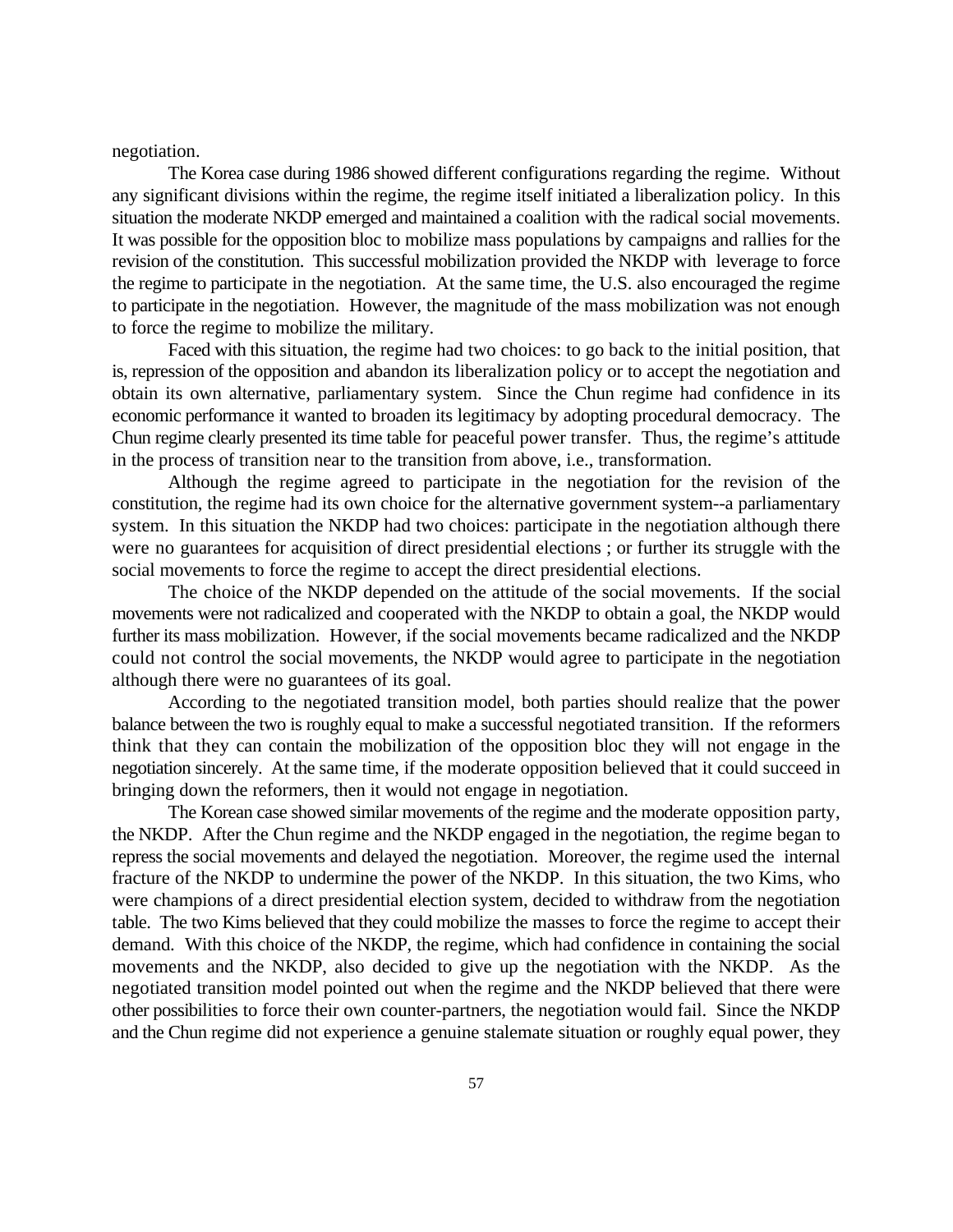would not engage in negotiation. The power balance between the regime and the NKDP was skewed toward the regime. The U.S. played an important role in this negotiation by throwing its weight behind the regime.

Although the negotiated transition model can explain the interaction of the regime and the NKDP, this model cannot explain the role of the U.S. It may be possible to include the U.S. in the ruling bloc. However, this framework would not work when the U.S. tried to become a mediator between two parties. The U.S. did not attempt to involve itself directly in the process of transition politics in Korea, but it attempted to foster peaceful transition toward a procedural democracy by using its resources. According to the mediation model, it was necessary for the U.S. to produce a stalemate situation and then provide other accommodations to make a successful mediation.

The U.S. tried to mediate the negotiation in the early 1986. Actually the Chun regime and the NKDP began its negotiation as a result of the U.S. call for dialogue between two parties. However, as the U.S. explicitly supported the Chun regime, the U.S. contributed to increasing the power gap between the regime and the NKDP. When the NKDP faced internal fracture by Lee Min Woo's plan, the U.S. supported Lee who was not the core of the NKDP leadership. By adopting these strategies the U.S. failed to play its mediator role adequately. The two core conditions for the successful mediation were the creation or existence of the stalemate situation between parties and the existence of responsible representatives of each side. The U.S. failed to create a stalemate situation by supporting the Chun regime. In addition, the U.S. failed to support responsible representatives of the NKDP. Rather the U.S. tried to undermine the leadership of the two Kims. Thus the U.S. failed to be a successful mediator and the negotiation was in vain.

Im Hyug Baeg has argued that the reason why the first negotiation in Korea in 1986 failed was due to the lack of autonomous power of the reformers and the moderates. Part of this argument is relevant. But his argument about the existence of the reformers is irrelevant because the Roh Tae Woo group, who are supposed to be reformers within the regime, shared the same view with the Chun Doo Hwan group about the future time table and alternatives. According to O'Donnell and Schmitter, the reformers and the hardliners had to possess different views about the future plan for democracy. The hardliners believed that no change was necessary and tried to maintain the authoritarian regime as it was. However, the reformers believed that it was necessary to change the way to rule and tried to accept liberalization policy as long as their interests could be secured. This is why the reformers took the initiative to liberalize their policy.<sup>91</sup> In the case of Korea between 1985 and 1986, the Roh Tae Woo group did not possess its own political views or strategies. The Chun regime itself liberalized its policy.

The first negotiation failed because there was no stalemate situation between the regime and the opposition bloc. The radicalization of the social movements contributed to this power imbalance. Moreover, the internal fracture of the NKDP undermined the strength of the opposition party. Im's argument about the lack of the reformers within the regime is not plausible considering the cohesiveness of the regime during the first negotiation period. Rather the regime took the initiative

<sup>&</sup>lt;sup>91</sup>O'Donnell and Schmitter, *Tentative Conclusions about Uncertain Democracies*, 19-20.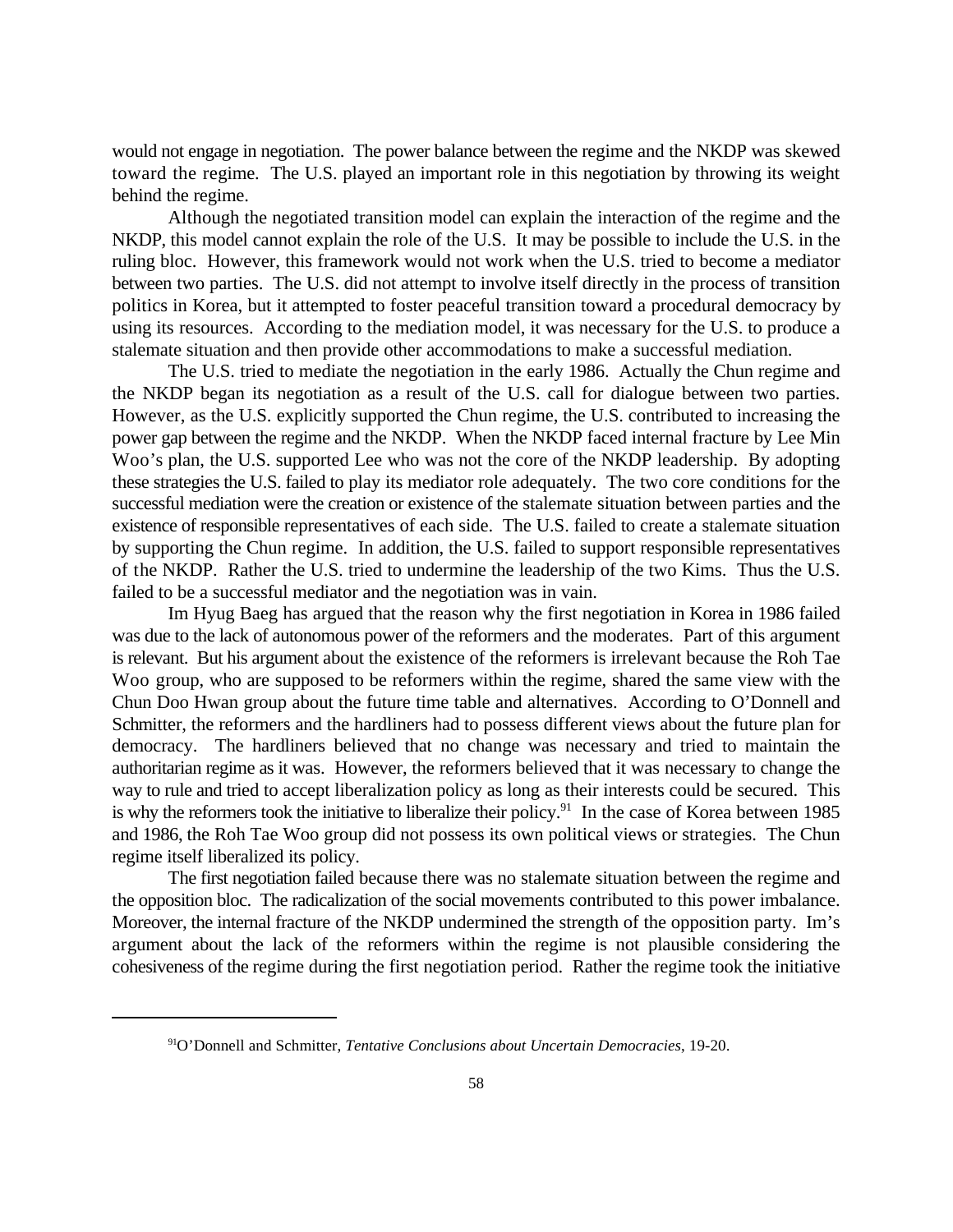in the negotiation by suggesting a parliamentary system. No groups within the regime opposed this alternative. Unlike Im's argument, the failure of the negotiation stemmed from the weakness of the opposition bloc. In a situation in which the regime did not experience division, it was necessary for the opposition bloc to succeed in mass mobilization to force the regime to participate in the negotiation.

#### The June Movement

The political situation became unfavorable for the regime due to the revelation of the torturedeath of Park Chong Chul, a former student activist, in January, 1987. On February 7, 1987 the social movements launched a rally for a memorial ceremony for the late Park Chong Chul. With this event, the social movements began to regain their strength. Although the Chun regime still managed to control major protests in the cities, President Chun's 4.13 Measure caused serious protests from variety of social groups and it provided the social movements with a good opportunity to mobilize people.<sup>92</sup> Combined with the torture-death of Park Chong Chul, the measure gave rise to serious protests from a variety of social groups as well as from the social movements. Although he was not involved in any organizations of the Jaeya, Cardinal Kim Su-Han presented a message deploring the 4.13 Measure on April 14, 1987. With this action the KNCC, the Mintongryun, and other groups joined in the critiques of the Chun regime and readied to participate in collective action. The priests in Kwangju touched off hunger strikes on April 21, 1987 and the KNCC initiated the Sign Campaign for Democratic Constitution. Professors and other intellectuals joined this campaign and the movement started to grow. Even the middle classes began leaning toward the opinion that democracy and human rights should be a more important issue than economic development.<sup>93</sup> Eventually, when the Catholic Priesthood for Realization of Justice revealed on May 18, 1987 that the regime tried to cover up the torture-death investigation, the Jaeya sought to form an umbrella organization to fight against the regime.

Since the situation needed an immediate decision to react against the regime, the social movements did not have much time to prepare a united organization. However, the issue of a major slogan and inclusion of the RDP became major issues to solve before the social movements decided to form an umbrella organization. The RDP was careful to participate in forming the coalition of the National Movement Center for the Democratic Constitution (NMCDC). Since there were differences about the issue of direct presidential elections within the social movements, the RDP took time to

 $^{92}$ For his evaluation of the situation and why he took this action, see his memoir. Song-Ik, Kim "Chun Doo" Hwan, yoksarul wihan yuksongjungun 1 [Chun Doo Hwan, the Real Testimony for the History 1 ], *Wolgan Choson* (January 1992) : 304-47.

 $\frac{93}{90}$  One opinion poll showed that 85.7 % of the self-identified middle class believed that human rights should be promoted, even if it delayed economic growth. *Hanguk Ilbo*, June 9, 1987. Cited in Wonmo Dong, "What Roles Does the Middle Class Play?" in *Korea Under Roh Tae Woo*, ed. James Cotton (Australia Canberra: Australia National University Press, 1993), 88.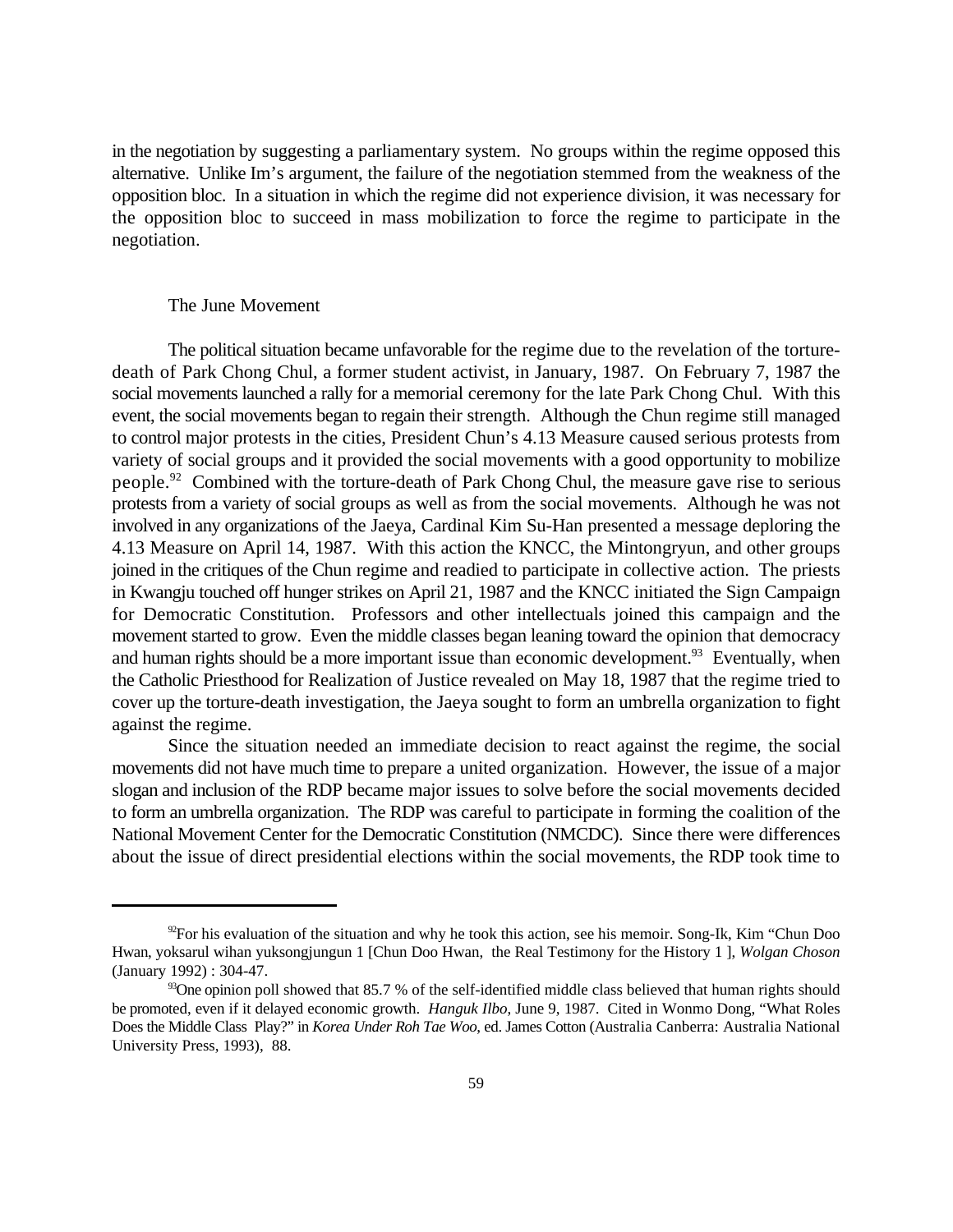solve the differences. The social movements wanted to bring down the dictatorship and to abolish maintaining the constitution as major issues, but the RDP demanded the acquisition of direct presidential elections as a major slogan instead of the other two. Since the social movements suffered from the regime's harsh oppression and experienced danger in raising radical slogans such as "Establish Constituent Assembly" or "Yankee Go Home," they were careful about selecting slogans at that point. In general, it was the mainstream of the social movements which wanted to lower the level of their slogans to appeal to as many people as possible.<sup>94</sup> After the social movements agreed to the RDP's demand for the major slogans, the RDP participated in the Kukminundong Bonbu (The National Movement Center for Democratic Constitution; NMCDC). The first nationwide coalition organization, the NMCDC, which included most social movements and the RDP was formed on May 27, 1987. The NMCDC included almost all social organizations and local branches. The NMCDC launched a nationwide rally on June 10 for the abolishment of the constitution and for condemning the cover-up of Park's torture-death.

Although the student movements and the core leadership did not recover fully from the loss, the spontaneous reaction of ordinary students developed into mass mobilization. As a way to build networks across the campuses in Seoul, the representatives of the campuses in Seoul formed the Sudaehyup (The Council of Representative of Students in Seoul) on May 8 1987.<sup>95</sup> The Catholic Priests for the Realization of Justice disclosed a cover-up of the investigation of Park Jong Chul who was a victim of torture death on May 18, 1987. This event contributed to massive student demonstrations nationwide. Under the Sudaehyup, they formed a special committee, the Suhakhyup, on May 27,1987 to prepare protests.<sup>96</sup> With this Suhakhyup student movements participated in the June 10 protest which was coordinated by the NMCDC. For 19 days the student movements played a critical role in providing people with an opportunity to join in the protests by breaking the police blockade.

Unexpectedly the June Movement succeeded in gaining support from middle classes in the major cities.<sup>97</sup> The protests were maintained and developed by people's spontaneous participation.

<sup>&</sup>lt;sup>94</sup>The CA group within the student movement still held on to their slogan "Establishment of the Constituent" Assembly" at that point. For the details of the different strategy of the student movement.

 $\frac{95}{5}$ This name showed that they did not try to form a high level of organization, such as alliance or association. Instead they agreed to build the lowest level of coalition organization. Although the leaders of the Sudaehyup adopted the NLPDR as its formal theory it did not directly announced its goal. Rather, it focused on the immediate issues, which were related to constitutional revision and the torture practice of the regime.

<sup>&</sup>lt;sup>96</sup>The full name of this committee is the 'Hohun chulpewa Minjuhunbup Jaengchirulwihan Seouljiyok Hansaeng Tujaengyonhap'( The Student Council for Abolishment of the Constitution and Acquisition of Democratic Revision of the Constitution).

 $\frac{97}{91}$  Although the labor movement of early 1980s accepted new theories and defined the labor movement as a core class in the revolutionary movement, it failed to prove itself as a practical leader of the social movements. Above all, the radicalization of the labor movement did not contribute to the improvement of their status in dealing with the regime in the process of democratization. For the CA group a democratization which is led by the bourgeoisie did not have much meaning in their socialist revolution scheme. Thus, they excluded the NKDP from their alliance against the regime. Furthermore, they attacked the NKDP as a conservative party. This extremism lost many supporters in the middle classes and isolated them. As a result, when the regime oppressed the labor movement it lost its momentum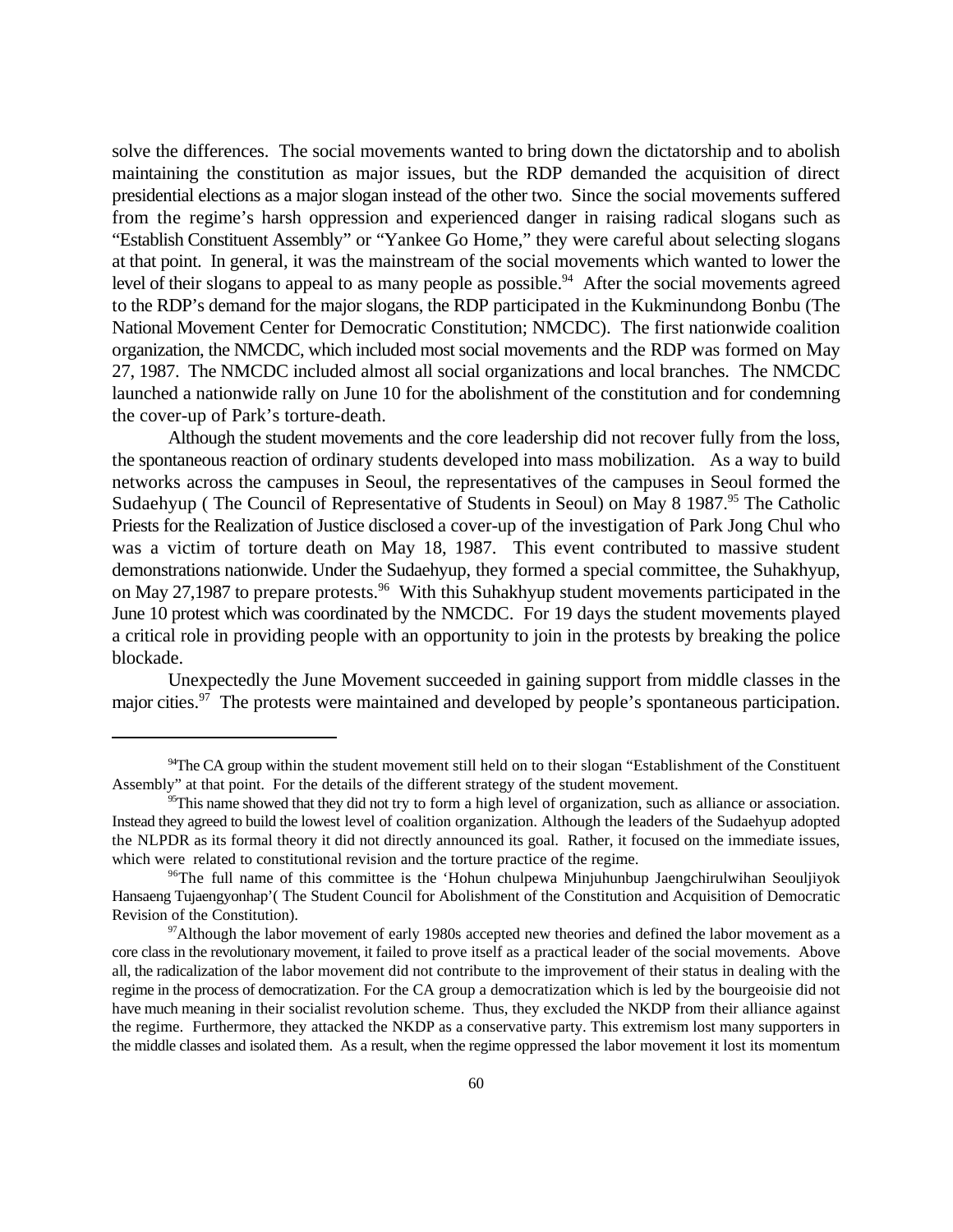The passion and participation of the people surpassed the expectations of the NMCDC's leadership. Although the Chun regime arrested many of the leaders and staff of the NMCDC the movement grew so fast that without specific leadership the movement developed. The Chun regime proposed a talk between President Chun and Kim Young Sam on June 24, 1987. Chun Doo Hwan repeated his same policy about being willing to open discussion about the revisions if Roh Tae Woo and Kim Young Sam agreed to open discussion. However, Kim Young Sam flatly rejected the offer and decided to further the struggle until the regime accepted direct presidential elections. At the same, the two Kims emphasized nonviolent protests in the rally scheduled on June 26, to avoid any blame from the U.S. and the regime. Since the two Kims felt confident about the people's support for direct presidential elections, they decided to continue the struggles. The NMCDC organized two more nationwide rallies and pressured the regime to accept its demands. Eventually, the regime reacted with a surprise strategy.

The regime's preparation for the peaceful transition of power was not interrupted until the June movement, which forced the regime to rethink its strategy of maintaining power. With a strategic calculation, Chun decided to back off at this point, and created a well-organized retreat from hard-line policy. Based on the calculations of the possibility of winning in direct presidential election, the regime decided to accept the opposition group's demands. In order to maximize the possibility of winning in the election and dramatic effect of the measure Chun asked Roh to take the initiative in suggesting a surprising measure, June 29 Declaration, which accepted most of the opposition groups' demands including the demand for direct presidential elections.<sup>98</sup> When Roh Tae Woo

easily. Despite the fact that the NLPDR group, who adopted more realistic and mass-oriented lines, started to gain support from the activists, the workers did not organize and prepare as much as the activists expected. There was a significant gap between the activists' political consciousness and that of the ordinary workers. They had to wait until the July and August workers' strikes in 1987 to see the simple truth that the unions are the core organizations with which the workers can realize their interests whether it is political or economic. With this gap between activists and union workers, the labor movement could not have a strong influence on the NKDP and act as a leader of the social movements. Eventually, the labor movements faced the June Movement without any preparation for it. Some workers participated in the movement individually. Since most activists were arrested, and the labor movement stagnated, the labor movement failed to participate in the June Movement.

<sup>&</sup>lt;sup>98</sup>There were two different arguments about who made June 29 Declaration. The Chun Doo Hwan side argued that Chun was the mastermind of the declaration, and had asked Roh to take the risk in supporting presidential election. However, Roh Tae Woo's group argued that Roh Tae Woo himself presented this idea and asked Chun to accept this suggestion. These two different arguments are related to the power struggle after the establishment of the Sixth Republic under President Roh Tae Woo. For the argument for Chun's initiation of the declaration, see "6.29sonon, Chun Doo Hwanui jakpumida" [The June 29th Declaration, Chun Doo Hwan's Work], *Wolgan Choson* (June 1989): 212-22; Song-Ik Kim, "Ikkuki 6.29 Jongsada" [This is the Right History of the June 29 Declaration], *Wolgan Choson* (November 1992): 162-69.; Song-Ik Kim, "Chun Doo Hwan, yoksarul wihan yuksongjungun 1" [Chun Doo Hwan, the Real Testimony for the History 1], *Wolgan Choson* (January 1992): 290-396.; and Song-Ik Kim, "Chun Doo Hwan, yoksarul wihan yuksongjungun 2" [Chun Doo Hwan, the Real Testimony for the History 2], *Wolgan Choson* (February 1992): 290-401. For the argument for Roh Tae Woo's initiation of the declaration, see Kap-Je Cho, " Naegakje gaehuneui sosinun byunhamyupda" [There is No Change in Belief of the Revision of the Constitution for A Parliamentary System], *Wolgan Choson* (February 1992):158-75. ; and Song-Jae Kang, "6.29ui makhuinmul, Kim Bokdong" [The Figure Behind the Scene of the June 29th Declaration: Kim Bokdong], *Shindonga* (September 1987):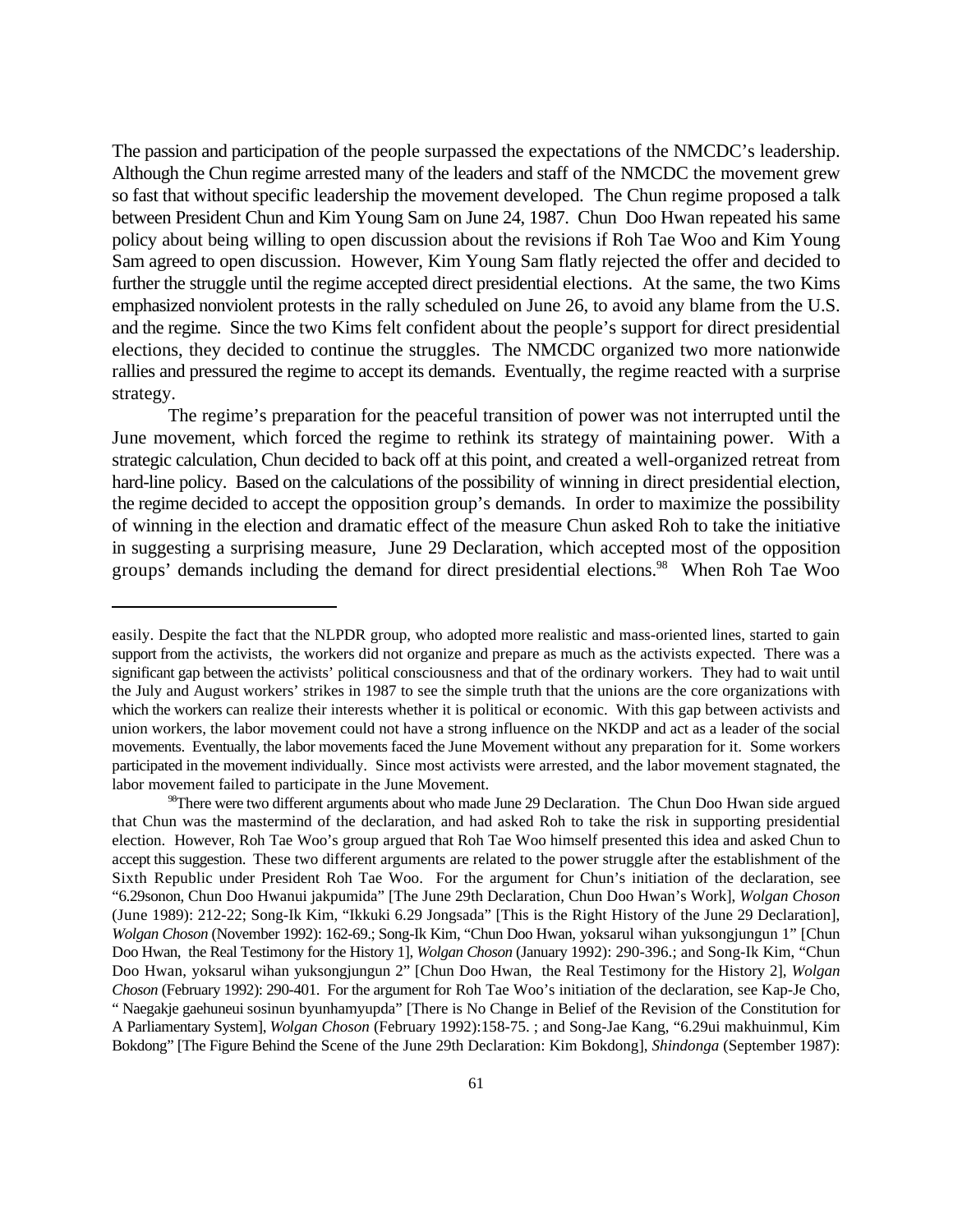accepted the RDP's demands by proposing the 6.29 Declaration on June 29, 1987 the two Kims acclaimed the decision. Right after this, the RDP agreed to participate in the negotiations for the revision of the constitution.

The change in the U.S. policy was demonstrated in Gaston Sigur's speech in February, 1987.<sup>99</sup> Although the regime and the opposition groups interpreted the references of Gaston Sigur differently, the impact of his remarks about the situation of Korean democracy and its future was significant. Considering the importance of U.S. policy on Korea, this straightforward reference to the Korean situation made a significant impact on the views of the major actors in Korea. Facing the Chun regime's April.13 Measurement in 1987, the Reagan administration showed concern about the end of the dialogue, but it did not support the RDP. Instead, the Reagan administration acted carefully in dealing with the Chun regime. Although the Reagan administration was critical about the measurement, it maintained its support for the peaceful transition of power. During his visit in Korea, Sigur made sure that the Chun regime would keep its pledge to transfer power peacefully in 1988, although it would be done within the framework of the current constitution.

Until the June movement the Reagan administration hesitated to interfere directly in the situation, but as the June movement grew and the confrontations between the regime and the opposition groups intensified, the Reagan administration tried to mediate the confrontations between the regime and the opposition groups. First, the U.S. emphasized a peaceful resolution of the problem between the regime and the opposition groups. As the first direct action, President Reagan corresponded with Chun Doo Hwan and advised him not to use the military to crack down on the mobilizations.<sup>100</sup> After the experience of the Kwangju uprising the U.S. knew what would be the result if the military was used to crack down on the nationwide protests. With this measure, the U.S.

<sup>250-63.</sup> There is also a revisionist opinion about the sources of the declaration. Dae-Gun Kim, "6.29 mystery" [ The mystery of the June 29th declaration], *Shindonga* (June 1991): 180-192. I believe that Chun Doo Hwan was in a position to initiate the declaration. In considering his position in the regime, Roh could not make such a recommendation. Moreover, Roh kept opposing direct elections in the meeting of the DJP on June 21, 1987 (mystery, p. 188). The critical point here is that the regime did not have significant fracture in facing the crisis. Instead, the regime responded more rationally and unilaterally than the opposition groups. The increased opening of the regime did not come from the power struggle within the regime. Rather, the regime responded it more systematically to the opposition groups and took the initiative to lead the political situation. The above documents showed that both Chun and Roh calculated the possibility of the division of the RDP when they restored Kim Dae Jung's civil rights and allowed him to run for president. Song-Ik Kim, "Ikkuki 6.29 Jongsada" [This is the Right History of the June 29th Declaration]: 167. and Song-Ik Kim, "Chun Doo Hwan, yoksarul wihan yuksongjungun 1" [Chun Doo Hwan, the real testimony for the history 1]: 384-85. Chun also said that he prepared to support Roh as his successor. Ibid., 332-33. He explained in the meeting of the Blue House the reason why picked up Roh as his successor. Chun kept emphasizing the importance of the knowledge of the military as the best criterion for president. Ibid., 357-59.

<sup>&</sup>lt;sup>99</sup>Gaston Sigur, "Korean Politics in Transition," *Current Policy* no. 917. United States Department of State. Washington D.C., 1987. He delivered this policy before the U.S.-Korean society in New York on February 6, 1987. Sigur declared that it was essential to create a more open and legitimate political system in Korea. In addition, he encouraged the military not to intervene in politics, since other parts of society can lead politics. Instead, he advised the military to concentrate on its own task, i.e., to protect the nation from the threat of North Korea.

<sup>&</sup>lt;sup>100</sup>New York Times, June 19, 1987. A8.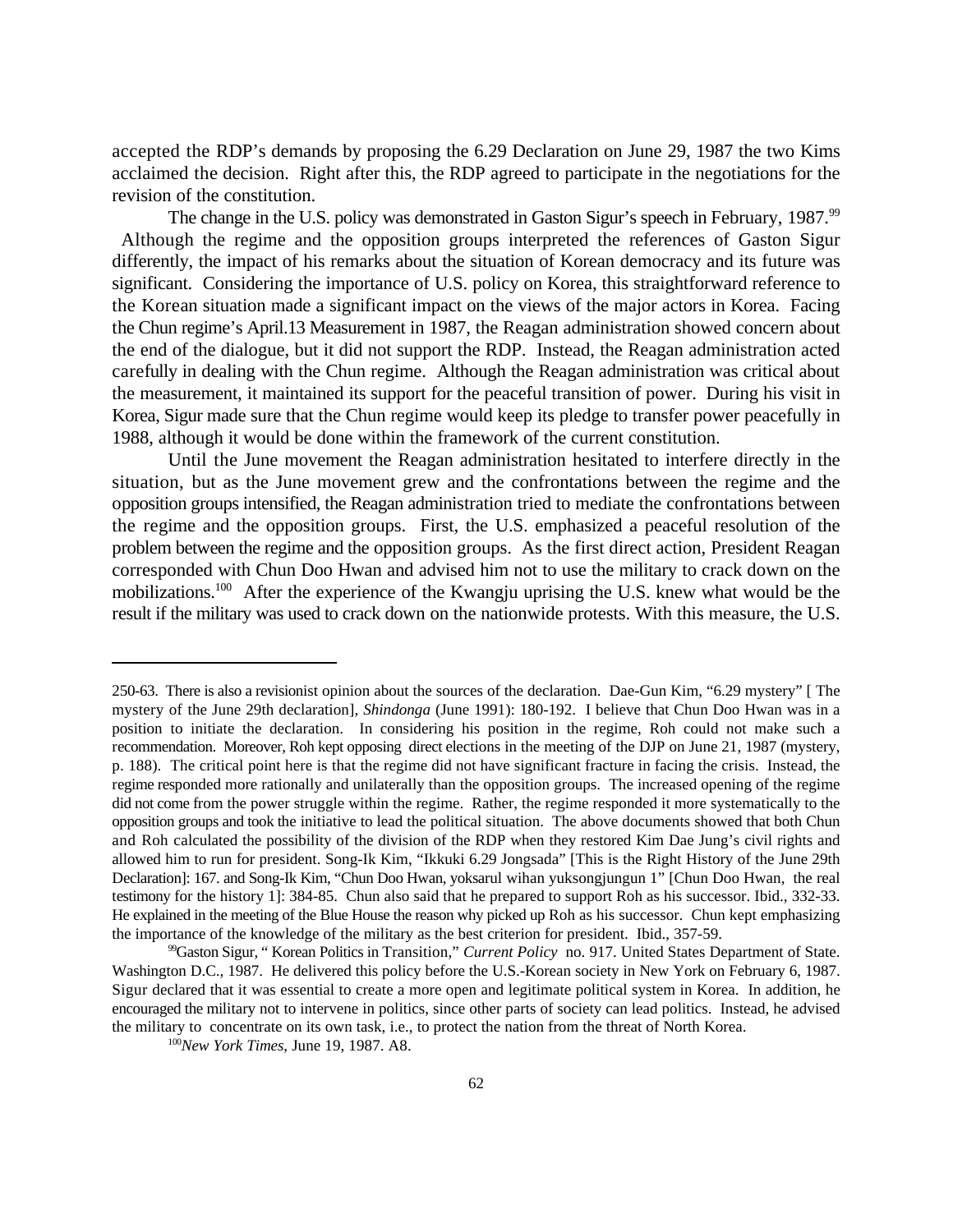Congress adopted a resolution to pressure the regime to accept the demands of opposition groups.<sup>101</sup> The reaction of the U.S. in this period was unusual in its swiftness and effectiveness. By taking a moderate stance and trying not to give the military the impression that the situation was a crisis, the U.S. could prevent military mobilization.<sup>102</sup>

During the June movement, many U.S. officials met with opposition leaders as well as with government officials. Through these meetings the U.S. tried to find possible solutions to the problems between the regime and the opposition party leaders. On the one hand, the U.S. discussed with the regime what they would have if they cooperated with the movement. On the other hand, the U.S. tried to create a channel with which both parties could avoid the clash. The U.S. warned the opposition party leaders of the danger which they would face in case the June movement developed into violent riots. The U.S.'s persuasion had a positive effect on the decision-making of the opposition party leaders, as well as on the regime.

Before Roh Tae Woo's declaration, Sigur had already implied that there would be a change in the Chun regime's policy on the revision of the constitution on June 27,  $1987$ .<sup>103</sup> In addition, the Reagan administration welcomed Roh's decision and highly praised it as a brave resolution. The Reagan administration and Congress promised strong support for the regime. During the process of the second negotiation, the U.S. maintained the position of mediator by providing a favorable atmosphere in which to create a negotiated transition.<sup>104</sup> The U.S. interest was in helping the regime create a procedural democracy which would give more legitimacy to the new regime, regardless of its capacity to guarantee a substantive democracy.

# Negotiation for Transition

With the June 29th declaration, the negotiations for the revision of the constitution started. Although the social movement played a major role in the June movement, when the stakes were about setting new rules for the elections, the RDP became a major actor at the negotiation table. However, the DJP and the regime maintained favorable positions over the RDP, due to the fact that the regime did not collapse and the military still played a critical role as a potential power reservoir. Also, the DJP used the fact that Roh Tae Woo made a critical decision and a June 29th declaration. Since the RDP owed the success of the June movement to the social movements, it tried to accept some issues

 $101$ Ibid.

 $102$  Actually, Chun Doo Hwan tried to use emergency martial law the night of June 18 1987 after the massive demonstrations in Pusan, but he dropped his order on June 19. The reasons that Chun gave up using the military are complex. However, one of the main reasons was the swift movement of the U.S. to survey the movements of the military and the public announcement that it was impossible to use the military to crack down on the protests. Gleysteen and Romberg already suggested a possible solution when the U.S. faced this situation before the June movement. The Reagan administration's operation was exactly what they suggested. See their article, William H. Gleysteen Jr. and Alan D. Romberg, "Korea: Asian Paradox," 1053.

<sup>&</sup>lt;sup>103</sup>New York Times, June 27, 1987. A3.

<sup>104</sup> Dukhong Kim, " The Dynamics of Negotiated Transition: A Korean Case Study," Paper presented at the annual meeting of Midwest Political Science Association in April, Chicago, 1996. 16-7.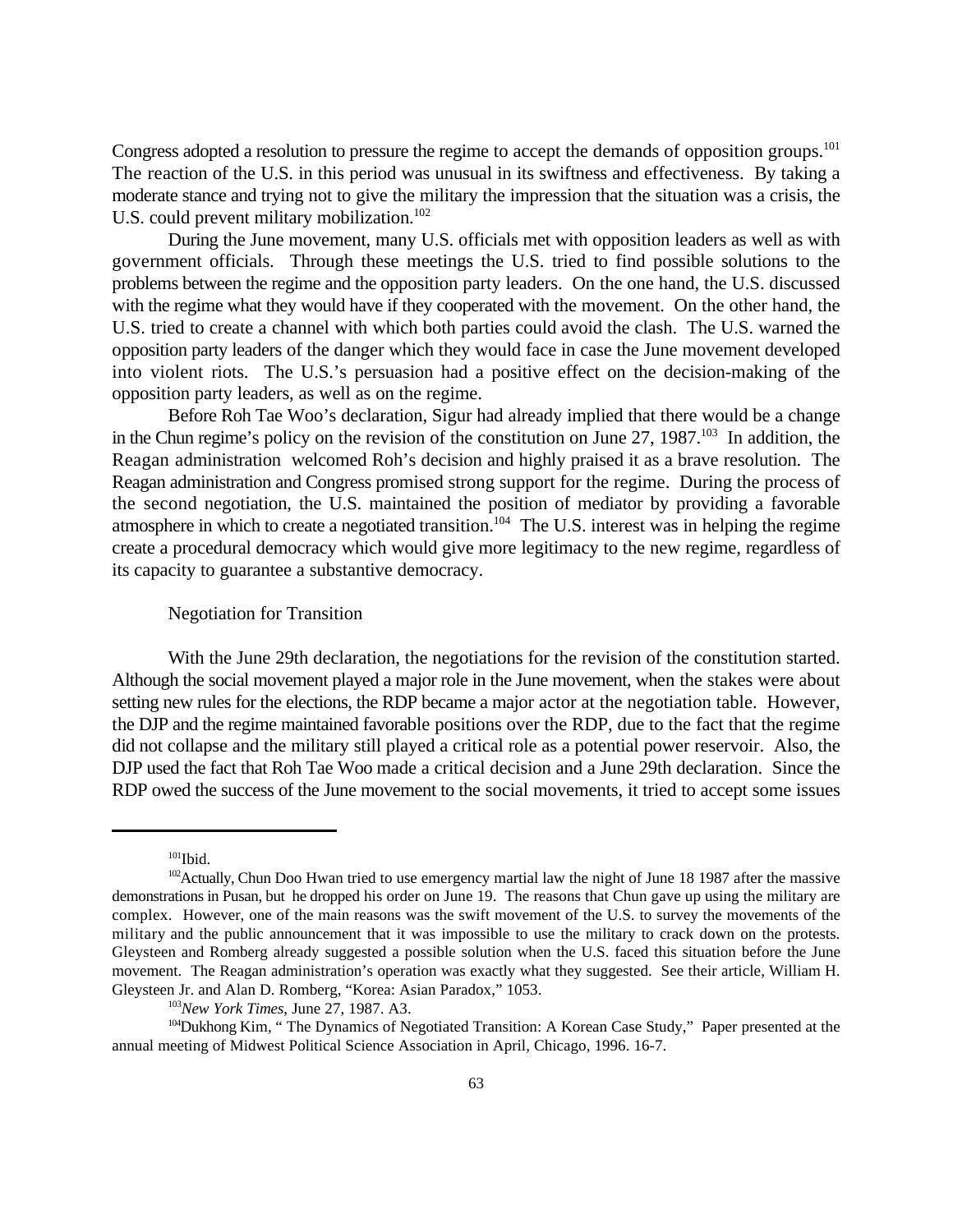which were raised by the social movements. Owing to the issue of the release of political prisoners the negotiations had difficulties. However, since the RDP did not want to lose the opportunity, it agreed with the DJP to finish the negotiation by the end of August.

In the midst of the workers' strikes in July and August 1987 the RDP hurried to finish the negotiations and to grab an opportunity to compete in the elections for president. Since the major goal of the RDP in this negotiation was to obtain direct presidential elections, it was willing to sacrifice other issues which could guarantee substantive democracy.<sup>105</sup> During this period, the social movements did not launch violent protests to prevent giving the military an excuse to interfere in the negotiations. Rather, most social movement sectors engaged in forming new organizations and tried to pressure the RDP to guarantee important issues in the constitution.

In the negotiations the RDP demanded that several important issues be included in the new constitution. The first demand was the inclusion of a phrase to acclaim the spirit of the Kwangju uprising, which was the original source of the regime's illegitimacy. However, the DJP argued that the evaluation of the Kwangju uprising needed more time, and it was not proper to include that event in the constitution yet. The second demand was for the clarification of the role of the military. The RDP demanded the inclusion of the clause which prohibited the military's interference in politics under any circumstances. This issue, however, faced strong objections from the military and from the regime. The military openly threatened to veto Kim Dae Jung's bid for president.

The third demand was for guaranteeing the workers' participation in company management. The Korean Federation of Industries, an organization of businessmen opposed this demand strongly. The regime did not ignore the strikes to threaten the middle class and the RDP during the process of negotiation for the new constitution. Faced with these workers' strikes, the regime did not interfere for two months instead allowing the owners of the companies to deal with these strikes. It was a well-calculated strategy which used threats to the middle class and to the bourgeoisie to let them know what would happen if they supported the RDP, and what would happen if the regime did not interfere in the workers' strikes. Fearing the result of the workers' collective action and concerned about the degradation of the economic power of the countries which were the main target of the mass media's distortion, the middle classes who supported the democratization, withdrew their support for the workers' collective action. Backed by the disinterested middle classes and the upper bourgeoisie, the DJP succeeded in deleting the RDP's demand for the guarantee of the workers' participation in management of the companies. Since the RDP feared the possible collapse of the negotiations due to the workers' strikes, it remained defensive and dissuaded the workers to restrain their strikes. In a situation caused by the regime intentionally spreading the rumor of September or October crisis, the RDP was extremely anxious to guarantee elections by making any necessary sacrifices.<sup>106</sup> Eventually the RDP dropped all these issues to get elections.<sup>107</sup>

Obsessed with the possibility of winning in the election, the RDP did not pay attention to other laws, such as labor laws, which prohibited the unions from assisting parties and from donating

<sup>&</sup>lt;sup>105</sup>KCSRC, *Daetongryung sungo tujaeng* [The Presidential Election Struggle], (Seoul: Minjungsa, 1988), 10.  $106$  Ibid.

 $107$  For the details of these issues, see Im, "Politics of Transition," 303-08.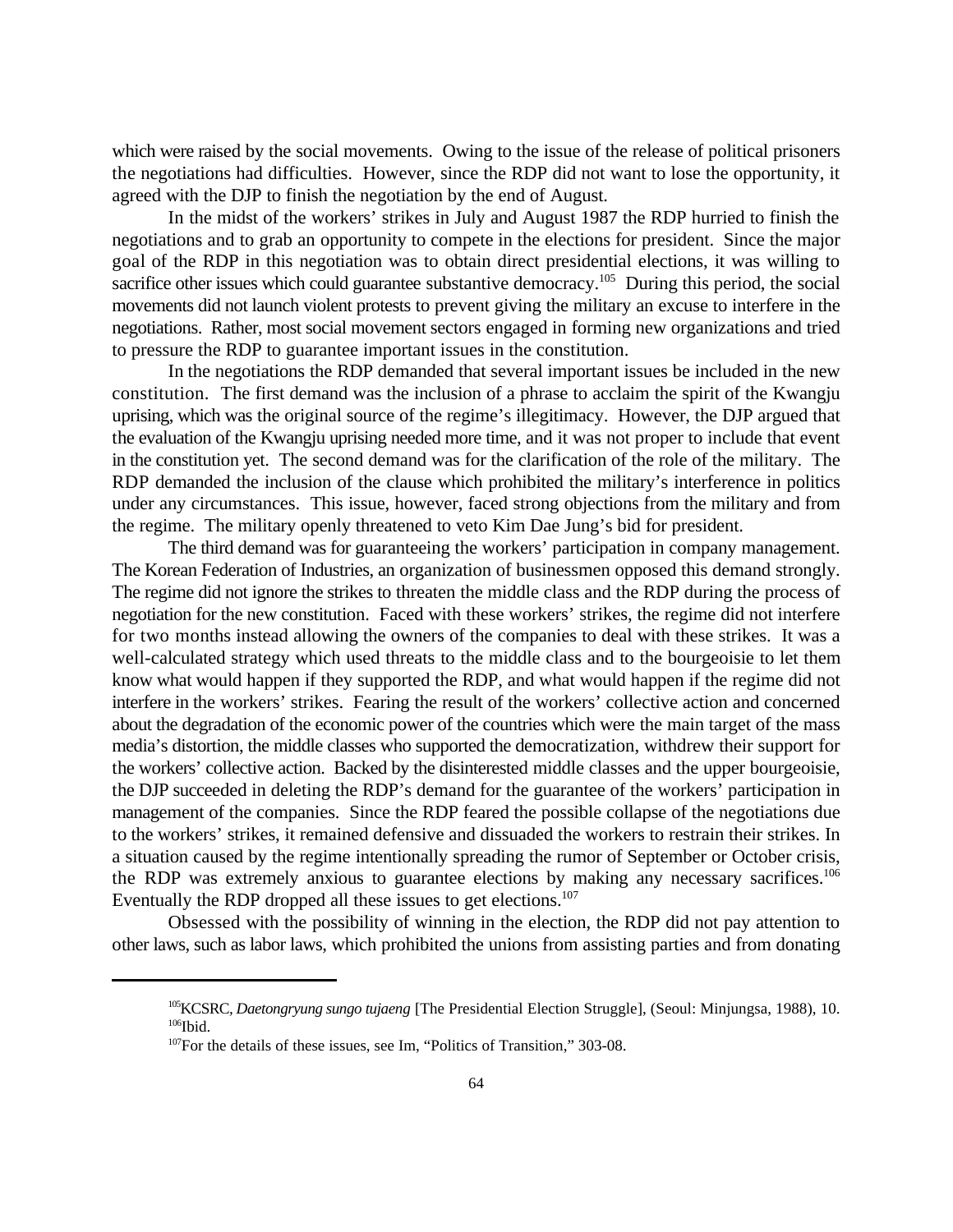any money to political parties. In addition, the RDP did not try to revise the law which made it difficult for minor parties to maintain themselves if they cannot get a certain amount of support in elections. The RDP's ignorance of these two laws made a great impact on later general elections and practically blocked the emergence of progressive parties. Lastly, the RDP failed to pay attention to the specific rules of the presidential election law. Even though the two Kims had already made it clear that they would run for president, the RDP agreed on the law which adopted a simple majority rule.<sup>108</sup> The simple majority rule would allow a candidate who had the most votes to win regardless of percentage. The regime and the DJP calculated at least three candidates when they engaged in the negotiations and demanded the implementation of the rule. Traditionally, the ruling party maintained a certain percentage of votes in every election. Since the regime already calculated that the opposition party would be divided against each other and compete with each other, it tried to prevent the possible run-off vote when there were no candidates who obtained more than the majority.<sup>109</sup> Confident of winning, even with two or three candidates in the opposition parties, the two Kims did not pay attention to this rule. In contrast, the two Kims justified their division by arguing that having three candidates in the opposition party would make it more likely for them to win in the election.<sup>110</sup> By being in such a hurry and by yielding so much, the RDP ended the negotiations and the revision of the constitution on September 16, 1987. The constitution adopted a presidential system for the next government and direct elections as a way to elect the president. In sum, the regime and the DJP obtained all they wanted including making Roh Tae Woo a champion of democracy. Through these negotiations the regime and the DJP obtained a favorable rule of games which would allow for them to benefit in the elections. Gaining these favorable rules was possible because the regime still maintained the military and other state appellates as a threatening power, and the regime adeptly maneuvered the workers' strikes.

After the revision of the constitution, the two Kims started a fierce competition, forgetting the experience that they had in 1980. In addition, Kim Jong Pil ran for president. The two Kims' confidence in winning in the election was a complete misunderstanding of the situation. As a result, Roh Tae Woo won the election in December 1987, and the transition to democracy began to progress slowly with difficulties. Although the RDP succeeded in creating favorable conditions for the second negotiation in 1987, it failed to establish a democratic regime due to its divisions in front of the regime as well as its ignorance of the importance of setting rules.

The Reagan administration explicitly supported Roh as its favorite candidate when the election campaign started.<sup> $111$ </sup> In September 1987, Roh became the first presidential candidate who visited the

<sup>&</sup>lt;sup>108</sup>KCSRC, *Daetongryung sungo tujaeng*, 12.

<sup>109</sup>Ho-Ki Kim, *Hyundae jabonjuuiwa hanguk sahoe: gukga, siminsahoe, minjujuui* [Contemporary Capitalism and the Korean Society: State, Civil Society, and Democracy] (Seoul: Sahoe Bipyungsa, 1995), 323. Also see the Korean Christian Social Research Center ( KCSRC), *Daetongryung sungo tujaeng* [The Presidential Election Struggle], (Seoul: Minjungsa, 1988), 283-84.

<sup>&</sup>lt;sup>110</sup> Sang-Hwi Han and Yon-Ho Oh, *Kim Dae Jung, Kim Young Sam: Kyungjaenggwa kongjonui yoksa*, 210-11.

<sup>&</sup>lt;sup>111</sup>KCSRC, *Datongryung sungu tujaeng*, 20; and Hong Nack Kim, "The 1987 Political Crisis and its Implication for U.S.-Korean Relations," in *Political Change in South Korea*, ed. Ilpyong Kim and Young Hwan Kihl (New York: Professors World Peace Academy Book, 1988), 230.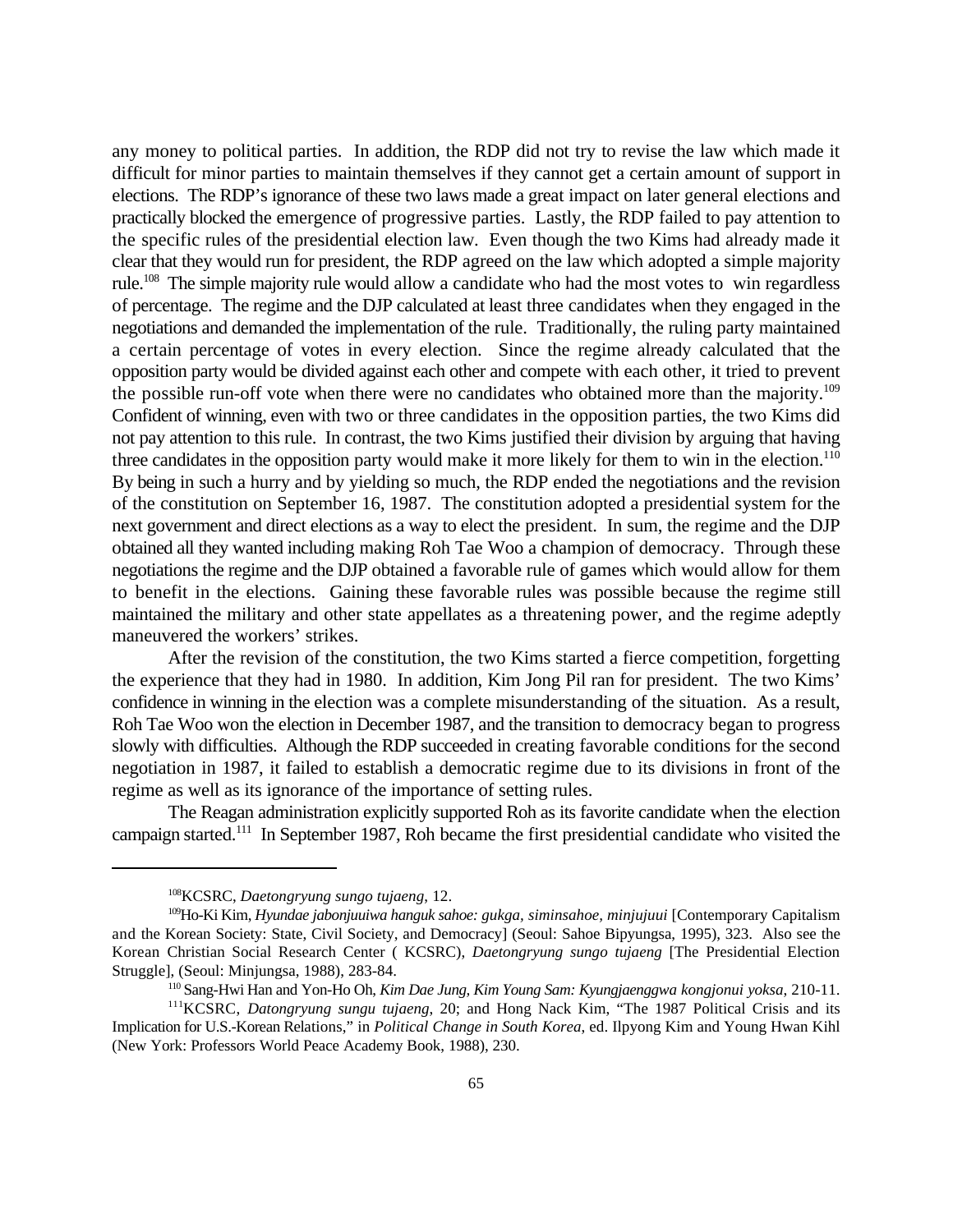U.S. With this visit the Reagan administration treated him as a hero of democracy and promised to support his efforts to lead a peaceful election process and power transition. After the presidential election, the U.S. praised the results of the election and ignored the opposition groups' protests of the election being rigged. By taking sides with the regime, the Reagan administration pushed the opposition groups' demand for holding another election aside. The U.S. satisfied itself that although the election was not a fair election, Roh became president by an election instead of by a coup or by some other illegal method. In other words, the Reagan administration backed up the regime's transition strategy, which allowed the regime to take advantage of the opposition parties in the elections.

### The Position of the Social Movements during the Negotiations

Although the student movements felt that there was something behind the regime's 6.29 Declaration, they could not mobilize other students further because most students and people were satisfied by the regime's measure. The student movements focused on the construction of nationwide student organizations as other sectors of the social movements. On August 19, 1987 the student movements, which adopted the NLPDR, formed the Chundaehyup (The Council of the National Student Representatives) to improve their mobilization ability.<sup>112</sup>

During the negotiation period the Chundaehyup demanded the regime retire from politics immediately and demanded the establishment of a pan-national transitional government. However, the Chundaehyup did support the RDP's negotiations and tried not to provoke the military with any real mass demonstrations. This period was a time to build up their organization for the student movements.

At the same time, the student movements were caught in a theoretical debate about the evaluation of the June movement and their relationship with the RDP. Internal competition prevailed during the period of negotiations and the student movements failed to assist the RDP at the negotiation table. Their internal competition and their focus on the reorganization of the nationwide networks made the student movements indifferent about the negotiations.<sup>113</sup> Even when the labor movements broke out in July and August 1987, the student movement did nothing but present a declaration. Preparing for the presidential election, the student movements demonstrated serious fractures and internal competition. The failure to obtain a democratic regime delt a serious blow to the student movements.

 $112$  Another group which adopted the CA and its representative organization was the Minminhakryun (The Students' Struggle Committee for the Anti-Imperialist, Anti-Fascist and National Democracy) which was organized April 29, 1986. It demanded revolutionary transitional government. It did not get much support from the people, due to its radical and unrealistic slogan. Above all, it still believed that the June movement was a revolutionary struggle, and the movement was the result of their efforts. They diagnosed the June movement and later period as revolutionary situation. Still it did not believe that the RDP and the regime were major actors in negotiation.

<sup>&</sup>lt;sup>113</sup>KCSRC, *Daetongryung sungo tujaeng*, 18.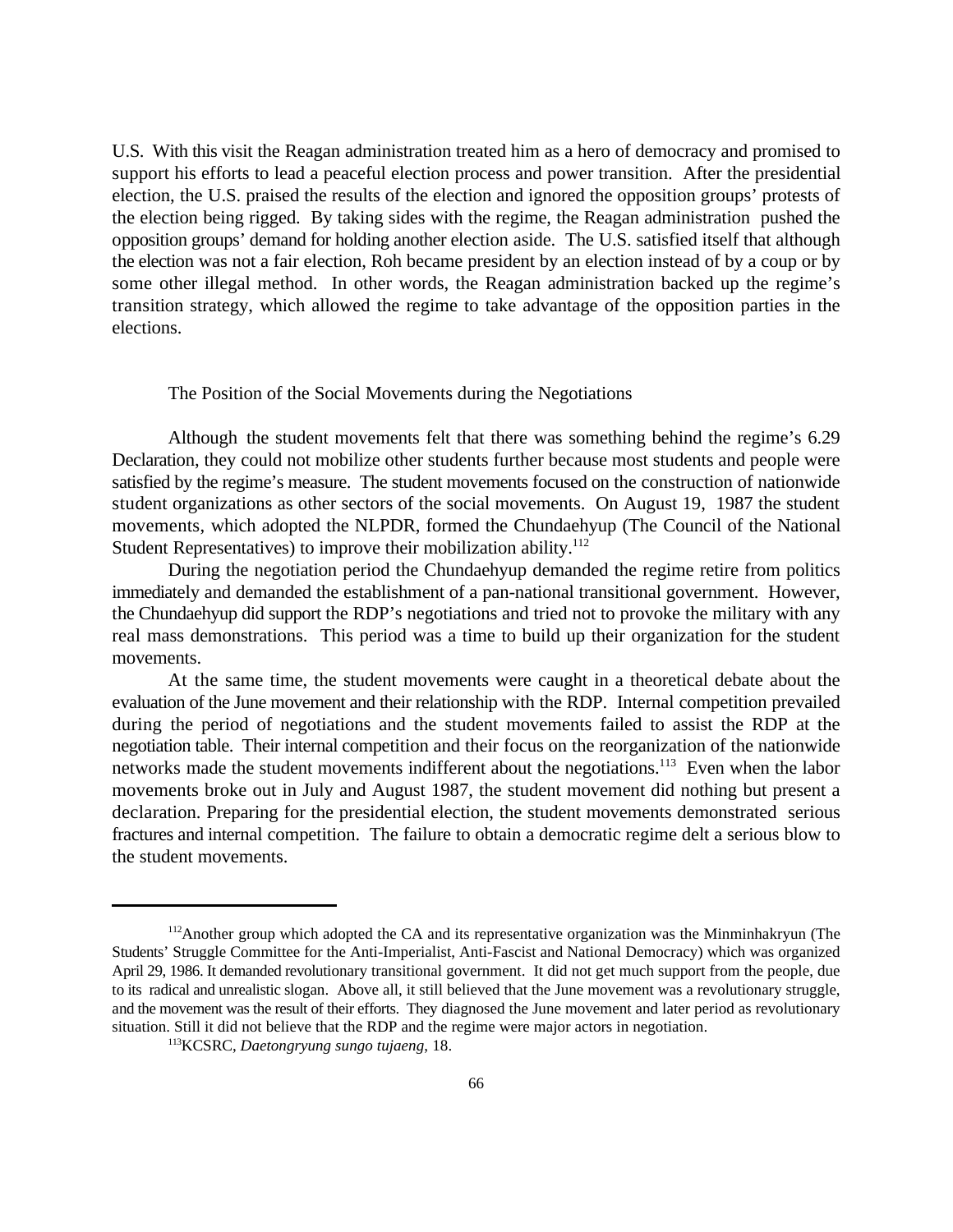### The Labor Movements

The workers' massive strikes during July and August, 1987, occurred without any assistance from the incumbent labor movement leaders. Using the open political opportunity, unprecedented strikes occurred spontaneously. Most strikes broke out in the heavy and chemical industry sectors. Those factories were located mainly in the regions of Ulsan, Changwon, Okpo, Gumi, Iri, and so forth.<sup> $114$ </sup> The number of collective actions of the workers increased dramatically, from 276 in 1986 to 3,749 in 1987. In addition, the number of unions increased from 2, 658 in 1986 to 4,086 in 1987.<sup>115</sup>

The characteristics of these strikes were as follows. First, these were spontaneous strikes which were not led by so-called "vanguard" activists. Instead, these were mostly the result of spontaneous reaction to owners' inhumane treatment of workers and low wages. Second, these strikes focused on economic issues and pursued the construction of democratic unions. Third, a democratic union or an autonomous organization within the company played a critical role in organizing these strikes.<sup>116</sup> Fourth, there were changed patterns of the company sizes of the workers who participated in the strikes. Most strikes occurred in big companies. Fifth, male workers were dominant in the strikes. These characteristics showed significant shifts in the labor movement.

These strikes demonstrated the potential of the labor movement, which the activists had wanted so desperately for a long time. However, the role of the activists in these struggles was minimal. Even the student movements which were obsessed with the idea of Nohakyondae (alliance between workers and students), could not do anything to assist the strikes due to lack of networks in those big companies. Toward the end of the strikes in August 1987, when the regime decided to oppress the strikes with force, the students tried to assist the workers, but those efforts failed due to the regime's effective oppression as well as to the shift in political issues.

What was the role or impact of the labor movements and the strikes in the process of negotiation? Above all, the sudden eruption of the workers' strikes contributed to the regime's initiative to threaten the middle classes who were the supporters of the June movement. The regime intentionally did not intervene in the workers' strikes for almost two months.<sup>117</sup> The regime blamed the strikes on leftists' penetration into the factories and their propaganda. Apparently, this blame was completely groundless, considering that the strikes occurred spontaneously and that the activists

<sup>&</sup>lt;sup>114</sup>KCSRC, 7-8wol nodongja daetujaeng [The Major Struggles of Labors in July and August ] (Seoul: Minjungsa, 1987). The strikes started at Ulsan, but shortly these spread out nationwide.

<sup>&</sup>lt;sup>115</sup> Hagen Koo, "The State, *Minjung*, and the Working Class in South Korea," 149.

<sup>&</sup>lt;sup>116</sup> The representative case is Hyundai Machinery. The pro-company organization in the company turned into a leader of collective action, which were the first massive strikes, accelerating other strikes.

 $117$  Chun Doo Hwan said that the businessmen should solve the strikes by themselves. Song-Ik Kim, "Chun Doo Hwan, yoksarul wihan yuksongjungun 2" [Chun Doo Hwan, the Real Testimony for the History 2]: 316-17. This policy was a complete surprise compared to his former reaction about the workers' strikes. Later, he mentioned that the strikes contributed to Roh Tae Woo's win. Ibid., 333.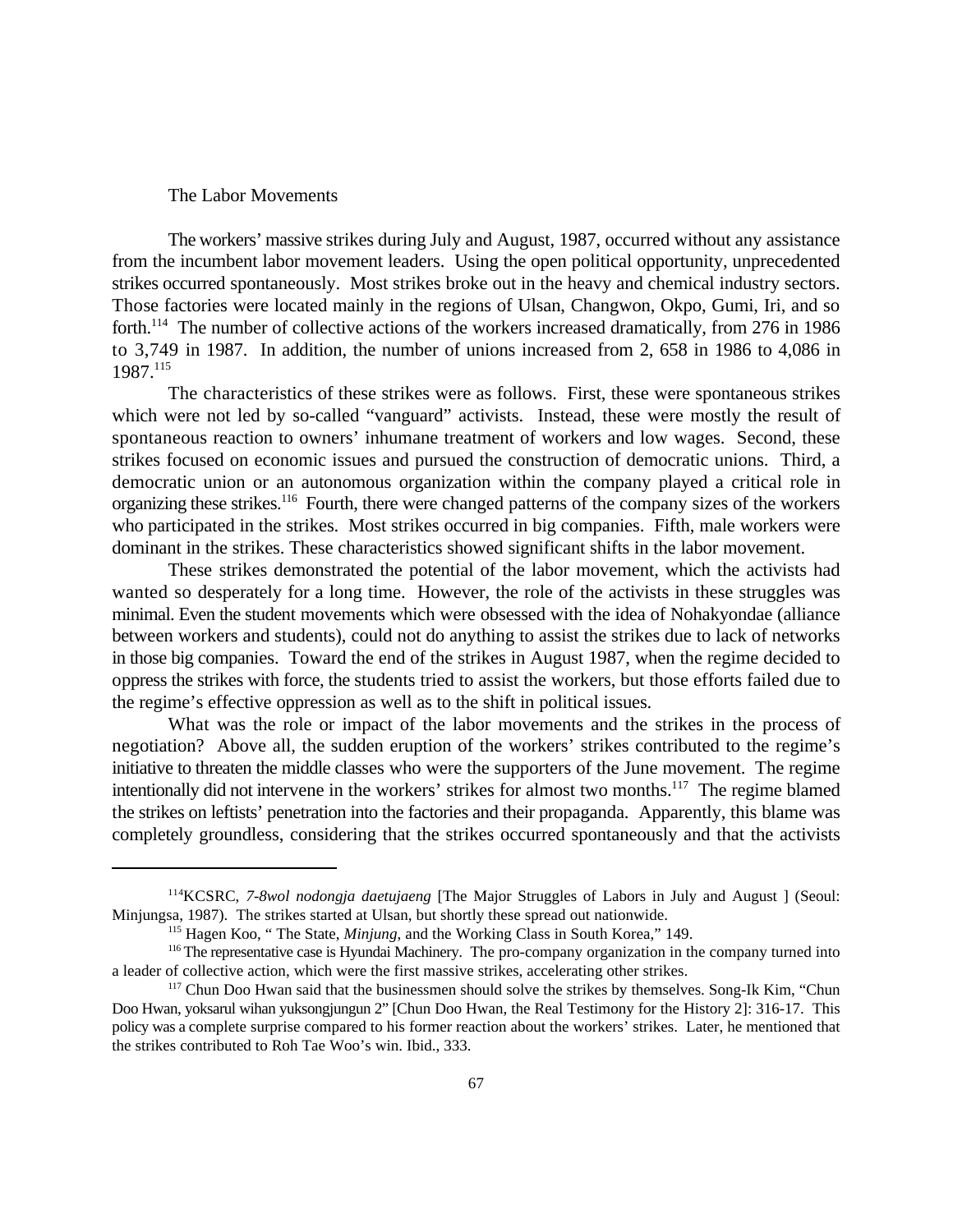failed to penetrate those big companies. This blame came from strategic calculations of the regime to lead the political situation after the 6.29 declaration. The Chun regime put every effort into shifting the issue from the confrontation between the democratic groups and anti-democratic groups to the confrontation between the conservative right and the revolutionary left. By blaming the strikes on the work of the leftists they could kill two birds with one stone. They oppressed the social movements and undermined the opposition party by making the middle class conservatives.

Although the workers' strikes gave a promising view of class struggles for the activists, it failed to provide favorable conditions for the transition to democracy. As the DJP used the strikes to threaten the RDP with a possible military intervention, the RDP could not push the issues of guaranteeing participation of the workers in management of business. In addition, the RDP could not use the labor movement as its threat power since the middle classes which were another major supporter of the RDP, would withdraw their support in case the RDP supported the workers. The regime's adept use of the right and left confrontation strategy worked effectively. The workers' unprecedented strikes ironically were used to further this logic for two months during the negotiation period. Thus, unorganized spontaneous strikes undermined the RDP's position in the negotiations.

During the negotiations, the NMCDC was busy establishing its own organizations at the local level. Like other social movements, the NMCDC did not try to provoke the military and restrained its collective actions. The NMCDC was especially puzzled over how to react to the workers' strikes. Since they were such unexpected strikes, the NMCDC did nothing other than present some declarations urging the regime not to use military forces to quell the strikes. Under the regime's campaign for anti-left propaganda, the NMCDC failed to escape a barrage of attacks during the negotiations. In addition, the RDP, which was fearful of military intervention and of the collapse of the negotiations, tried to distance itself from the NMCDC which was accused by the regime of being a leftist organization. In this situation, the NMCDC failed to produce positive negotiation results.

After the negotiations, the Mintongryun, one of the representative groups in the NMCDC, decided to support Kim Dae Jung over Kim Young Sam, figuring that Kim Dae Jung was more progressive and that his win would contribute to the establishment of a more substantial democracy. Faced with the division of the two Kims, the social movements also experienced fractures.<sup>118</sup>

The Jaeya contributed to the activation of the social movements by providing a symbolic and nationwide organization during the 1980's. In the first negotiations, the radicalization of the Jaeya alienated the NKDP and caused serious oppression from the regime. As a result of this radicalization the Jaeya failed to coordinate with the NKDP. In facing the impasse, the Jaeya provided people with

<sup>&</sup>lt;sup>118</sup> There were three different strategies in dealing with the presidential election. The Mintongryun argued for the critical support for Kim Dae Jung, who was relatively progressive and close to the ideology of the social movement. The main current of the student movements, most of the NLPDR groups, followed this. Another group argued that it was necessary to obtain a united candidate to win in the election. This argument was supported by a minority of the NLPDR group. This strategy emerged too late when the situation was too far gone to solve. The last group which adopted the CA strategy argued the necessity of having an independent Minjung candidate. All these different strategies contributed to accelerate the fractures within the social movements. The aftermath of the failure in the presidential election was so severe that the social movements did not recover strength until after the election in April 1988.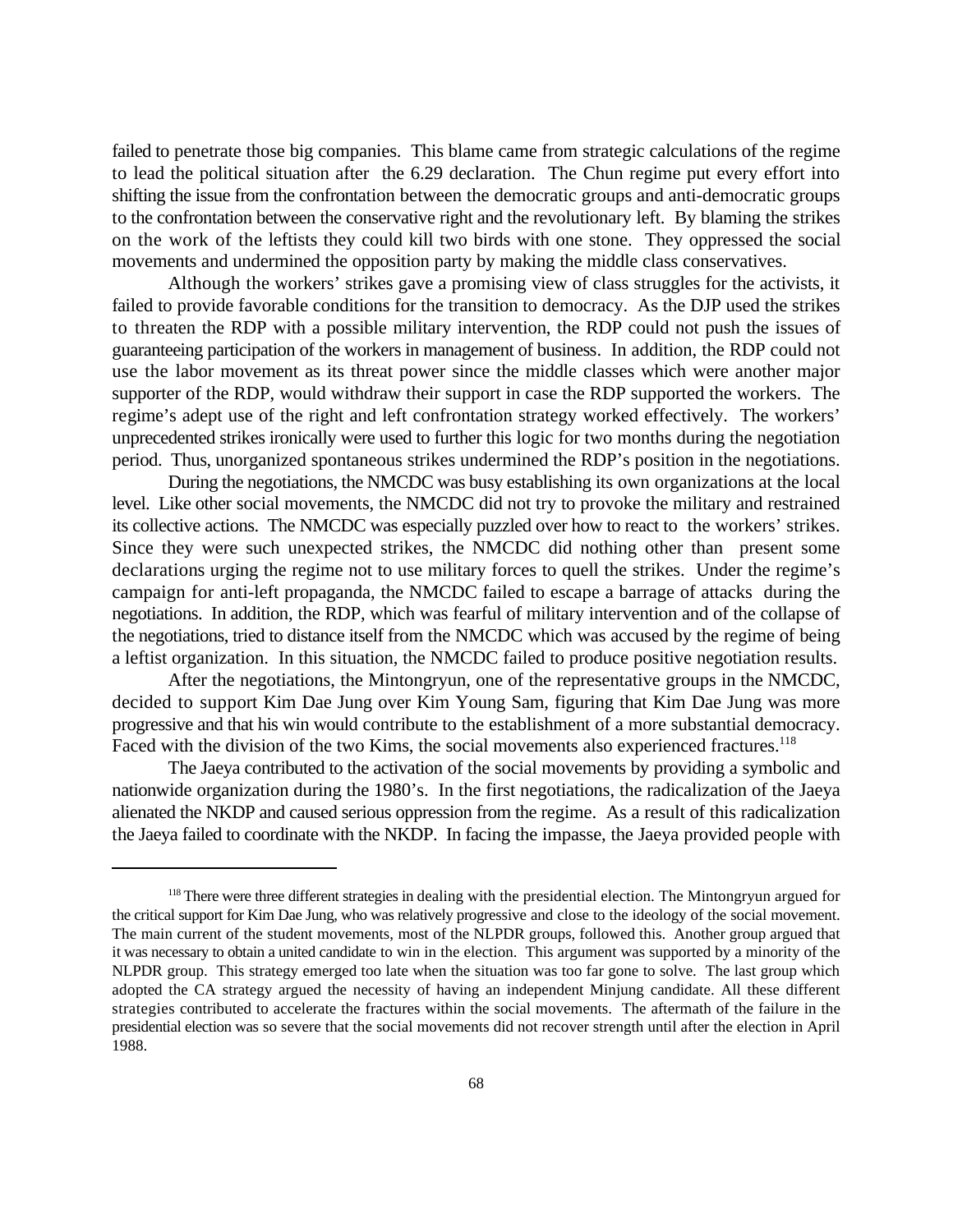an opportunity to mobilize themselves to express their desire for democratization. Although the Jaeya succeeded in coordinating with the RDP and mobilizing people, the success itself was a trap which the Jaeya failed to escape. During the second negotiation, the Jaeya, like other social movement sectors, cooperated with the RDP but was circumscribed by the regime and became obsessed by the presidential election itself. Thus, the Jaeya failed to influence the negotiation result.

# The Negotiated Transition to Democracy

The major actors in the second cycle of negotiation were the same as in the first negotiation: the moderate opposition which did not pursue revolution but instead pursued a procedural democracy; the regime which was willing to negotiate but did not want to take the risk of having a direct presidential election system; the U.S. which emphasized the importance of gradual progress and dialogue; and the social movements which were under severe repression from the regime due to their radicalization.

As the negotiated transition model and the mediation model suggest, it is important to have responsible representatives from both sides who want to participate in the negotiation. Second, the existence of the stalemate situation is another critical condition for the successful negotiation and mediation. The emergence of the RDP, which maintained a strong leadership and cohesiveness, contributed to having a responsible representative in the opposition bloc. On the regime side, the Chun regime already had maintained its leadership.

In order to meet the second condition, the existence of stalemate, the RDP and the social movements played an important role. The success of the June movement provided them with an important power leverage which could create a stalemate situation. The social movements change of their strategies and coordination with the RDP contributed to successful mobilization.

At this juncture the U.S. played an important role as a mediator. As the mediation model suggested, the U.S. played its role as a manipulator, communicator, and formulator in this negotiation. According to the model, the manipulator has power to encourage two opponents to participate in negotiation and to change their views of each other's choices.<sup>119</sup> As a manipulator, the U.S. moved through open diplomacy to push the regime toward democratic change. The U.S. clearly opposed military intervention in the confrontation during the June movement and subsequent negotiation periods. The U.S. opposition to using the military provided a stalemate situation between the regime and the opposition bloc.

At the same time, as a communicator and formulator who helped to bring a dialogue between two opponents, the U.S. government contacted opposition party leaders, seeking to demonstrate their firm commitment to peaceful transition and compromise. Gaston Sigur's meeting with President Chun and other opposition party leaders had a positive effect on the resolution of the confrontation. Sigur was able to assure the opposition leaders that the military would not intervene in the protests. At the same time, he encouraged the leaders not to use violence in protests. Other officials also met with

<sup>&</sup>lt;sup>119</sup> William Zartman and Saadial Touval, "International Mediator: Conflict Resolution and Power Politics," *Journal of Social Issues* 41, no. 2 (1985): 38-40.